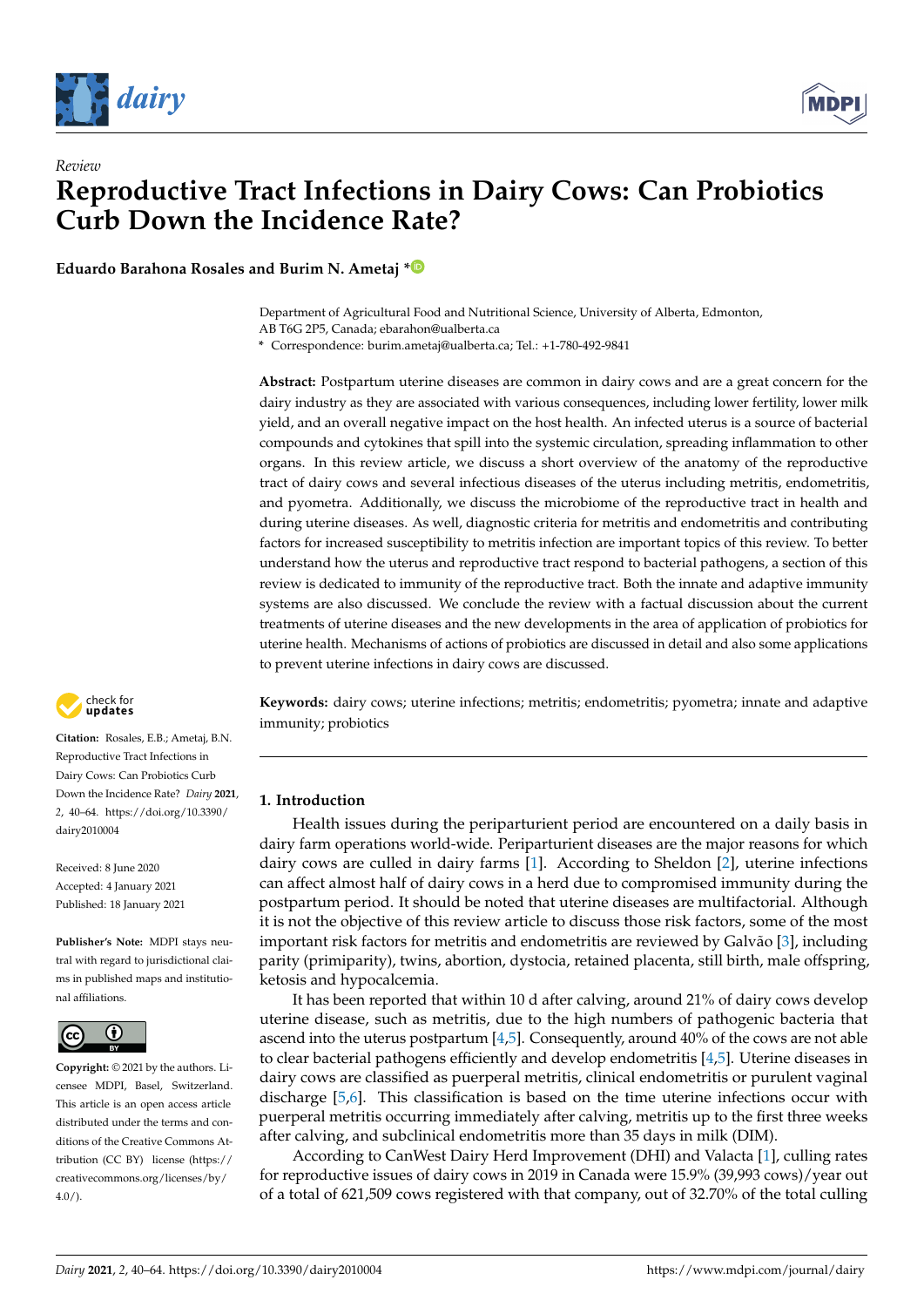rates. Therefore, understanding and lowering the incidence of uterine infections in dairy cows is one of the most challenging issue of the dairy industry world-wide, that needs concerted actions by the scientific community.

Economic loss models related to uterine diseases in dairy cows are difficult to find, due to different treatments used, labor costs, medication costs, prices of milk, veterinary bills, and discarded milk. An economic model adapted by Overton [\[7\]](#page-17-6) estimated the loss in milk production, culling risk, and reproductive performance due to uterine infections at USD 386 per cow. It should be noted that even though the exact cost of uterine disease is difficult to calculate, the model presented by  $[7]$  serves as a basis to suggest that there is a need for improvements in the areas of prevention and early diagnosis of uterine diseases as well as in the management systems used by dairy producers.

#### **2. Short Overview of Reproductive Tract of Dairy Cows**

The reproductive tract of dairy cows is composed of the ovaries, oviducts, uterus, cervix and vagina, which altogether play important functions in the transport of gametes to the point of fertilization as well as the transport, development, and implantation of the developing embryo into the uterus [\[8\]](#page-17-7). It is also composed of external organs known to facilitate copulation and create all the necessary physical barriers to the potential entry of external pathogens. The reproductive tract is supported by the broad ligament, which acts as a suspensory tissue supporting the reproductive tract from the dorsal wall into the abdominal cavity [\[9\]](#page-17-8).

The ovaries are connected to the fallopian tubes or oviducts where fertilization of the oocyte(s) takes place. Fertilization is usually considered to occur as the oocyte passes to the ampulla  $[9,10]$  $[9,10]$ . If the oocyte is fertilized, the developing zygote and embryo are transported into the uterus by means of ciliary action, where implantation will take place [\[9\]](#page-17-8). The posterior end of the uterus forms the only uterine opening known as the cervix also called the os uteri. The cervix will act as the first anatomical defense barrier preventing pathogens from entering the uterine lumen [\[11\]](#page-17-10). The cervix allows the passage of the sperm during mating for fertilization and during pregnancy it will be filled with mucus, establishing a cervical plug that is denoted as the second mechanical barrier that prevents detrimental pathogens from ascending into the uterus. In preparation for parturition, during the days prior to calving the cervical plug is expelled [\[9\]](#page-17-8).

The uterus is divided into three layers: the perimetrium, myometrium, and the endometrium [\[12\]](#page-17-11). During the first 2–3 weeks after parturition, the size of the uterus decreases more than 80% of its pre-calving size; this process is very complex and managed by a variety of control structures that supports the process of uterine involution [\[13\]](#page-17-12). In a cow, the uterus plays various important functions including the transport of gametes and growth of embryo, recognition and support for the pre-implanted embryo, facilitation of placental development and attachment, and support for development of fetus until the time of parturition [\[9\]](#page-17-8). Close to parturition there is activation of the fetal hypothalamic– pituitary–adrenal axis associated with increased production of corticotropin-releasing hormone (CRH) and adrenocorticotropic hormone (ACTH) which stimulate the production of fetal cortisol. Cortisol is carried to the maternal systemic circulation and initiates a cascade of events leading to parturition [\[9\]](#page-17-8). As part of this cascade, cortisol triggers a switch to progesterone/estradiol ratio with dominance of estradiol. Additionally, the onset of parturition starts more changes associated with increased response to oxytocin and increased uterine prostaglandin (PG)F2α production. Post-partum, PGF2α also triggers the process of involution and contractions of the uterus, helping expulsion of placenta within 24 h and uterine fluids 2–3 weeks after parturition [\[14](#page-17-13)[–16\]](#page-17-14).

Subsequently, regeneration of the endometrium will be completed around 25 days after calving, if the elimination of bacteria by the host is successful. While a return of estrogenic state will allow for a return to the estrous cycle and normal ovarian cyclical activity, this might occur if the first dominant follicle is formed around 12 days after parturition [\[17](#page-17-15)[–19\]](#page-17-16).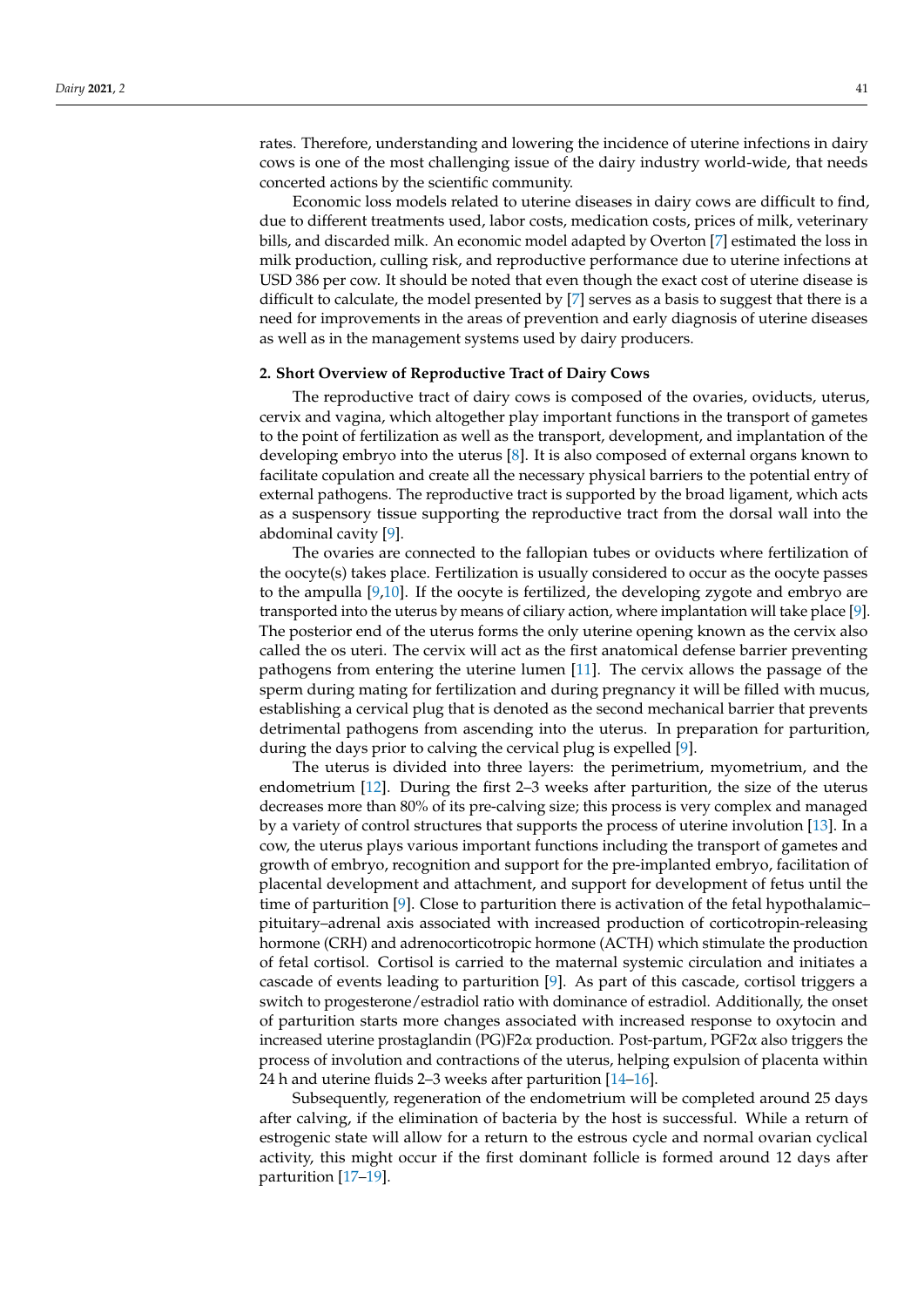# **3. Bacterial Infection Postpartum**

It should be noted that endometrium of heifers and dairy cows contain a microbiome when they reach reproductive maturity [\[20\]](#page-17-17). The latter authors tested the hypothesis that virgin heifers and pregnant cows had a microbiome in the uterus (endometrium). They found presence of a microbiome in the uterus and proved that presence of three phyla including *Firmicutes*, *Bacteroides*, and *Proteobacteria*. They also demonstrated that several bacterial genera associated with uterine disease including *Trueperella* spp., *Acinetobacter* spp., *Fusobacteria* spp., *Proteus* spp., *Prevotella* spp., and *Peptostreptococcus* spp. were present in the uterus of virgin heifers and pregnant cows.

The vulva, vagina, and cervix serve as anatomical barriers that prevent bacterial pathogens to ascend to the uterus of dairy cows [\[21\]](#page-17-18). After parturition, the reproductive tract is opened due to the dilated state of the cervix and also inflamed. The latter allow bacteria to ascend from the external environment or through blood into the uterine lumen, which if persisting, can cause clinical diseases that might lead to subfertility and/or infertility [\[22\]](#page-17-19). A research article by Jeon et al. [\[23\]](#page-17-20) indicated an association between blood microbiota and uterine pathogens, suggesting hematogenous spread of uterine infection in the early postpartum period. It has been shown that uterine bacterial infections are associated with lower conception rates, increased number of days opened, and increased culling rates [\[16](#page-17-14)[,24\]](#page-17-21). Pathogenic bacteria found in the uterus have been reported to lower ovarian follicular growth and function [\[16\]](#page-17-14). A study conducted by Williams [\[4\]](#page-17-3) supports this by providing evidence that ovarian folliculogenesis is disrupted by bacterial infection, meaning that the growth and function of the first dominant follicle is suppressed. Furthermore, uterine infections caused by bacteria will also result in delayed returning to estrus, and therefore, lower reproductive performance [\[25\]](#page-17-22).

In the female reproductive tract, pathogenic bacteria that are present in the uterus [\[21\]](#page-17-18) or that ascend from the vagina are the most common pathogens causing uterine infections [\[26\]](#page-17-23). A healthy or slightly inflamed uterus will clear pathogenic bacteria and keep its normal state by means of defense mechanisms during the first four to six weeks after parturition. Clearance of bacteria depends on various factors, such as uterine involution, uterine contractions, innate and adaptive immunity, and regeneration rate of the endometrium [\[22\]](#page-17-19). Issues during calving, retention of placental membranes, twin births, and germ-infested environments are some of the predisposing factors for uterine infections in dairy cows [\[19,](#page-17-16)[27–](#page-18-0)[29\]](#page-18-1).

# *Reproductive Tract Microbiome in Health and Disease*

It has long been assumed that the uterus in its normal state is sterile [\[16](#page-17-14)[,30\]](#page-18-2). Over the last decade data have emerged that challenge this belief. A recent study in human subjects [\[31\]](#page-18-3) proved that most amniotic fluid samples and meconium contained bacterial DNA. This suggest that there are bacteria in the amniotic fluid and that the fetus microbiome is established after swallowing amniotic fluid during prenatal life [\[32,](#page-18-4)[33\]](#page-18-5). This also is supported by the finding that microbiota of both the amniotic fluid and meconium are highly similar. To the best of our knowledge, there is no data to support this claim for dairy cows, yet.

Microbiota in the vaginal tract of dairy cows has been reported to be dominated by the Gram-negative family of *Enterobacteriaceae*. *Lactobacillus* spp. and *Propionibacter* spp. also have been found as part of the vaginal microbiota, although in lower numbers [\[34](#page-18-6)[,35\]](#page-18-7). Other studies have reported presence of bacilli, staphylococci, and lactic acid bacteria (LAB) of the genera *Enterococcus*, *Lactobacillus*, and *Pediococcus* in the uterine microbiota of healthy and diseased cows. Interestingly, similar studies demonstrated that *Escherichia coli* and *Trueperella pyogenes* where also found in both the infected and healthy uteri of dairy cows, shortly after calving [\[36,](#page-18-8)[37\]](#page-18-9).

It should be noted that the abundance of *Lactobacillus* spp. in the vaginal mucus of dairy cows and ewes has been reported to be lower compared to human subjects [\[38\]](#page-18-10). Human vaginal microbiota is dominated by lactobacilli [\[39\]](#page-18-11). Another interesting difference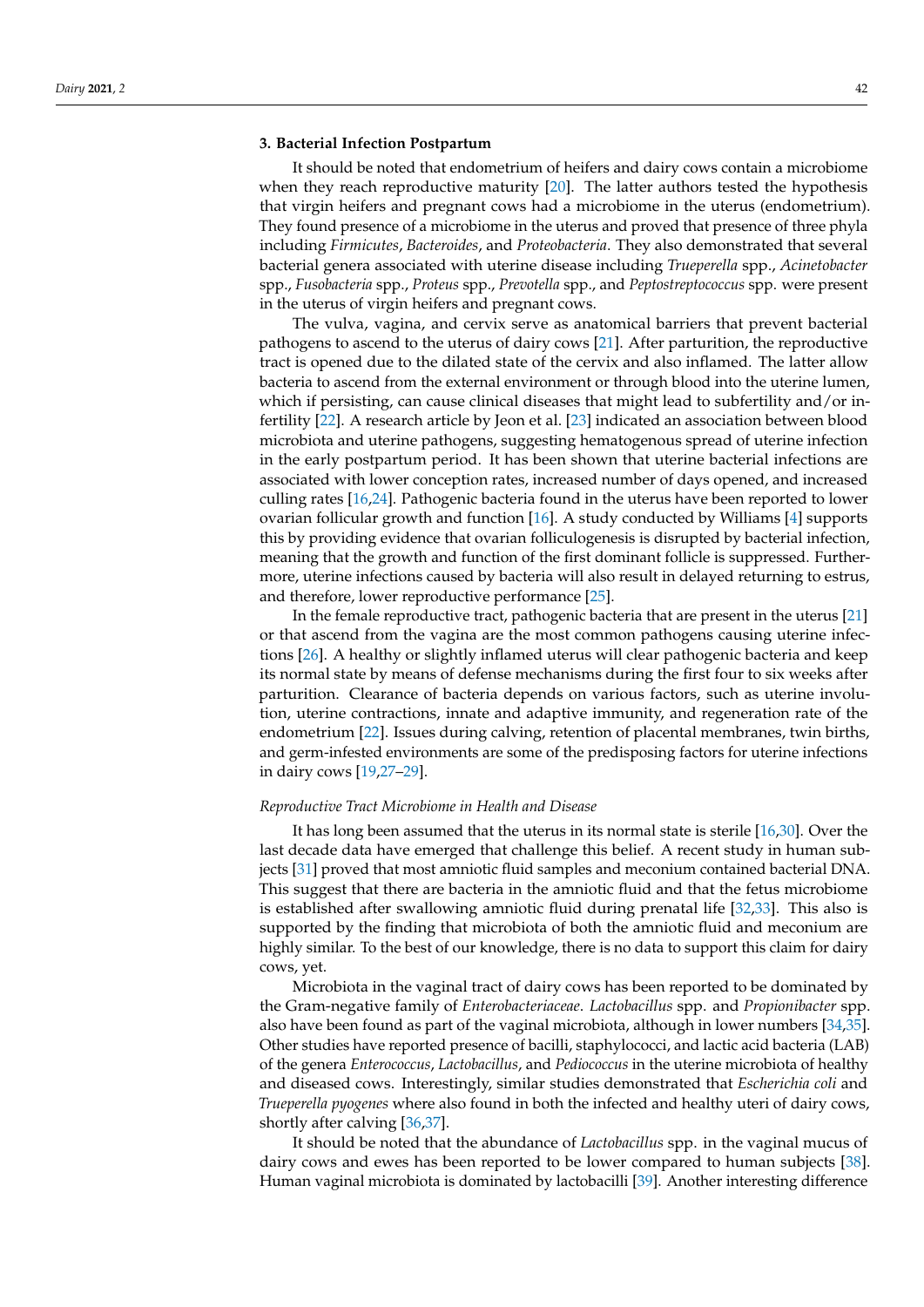between the cow and human vaginal environments are the slightly acidic to slightly alkaline pH of 6.8–7.35 in dairy cows and an acidic pH in human subjects at <4.5 [\[38,](#page-18-10)[40\]](#page-18-12). It is believed that the low pH in the vaginal tract of humans is related to production of lactic acid by *Lactobacillus* spp. [\[40\]](#page-18-12). In humans the low vaginal pH maintains an environment that is hostile to many pathogens [\[40\]](#page-18-12). Bacterial vaginosis in humans is associated with a decrease in the abundance of *Lactobacillus* spp. and an increase in the vaginal pH [\[41\]](#page-18-13). Swartz et al. [\[39\]](#page-18-11) showed that *Lactobacillus* spp. are present among vaginal microbiota of dairy cows (80–90% of cows), but at a very low relative abundance.

*Truperella* (formerly known as *Arcanobacterium*) *pyogenes*, *E. coli*, *Fusobacterium necrophorum*, and *Prevotella melaninogenicus* are known to cause uterine infections in postpartum dairy cows [\[42](#page-18-14)[–45\]](#page-18-15). Although multiple studies have been conducted to classify pathogens that may cause uterine infections in dairy cows, to our best knowledge, only a recent article reported a complete overview of the microbiota of the entire reproductive tract (vagina and uterus) of dairy cows. Thus, Miranda-CasoLuengo et al. [\[46\]](#page-18-16) compared the vaginal and uterine microbiomes of dairy cows at 7, 21 and 50 days postpartum and showed a shared microbiota community in the vagina and uterus during the postpartum. Results also showed distinct microbiomes at 7 days after calving between healthy cows and those that developed endometritis at 21 days postpartum. Additionally, results showed that the microbiome of healthy cows displayed high content of *Firmicutes* whereas cows that developed endometritis had an increased level of *Bacteroidetes*. More interestingly the ratio of Firmicutes to Bacteroidetes in the healthy group and those that developed endometritis were 4.02 and 0.64, respectively.

Interestingly, in the vaginal microbiota of women, primates, and rats the genus *Lactobacillus* is the predominant genus [\[47\]](#page-18-17). Anaerobic bacteria such as *Bacteroidetes*, *Fusobacteria*, *Helcococcus*, *Filifactor*, *Porphyromonas*, *Peptoniphilus*, *Peptostreptococcus*, *Campylobacter*, and *Prevotella* were found in the uterus of cows infected with metritis and are considered to contribute to the development of reproductive infections, especially bacterial strains of the phyla *Bacteroidetes* and *Fusobacteria*. Bacteria associated with uterine health such as *Candidatus*, *Blochmannia*, *Escherichia*, *Sneathia*, and *Pedobacter* were also found in the uterine fluids [\[22\]](#page-17-19). Other studies conducted by [\[48\]](#page-18-18) report similar microbiomes in healthy and infected cows, the phyla composed mainly of *Bacteroidetes*, *Fusobacteria*, *Firmicutes*, *Proteobacteria*, and *Tenericutes.* In addition to these bacteria, sequences from *Spirochaetes*, *Synergistetes*, and *Tenerella* appear less frequently.

It is believed that fecal and vaginal bacteria are the main agents that cause reproductive tract infections in dairy cows; residues of these bacteria have been reported in the uterine fluids. Although *E. coli* is found in the microbiome of the bacterial community in both healthy cows and those with uterine infections, they were found in much greater numbers in infected cows [\[36\]](#page-18-8).

*Truperella pyogenes* is a Gram-positive bacterium found in the mucus of reproductive, gastrointestinal, and respiratory tracts of dairy cows [\[35\]](#page-18-7). Host epithelial cells and macrophages are affected by *T. pyogenes* because they are able to survive within those cells for at least 72 h. Moreover, expression of fimbriae and extracellular matrix binding proteins help these bacteria to attach to host cells and cause hemolysis and destruction of the cells [\[49\]](#page-18-19). It is also known that *T. pyogenes* secretes the exotoxin pyolysin (PLO) and cholesterol-dependent cytolysin (CDC), which can cause death of epithelial and immune cells by binding cholesterol in the cell membranes of eukaryotic cells forming pores and resulting in the death of the cell [\[50\]](#page-18-20). Additionally, *T. pyogenes* has the ability to secrete neuraminidase, which lowers mucous viscosity creating conditions for the pathogens to attach easily to the host [\[49\]](#page-18-19).

*E. coli* is a Gram-negative bacterium found in greater numbers in cows with uterine infections [\[36](#page-18-8)[,51\]](#page-18-21). Interestingly, *E. coli* has been found to be prevalent in the first week after parturition, triggering expression of interleukin-1 beta (IL-1β) and IL-8 by endometrial epithelial cells [\[52\]](#page-18-22). Data reported by [\[4\]](#page-17-3) stated that after parturition *E. coli* infections establishes a suitable environment for *T. pyogenes* to proliferate in the uterus of dairy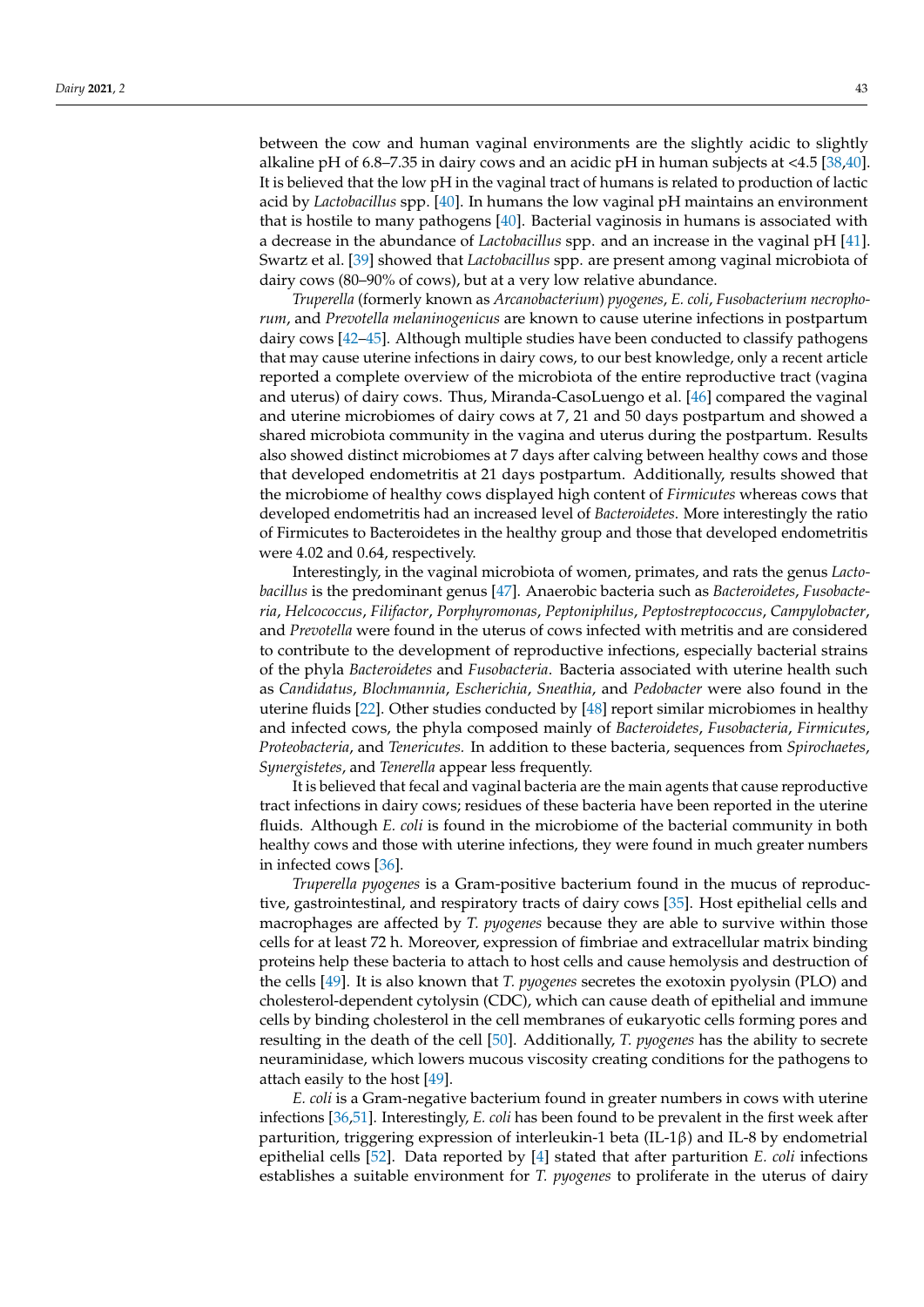cattle. A study conducted by Sheldon et al. [\[53\]](#page-18-23) agrees with the aforementioned findings, that *E. coli* isolated from uterine lumen of dairy cows, 2 weeks after parturition, exacerbate, via synergistic actions with *T. pyogenes*, chronic uterine infections in dairy cattle. It should be noted that three different studies, conducted by [\[36,](#page-18-8)[51,](#page-18-21)[54\]](#page-18-24), reported enteropathogenic *E. coli* (EPEC), enterotoxigenic *E. coli* (ETEC), enterohemorrhagic *E. coli* (EHEC), and necrotoxic *E. coli* (NTEC) in the reproductive tracts of cows.

*Fusobacterium necrophorum* is a Gram-negative anaerobic bacterium usually found in the mucous membranes, which secretes leukotoxin and produces cytotoxic effects against immune cells [\[55\]](#page-19-0). Additionally, secretion of ecotin protein (a protease inhibitor), which has been known to be a potent anticoagulant, inhibits neutrophil elastase, which attacks bacteria at sites of inflammation and decreases plasma kallikrein, a component in the clotting cascade [\[55\]](#page-19-0). Several leukocytes, especially polymorphonuclear (PMN) cells, monocytes, macrophages, and dendritic cells (DC) are affected by leukotoxin, secreted by this pathogen, and it is believed to be the main virulence factor of this species [\[56](#page-19-1)[,57\]](#page-19-2). In addition, *F. necrophorum* is categorized into two subspecies: *F. necrophorum* subsp. *necrophorum* (*Fnn*) presently known as biovar A and *F. necrophorum* subsp. *funduliforme* (*Fnf*) now known as biovar B [\[58\]](#page-19-3). *F. necrophorum* has been categorized as a commensal of the gastrointestinal, respiratory, and genitourinary tracts of animals [\[57,](#page-19-2)[59\]](#page-19-4). *F. necrophorum's* outer cell membrane is composed of lipopolysaccharide (LPS), which is a bacterial membrane component composed of a polysaccharide chain known as the O-antigen and Lipid A, which is known to be toxic to dairy cows [\[60\]](#page-19-5).

# **4. Uterine Diseases of Dairy Cows**

## *4.1. Metritis*

It is known that metritis is a great concern for dairy farmers worldwide. Given that metritis affects between 20% to 40% of cows in a herd, it has also a negative impact on productivity, longevity, and welfare of dairy cows [\[19\]](#page-17-16). Uterine infections can be evaluated by the physical characteristics and odor of the vaginal cervical mucus and a 0 to 3 ranking system has been proposed to evaluate the grade of metritis. According to [\[5](#page-17-4)[,10\]](#page-17-9), metritis can be ranked into 3 grades: Grade 1, characterized by having an enlarge uterus and an infection causing the cow to have a purulent uterine discharge within 21 days after parturition. Cows have no systemic signs of illness. Grade 2 metritis, in which signs of illness include fever  $(>39.5\text{ °C})$ , decreased milk yield, and a fetid red-brown uterine discharge. Puerperal metritis is highly associated with dystocia, retained placenta, twin births, and abortion, which occurs during the first week after parturition. Grade 3 metritis also known as puerperal or toxic metritis, in addition to the aforementioned signs for Grade 1 and 2 metritis, is associated with decreased feed and water intake, and can be associated with development of the downer cow syndrome [\[61–](#page-19-6)[63\]](#page-19-7).

Metritis is known as an inflammation of the uterus associated with different clinical signs including uterine discharges with foul-smelling (usually accompanied by blood), fever, decreased milk yield, and signs of toxemia [\[11\]](#page-17-10). Metritis also is associated with inflammation of the uterine wall within the first 21 days in milk (DIM) with the peak incidence between the first 10–14 days after calving. Potential pathogens associated with metritis such as *E. coli*, *T. pyogenes*, *F. necrophorum*, *P. melaninogenica*, and *Proteus* species have been found in the uterus of postpartum dairy cows [\[4](#page-17-3)[,64\]](#page-19-8).

Metritis can cause irreversible changes in the reproductive tract of a cow and cause diseases that damage the endometrium causing infertility, due to the high content of pathogenic bacteria. Cows with metritis have higher concentrations of uterine LPS associated with prolonged luteal phase and decrease inflammatory responses in the endometrium [\[4\]](#page-17-3).

Meanwhile, [\[9\]](#page-17-8) reported that retention of fetal membranes is a risk factor for both metritis and endometritis. The same author indicated that the impact of retained placenta ranges from no effect to severe metritis. Strains of *E. coli*, *Trueperella pyogenes*, *Fusobacterium necrophorum*, and *Prevotella melaninogenica* are thought to be primary pathogens causing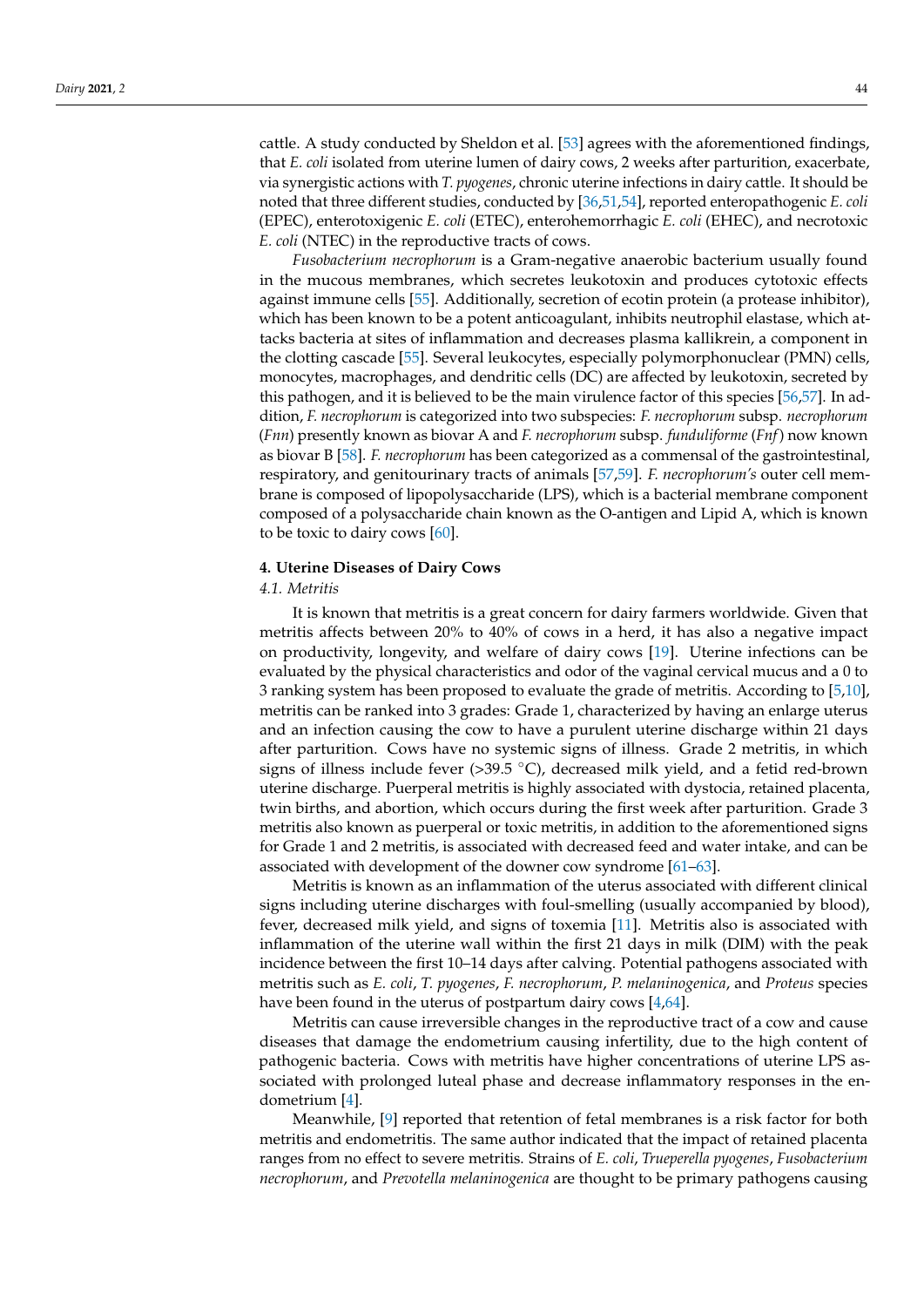uterine disease, because these bacteria were frequently isolated from the uterine lumen of diseased cows, and they were shown to affect endometrium [\[65](#page-19-9)[,66\]](#page-19-10). Interestingly, *E*. *coli* strains have been found on healthy and infected uteri in Holstein cows with metritis, although infected cows presented greater amounts of the pathogenic strains [\[34\]](#page-18-6). Bacterial contamination of the reproductive tract, after parturition, may be responsible for 90% of the infections in postpartum dairy cows [\[67\]](#page-19-11). Risk factors that are related to the disease are age, parity, calving season, environment, nutritional factor, calving conditions and retained placenta which makes the prevention of this pathology difficult to manage [\[51\]](#page-18-21).

It has been observed that cows that develop metritis decrease feed consumption 3 weeks before and after parturition, therefore, milk yield and body condition score (BCS) tend to lower during the first two weeks postpartum. Cows with metritis have lower BCS than cows with a healthy status. Decrease in feed intake is an early indicator of metritis; and should be noted that during severe metritis Holstein dairy cows has been reported to lower the dry matter intake (DMI) up to 1 kg per day [\[68\]](#page-19-12). An increased risk of developing metritis is greater in cows that need assistance for calving due to the bacterial contamination [\[69\]](#page-19-13). After parturition cows with metritis have lower immunity, which further increases the risk of acquiring other diseases. Reproductive performance is affected negatively during metritis, delaying the return to a normal estrous cycle, causing infertility, and resulting in culled cows [\[51,](#page-18-21)[64\]](#page-19-8).

It has been reported that regardless of the periparturient period the pH median in the vaginal tract of Holstein cows tends to be around 7.50; however, in heifers the pH values tend to be slightly higher, around 7.75, during the first week after parturition, which may increase the odds to develop uterine infections due to the cervix's compromised state [\[70\]](#page-19-14).

# *4.2. Endometritis*

Endometritis is a localized inflammation of the endometrium whose principal causal agents are pathogenic bacteria [\[5](#page-17-4)[,71\]](#page-19-15). Commonly, cows that have a detectable mucopurulent uterine discharge in the vagina, after 20 to 33 DIM, are considered to have endometritis [\[5](#page-17-4)[,24\]](#page-17-21). Whitish or yellowish mucopurulent vaginal discharges (50% pus and 50% mucus) are usually a clinical sign of endometritis. Traditionally endometritis has been defined as subclinical (SCE) and clinical endometritis (CE). However, recent studies have changed the terminology and definitions.

Clinical endometritis has been defined as local inflammation of the endometrium. It is commonly associated with presence of purulent or mucopurulent material, containing >50% pus, in the vagina at or more than 21 days after calving. Those purulent discharges originate from uterus, and with no concurrent systemic disease [\[5](#page-17-4)[,6\]](#page-17-5). Clinical endometritis commonly affects about 20% of dairy cows in a herd during 3–6 weeks after parturition [\[24\]](#page-17-21). Diagnosis of CE can be done by one of the following three techniques: (1) vaginoscope, (2) a gloved hand, or (3) the metri-check [\[72](#page-19-16)[,73\]](#page-19-17).

It should be noted that diagnosis of endometritis cannot be relied only upon appearance of abnormal vaginal discharges because they might not be related to inflammation of the endometrium alone. Therefore, it has been suggested that diagnosis of endometritis requires a combination of approaches including endometrial cytology, biopsy, or ultrasound examination [\[74\]](#page-19-18). The current term used for definition of vaginal discharges during endometritis, cervicitis, or vaginitis or a combination of all is purulent vaginal discharge (PVD) [\[6](#page-17-5)[,75\]](#page-19-19). The incidences of endometritis, cervicitis and from both conditions are 13%, 11%, and 32%, respectively [\[75\]](#page-19-19). All these inflammatory conditions, associated with PVD, affect the outcome of pregnancy by increasing it with 30 extra days [\[30\]](#page-18-2).

Superficial inflammation of the endometrium is known as SCE. This condition similarly with CE has no systemic illness; however, it affects negatively reproductive performance of the cow [\[76](#page-19-20)[,77\]](#page-19-21). Given that SCE is difficult to be diagnosed by general inspection of the cow, it is necessary to use some other diagnostic approaches including endometrial cytology, histopathology, leukocyte esterase strips (LES), and ultrasonography. It should be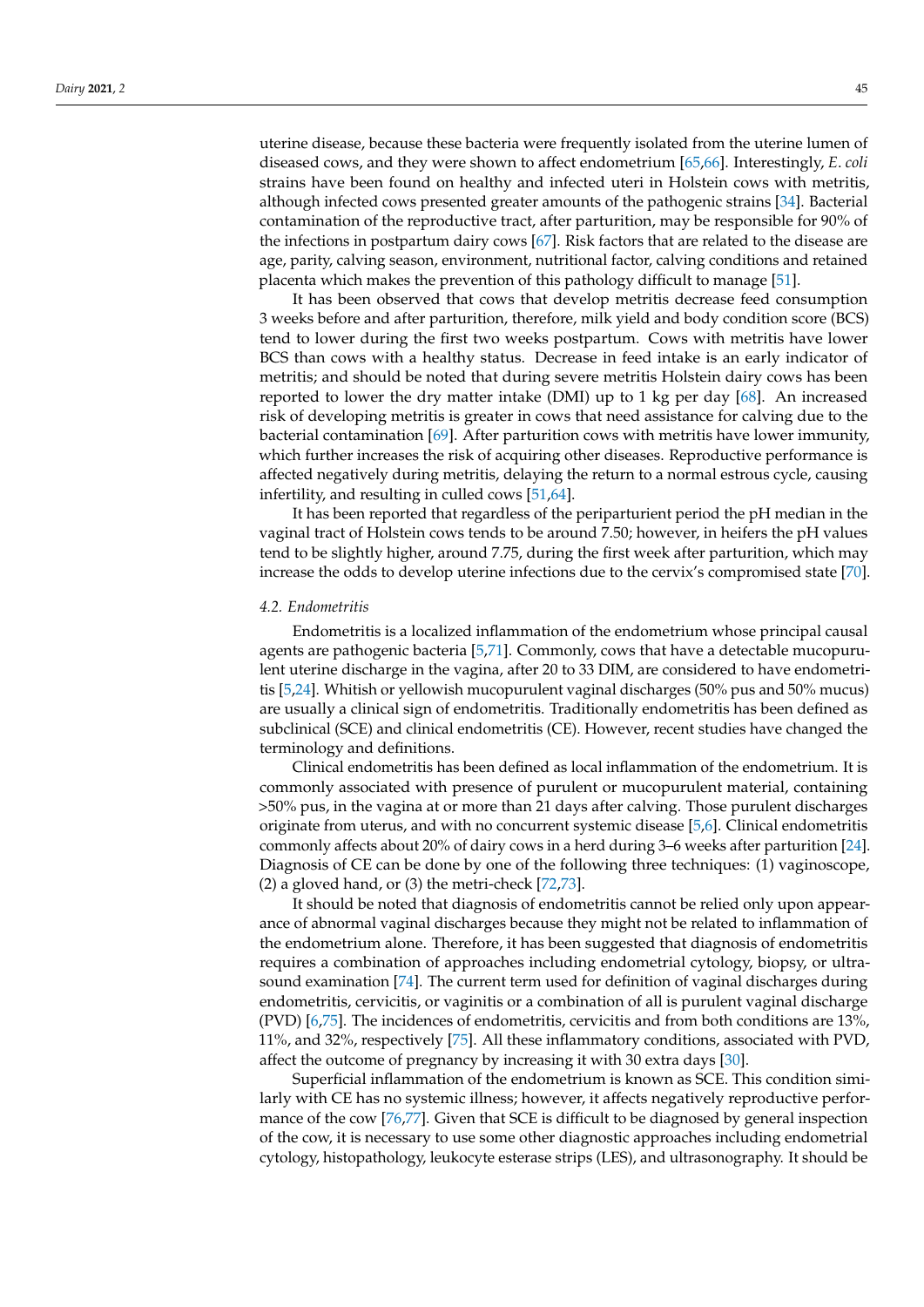noted that the latter is not a very accurate way to diagnose SCE; therefore, it has been recommended that ultrasonography should be accompanied with endometrial cytology [\[76\]](#page-19-20).

A known and confirmed procedure for the diagnosis of SCE is endometrial cytology. This procedure is based on counts of polymorphonuclear leukocytes (PMNs) in cytology slides. An elevated number of PMNs suggests an inflammatory response of the endometrium to infection. Some authors have proposed to define SCE as 'cytological endometritis' (CYTO). The threshold number of PMNs as diagnostic for SCE is related to time postpartum and ranges between 5–18% [\[78\]](#page-19-22). Generally, it is accepted that a PMN value of 5% is an accurate way of diagnosis of CYTO between 21 and 62 days after calving. It should be pointed out that the accuracy and repeatability of PMN count has been evaluated and it is regarded as reliable. CYTO has been associated with detrimental effects on reproductive performance of the cow with a prevalence varying between 20–30% and is considered as the most important pathology of reproduction of dairy cows [\[77\]](#page-19-21).

Two different procedures have been used in dairy cows to obtain an endometrial sample for cytological examination: the cytobrush (CB) and low volume uterine lavage (LVUL) or flushing lavage [\[79](#page-19-23)[,80\]](#page-19-24). The CB technique is used to sample cells from the vagina, cervix, or endocervix for counting PMNs. Similarly, a small of amount of uterine fluid (2 mL) is squeezed out of the uterus through rectal palpation and the fluid is collected. Smears are prepared for both CB and LVUL and stained with a modified Wright-Giemsa staining (Diff Quick) [\[81](#page-19-25)[,82\]](#page-19-26). Then, cells present are examined.

Several studies have reported that the prevalence of clinical endometritis (CE) ranges between 18% to 37% of the herd [\[83](#page-19-27)[–85\]](#page-20-0). Other studies focusing on subclinical endometritis (SCE) have reported the prevalence of infection ranging between 12% to 94% of the herd [\[74,](#page-19-18)[86,](#page-20-1)[87\]](#page-20-2). Subclinical endometritis can be evaluated and diagnosed by the percentage of polymorphonuclear (PMN) cells in cytological samples collected from the uterine lumen [\[5,](#page-17-4)[69](#page-19-13)[,77\]](#page-19-21). Cytological samples containing greater than 18% PMN cells after 21 DIM, or greater than 10% PMN at 34 DIM after parturition are considered as SCE [\[5\]](#page-17-4). Pathogens such as *T. pyogenes*, *F. necrophorum*, and *Prevotella* have been found frequently in the cytology samples of uterine lumens, increasing the risk of developing an endometritis after calving [\[44\]](#page-18-25).

Another important method used to detect endometritis in postpartum dairy cows is the use of transrectal ultrasonography [\[76\]](#page-19-20). Ultrasonography measures the clarity of fluids from the uterus and the size of the body of the uterus. The measurements of the uterine horns at the base of the horn can be categorized as follows: small (less than 3.5 cm), medium (3.5–5.0 cm), and large (>5.0 cm) [\[76\]](#page-19-20). LeBlanc et al. [\[24\]](#page-17-21) reported sizes of uterus greater than 8 cm in diameter between 20 and 33 DIM in cows with uterine infections.

In another study conducted by [\[76\]](#page-19-20), uterine cervical diameter was measured in 228 cows in two stages: V1 (20–33 DIM) and V2 (34–47 DIM). The cows in this study had uterine diameters for the V1 stage of  $27.6\%$  (<3.5 cm or small), 52.2% (3.5–5.0 cm or medium), and 21.5% ( $>5.0$  cm). Whereas for the V2 stage they found 68.4% ( $<$ 3.5 cm or small), 28.1% (3.5–5.0 cm), and 3.5% (>5.0 cm). These percentages clearly state that more than half of the herd had a normal uterine involution during the first 47 DIM and where diagnosed as healthy cows. Cows with longer duration of uterine infections result in decreased estrus detection as well as conception and pregnancy rates, and increased days to first service, which commonly leads to high culling rates in a herd [\[24](#page-17-21)[,76,](#page-19-20)[77,](#page-19-21)[88\]](#page-20-3).

## *4.3. Pyometra*

Pyometra has been defined "as the accumulation of fluid as well as purulent and mucopurulent exudate within the uterine lumen associated with a persistent corpus luteum and a closed cervix" [\[19\]](#page-17-16). The literal meaning of pyometra is pus-filled uterus. The disease is characterized by a suppurative infection and develops during the luteal phase and progesterone plays a key role in establishment of infection with ascending opportunistic bacteria. Persistent progesterone release from the corpus luteum plays a role in downregulating uterine immune functions and creates conditions for bacterial pathogens to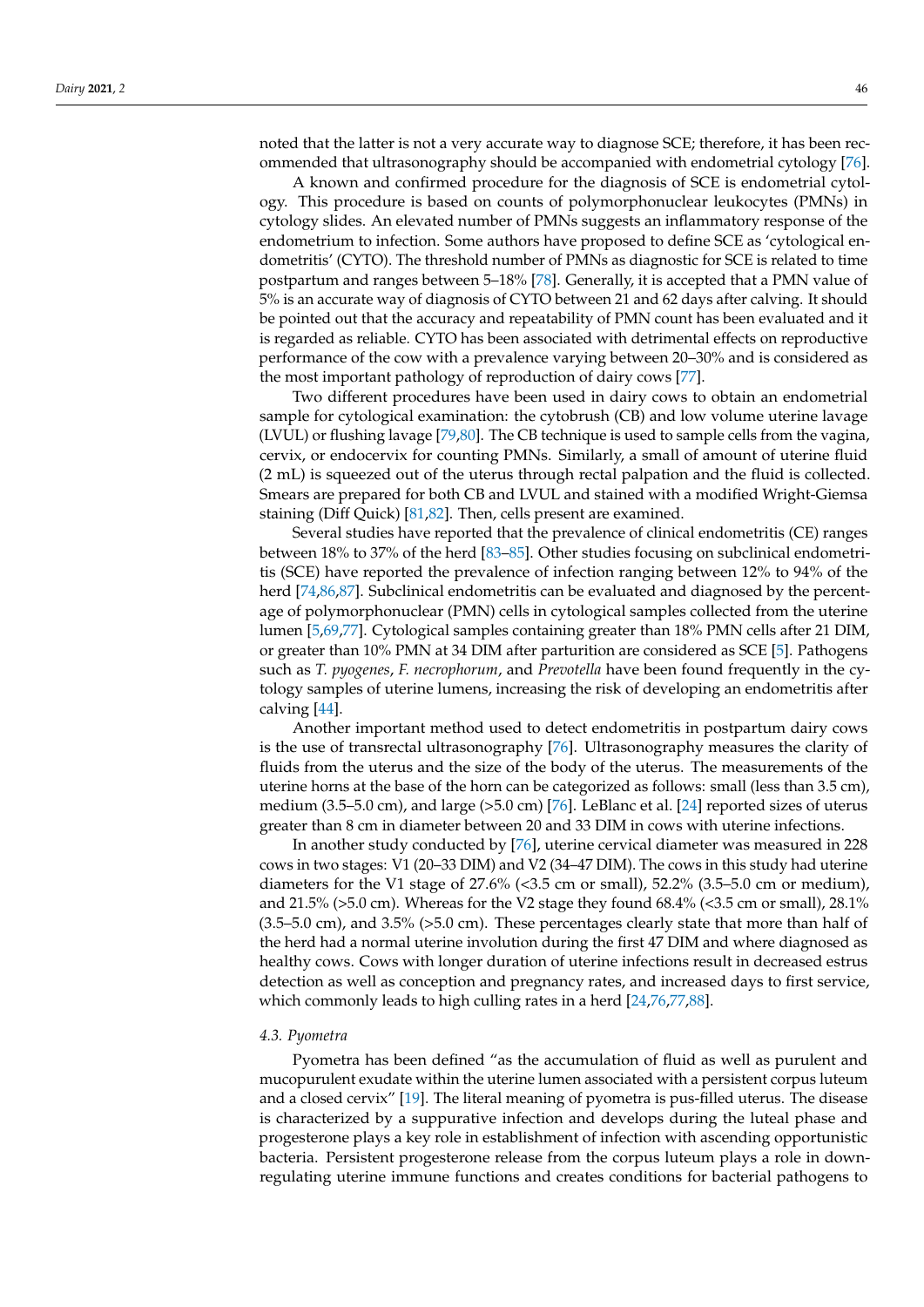succeed. The presence of infection stimulates PGE production and inhibits the release of PGF2 $\alpha$  from the endometrium and extends the luteal phase and is associated with infertility [\[67\]](#page-19-11). Additionally, progesterone production by the persistent corpus luteum causes closure of the cervix, leading to the enlargement and distension of the uterus due to the accumulation of exudates and pus in the lumen [\[71,](#page-19-15)[89\]](#page-20-4). There are very few, if any, signs of systemic illness. An affected cow will not exhibit oestrus and is infertile [\[5,](#page-17-4)[71\]](#page-19-15). Diagnosis of disease can be done by rectal ultrasonography.

Cultivation-base studies have shown that the most common pathogenic bacteria found in the purulent material of cows with pyometra have been reported to be *F. necrophorum* and *T. pyogenes* [\[19\]](#page-17-16). However, in a study conducted by [\[35\]](#page-18-7) they reported a variety of bacterial families belonging to *Fusobacteriaceae*, *Mycoplasmataceae*, *Bacteroidaceae*, *Porphyromonadaceae*, and *Pasteurellaceae* that comprised 85% and 88% of the bacterial microbiota of the lumen and endometrium, respectively; suggesting a low diversity of bacteria in the uterus of cows affected by pyometra. Additionally, the authors demonstrated that the bacterial family that includes *F. necrophorum* (i.e., *Fusobacteriaceae*) and which is associated with endometritis and metritis, [\[35](#page-18-7)[,48](#page-18-18)[,90\]](#page-20-5), comprised the largest bacterial community in the pyometra cows. The authors concluded that their finding supports the association between species from the *Fusobacteriaceae* family and pyometra. However, the study was not able to confirm that the other family of *Actinomycetaceae*, which harbours *T. pyogenes*, was the second most important bacterial community, because they found that *Actinomycetaceae* accounted for 1% of the OTUs found in the uterine fluid samples of healthy and pyometra cows. Therefore, they suggested that more research is warranted to clarify the role of *T. pyogenes* in pyometra.

## **5. Reproductive Tract Immunity**

# *5.1. Innate Immunity of the Female Reproductive Tract*

In order to protect the fertilized ovum from any potential infection, it is important that the uterus and upper regions of the genital tract are guarded by immune-related mechanisms. Accordingly, the cervix is fortified with a variety of antimicrobial defense mechanisms to prevent entry of bacteria from the greatly colonized lower genital tract. Innate immunity plays an important role in protecting the endometrium from pathogenic bacteria and preventing uterine infections. Components of innate immunity involve the mucus layer, epithelial cell barrier, vaginal secretions, and antimicrobial peptides or molecules as well as a variety of immune cells. The mechanical aspect includes the process of desquamation and a mucus layer secreted by endometrial epithelial cells. The mucus layer prevents the direct attachment of bacteria to epithelial cells [\[91,](#page-20-6)[92\]](#page-20-7). It is known that mucosal epithelial cells in the uterine tract act as protective barrier against bacterial pathogens. Mucus protects mucosal layers by binding and retaining the pathogenic agent as a physical and immunological barrier, preventing pathogens from entering further into the uterine tissues [\[74,](#page-19-18)[93\]](#page-20-8). A study conducted by Carson et al. [\[8\]](#page-17-7) reported that mucin glycoproteins Muc-1 found in mucus not only protects the host from infections but also is vital in the reproductive process. Cervical mucus is produced by goblet cells found in the cervix and some of the cervical mucus components are 5AC and 5B gel forming mucins present also in the mucus of the cow's reproductive tract (CRT) [\[94,](#page-20-9)[95\]](#page-20-10). Cervical mucus usually mixes with the vaginal fluids also known as cervicovaginal mucus (CVM) [\[96\]](#page-20-11). Additionally, endometrial epithelial cells also are tightly bound to each other and at the same time prevent penetration of pathogenic bacteria through the epithelial cell layer. Desquamation of epithelial cells also is part of the reproductive tract innate immunity because it removes bacteria attached to the epithelial layer in a frequent manner.

The chemical barriers consist of secretion of a variety of antimicrobial peptides including lactoferrin, lysozyme, elafin, defensins, and secretory leukocyte protease inhibitor (SLPI), and a whole variety of defensins [\[77\]](#page-19-21). In addition, the chemical barrier involves pattern recognition receptors (PRR) like Toll-like receptors (TLR) and nucleotide-binding oligomerization domain (NOD)-like receptors (NLR) (NOD1 and NOD2) [\[67\]](#page-19-11). The PRR expressed in immune cells detect pathogen-associated molecular patterns (PAMP) and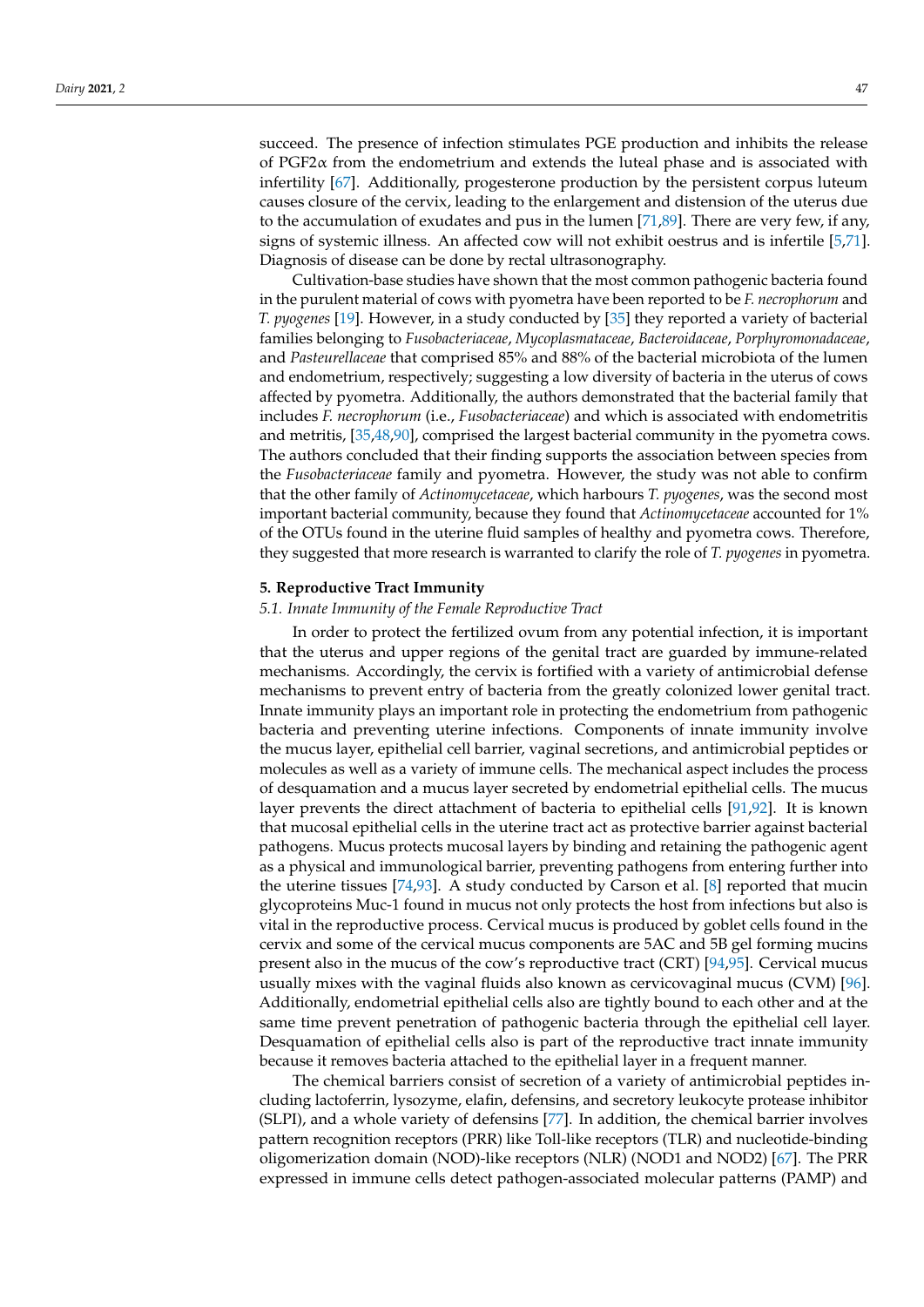damage-associated molecular patterns (DAMPs) by the TLR system, which recruit immune cells that secrete cytokines and chemokines triggering an acute inflammatory response [\[92](#page-20-7)[,97\]](#page-20-12). A study conducted by [\[98\]](#page-20-13) reported presence of TLR1 through TLR10 in uterine horns and uterus of female humans, TLR1 through TLR9 in the vagina and cervix, which lead to production of IL-8 by epithelial cells.

Cells involved in innate immunity include neutrophils, macrophages, dendritic cells (DC), natural killer cells (NK), and mucosal epithelial cells [\[99\]](#page-20-14). Innate immunity is also known as the first line of defense consisting of mechanical, chemical, and cellular components [\[100](#page-20-15)[,101\]](#page-20-16).

Innate immunity in the reproductive tract plays an important role in the defense against Gram-negative bacteria, which usually are responsible for uterine infections. Neutrophils and epithelial cells produce neutrophil activating proteins (NAPs) that act as important immune responses against bacterial pathogens [\[102](#page-20-17)[,103\]](#page-20-18). An example of NAPs in the mucus are defensins that play an important role in antibacterial activity, cell proliferation, and production of cytokines, chemokines, and modulation of adaptive and innate immune cells, which are moderated by estradiol and progesterone [\[79](#page-19-23)[,104\]](#page-20-19). In the human reproductive tract, elafins and secretory leukocyte protease inhibitor, produced by macrophages and epithelial cells, have antimicrobial effects against bacterial pathogens [\[105\]](#page-20-20). Other components, such as lactoferrin and lysozyme, produced by neutrophils and epithelial cells, also play important roles inhibiting uterine infections and enforcing the innate immune system by producing antibacterial effects [\[101\]](#page-20-16).

Antimicrobial peptides found in the vaginal mucus destroy the membrane of pathogenic bacteria as a defensive action directly related to B and T cells. Neutrophils interact with PRRs and other killing cells against pathogenic bacteria by the production of enzymes, nitric oxide, and reactive oxygen species (ROS) on postpartum cows with endometritis [\[16\]](#page-17-14). Consequently, the high production of  $H_2O_2$  leads to the killing of pathogenic bacteria [\[106\]](#page-20-21). In addition, PRRs are also directly related to the TLR which manifest as neutrophils, macrophages, and DC's and detect pathogenic bacteria associated with immune stimulants such as LPS and peptidoglycan [\[99\]](#page-20-14).

It should be noted that decreased recruitment of neutrophils and lymphocytes after parturition is known to be associated with uterine infections in dairy cows [\[78,](#page-19-22)[107\]](#page-20-22). It is the endometrial tissue infected by pathogenic bacteria that responds first with macrophages. The latter are activated by bacterial compounds through the TLR system secreting a multitude of proinflammatory cytokines to attract many more cells to fight the infection of the endometrium [\[16\]](#page-17-14). The most important proinflammatory cytokines include TNF, IL-1 $\beta$ , IL-6, IL-8, and IL-12 [\[108\]](#page-20-23).

Presence of granular lymphocytes and macrophages has been reported in various regions of the endometrium of dairy cows [\[109\]](#page-20-24). Interestingly, studies conducted by [\[106\]](#page-20-21) reported that monocytes stimulated by *E. coli*, in cows with uterine infections, have lower gene expression of key proinflammatory cytokines than healthy cows, 14 days after parturition. Additionally, the production of acute phase proteins (APPs) and the aforementioned cytokines help the host to fight inflammation but in excess they would be harmful to the host itself [\[110\]](#page-20-25). Furthermore, cows with metritis or clinical endometritis have higher circulating concentrations of adiponectin, leptin, TNF, IL-1-beta, and IL-6 compared to normal cows [\[111\]](#page-20-26). According to [\[112\]](#page-20-27), there is a higher ratio of anti-inflammatory mediators such as IL-10, PGE, and transforming growth factor beta 1 (TGF-β1), secreted by endometrial cells, and pro-inflammatory mediators such as IL-1 in infertile cows.

# *5.2. Adaptive Immunity of the Female Reproductive Tract*

Adaptive immunity is a pathogen-specific immune response initiated by presentation of bacterial antigens, by antigen-presenting cells (APCs), to T- or B-cells. The main APCs in the female reproductive tract are macrophages, DCs, Langerhans cells, and epithelial cells of the cervix and endometrium [\[113\]](#page-21-0). This indicates that presentation of antigens in the CRT is mediated by both local resident cells and cells that migrate to the CRT from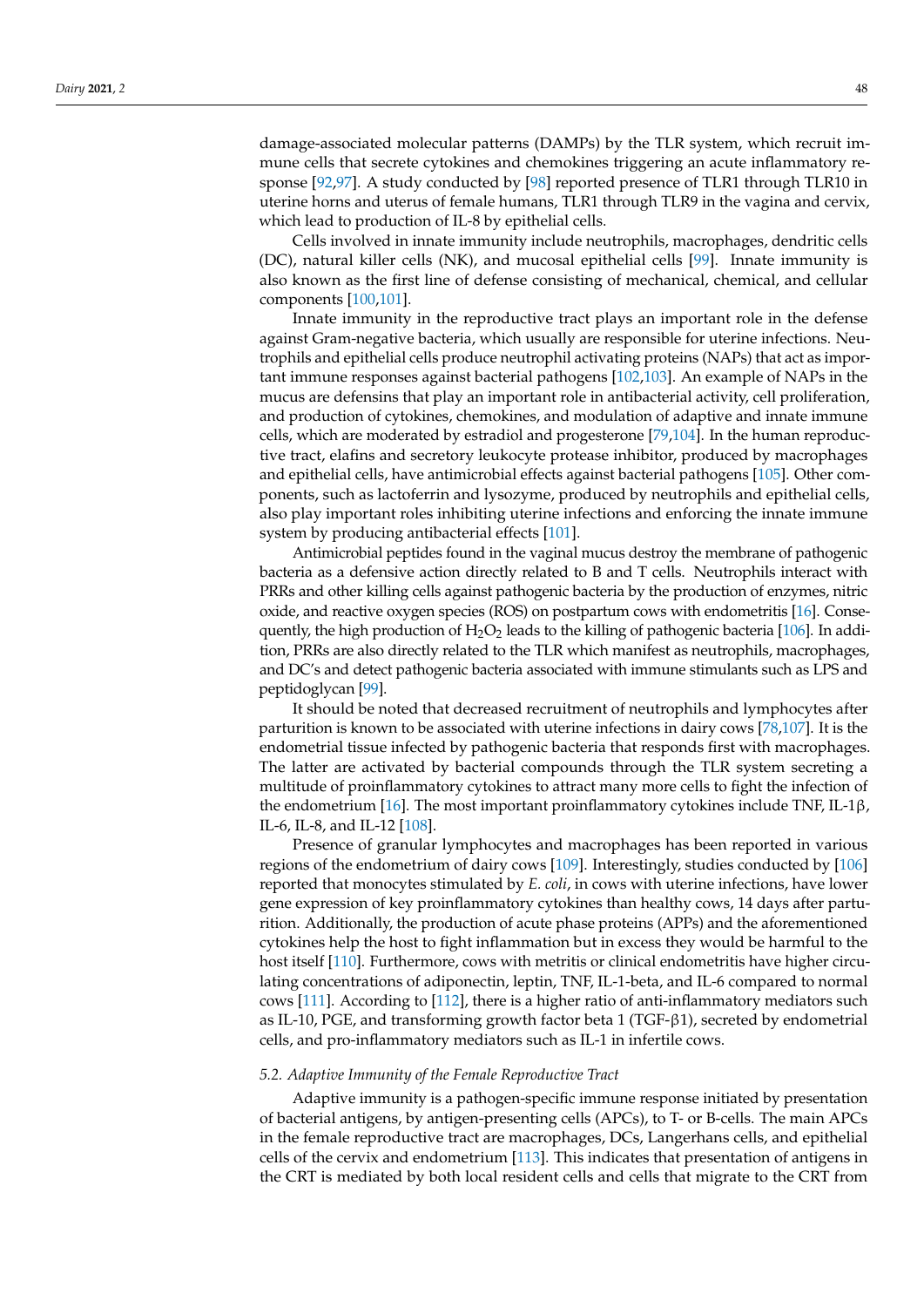systemic circulation. Adaptive immunity of the FRT includes T helper type cell 1 (Th1) (cell-mediated), Th2 (humoral), T regulatory (Tregs), and Th17 responses.

Th1 cell-mediated immunity is involved in killing bacterial pathogens that enter inside host cells. There are two types of T cells: CD8<sup>+</sup> and CD4<sup>+</sup> cells. The CD8<sup>+</sup> cells, known also as CTLs, are involved in killing host cells infected by pathogens and are driven by presentation of bacterial peptides on the surface of infected cells by MHC class I molecules. The killing of infected cells occurs through induction of apoptosis or cytolysis by perforin or granzyme molecules released by CTLs [\[114\]](#page-21-1). On the other hand, CD4<sup>+</sup> cells produce large amounts of interferon (INF)- $\gamma$ , which mediates cytotoxicity of T cells and blocks replication of viruses [\[115,](#page-21-2)[116\]](#page-21-3). T cells are positioned below the epithelial cell layer or in-between them in the stroma of vagina, cervix, and uterus [\[117\]](#page-21-4).

Reproductive tract Th2 humoral immunity involves production of pathogen-specific immunoglobulins that bind to pathogenic antigens that might be free or that associate with the pathogen itself. The humoral arm of adaptive immunity prevents potential attachment of pathogens to epithelial cells and their transgression into the host systemic circulation as well as neutralization of pathogens by binding and neutralizing their activity. Binding of specific immunoglobulins to the pathogen surface facilitates pathogen phagocytosis by macrophages or killing by the complement system. CD4<sup>+</sup> cells play a crucial role in humoral immunity driving differentiation of B cell to antibody producing plasma cells [\[118\]](#page-21-5). Female reproductive tract is unique in the sense that unlike other mucosal surfaces secretes more IgG than sIgA [\[119](#page-21-6)[,120\]](#page-21-7). Immunoglobulins present in the secretions of the genital tract are produced mainly locally but they also derive directly from serum by the process of transudation. These antibodies are able to prevent adhesion of pathogens to the epithelial cells and neutralize bacterial toxins and other potentially harmful antigenic compounds. They are also involved in antibody-dependent, cell-mediated cytotoxicity, and the promotion of phagocytosis by neutrophils.

T regulatory cells are CD4<sup>+</sup> T cells and are also part of the FRT adaptive immunity. They are generated in the thymus gland. These cells are known for their anti-inflammatory activity or as suppressor-proinflammatory T cells like Th1, Th2, and Th17 [\[121\]](#page-21-8). Their inhibitory effects are either by inhibiting directly the effector T cells or by blocking APCs and consequently activation of effector T cells. The mechanism by which Tregs affect effector cells is by releasing cytokines or molecules that directly inhibit the functions of those cells. For example, Tregs compete with effector T cells for IL-2, a cytokine necessary for proliferation of both Tregs and effector T cells. Tregs also secrete anti-inflammatory molecules including IL-10 and TGF-beta which have similar effects on effector T cells.

T helper type 17 cells are a distinct subset of CD4<sup>+</sup> T cells that play an important role in regulating immune responses against bacterial and fungal pathogens in the FRT and other mucosal sites [\[122\]](#page-21-9). Th17 cells are lymphocytes that secrete mainly IL-17 [\[123\]](#page-21-10). In the presence of pro-inflammatory cytokines such as IL-6, regulatory T cells differentiate into Th17 cells that are involved in inflammation. Interleukin-17 is pro-inflammatory and induces expression of other pro-inflammatory cytokines and chemokines by stimulating other immune cells [\[121\]](#page-21-8). Additionally, Th17 cells are associated with neutrophil recruitment to the female reproductive tract and are critical for the clearance of pathogenic bacteria [\[124\]](#page-21-11). Th17 cells have also been shown to regulate neutrophil migration in mouse chlamydial infections and are thought to play a role in late-stage spontaneous abortion [\[125](#page-21-12)[,126\]](#page-21-13).

## **6. Treatment of Uterine Infections**

### *6.1. Conventional Treatment of Uterine Infections*

Current treatment of uterine infections is based on utilization of a variety of antimicrobial compounds (Table [1\)](#page-10-0). It should be noted that treatment of uterine infections with antibiotics, iodine solutions, and hormones has shown different efficacies [\[27\]](#page-18-0). Additionally, although antibacterial compounds help treat uterine bacterial infections there are several issues associated with their use. First, selection of antibiotic or medication drug to be used is very important and should be based on a lab testing of its efficacy prior to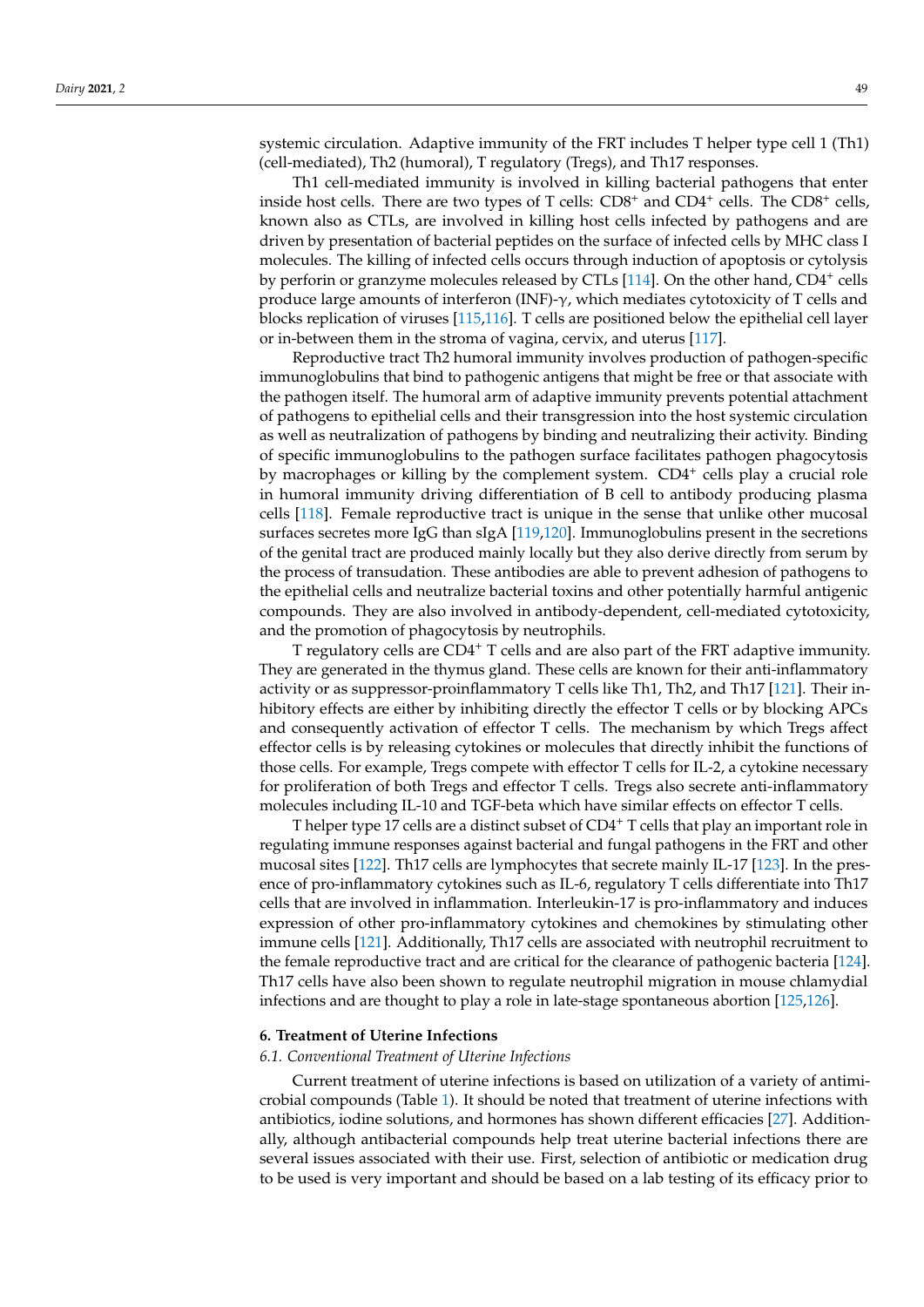beginning of the treatment. Meanwhile the cow's health condition might be exacerbated. Second, selection of a single antibiotic or a combination of antibiotics and other drugs to be used for treatment needs in vitro testing in a lab to increase efficacy. Third, antibiotic or drug resistance of bacteria is growing which requires restricted use of antimicrobial compounds only for emergency cases. Fourth, antibacterial medications have the potential to be excreted through milk and therefore milk withdrawal should be applied. This has economic consequences on the dairy farm. Fifth, there is growing concern that food animal antimicrobial resistance might transfer to human bacteria and that it might lower efficiency for treatment of human emergencies. Therefore, exploration of alternative treatments to antimicrobial drugs is of utmost importance. Sixth, utilization of antibiotics or other drugs for treatment of uterine infections is associated with alterations in the composition of reproductive tract microbiota. For example, [\[127\]](#page-21-14) reported that the use of ceftiofur was associated with important changes in the composition of microbiota at community, phylum, and genus levels, whereas ampicillin did not have an effect on uterine microbiota. Moreover, uterine *Bacteroidetes* were increased in cows treated with ceftiofur; but there were no changes in uterine microbiota in cows treated with ampicillin and in those left untreated. Additionally, treatment of cows with ceftiofur or ampicillin led to different outcomes with regard to abundance of Gram-negative genus *Porphyromonas*, which increased with ceftiofur and decreased with ampicillin use. Another interesting finding reported by [\[127\]](#page-21-14) was that if metritis was not cured there was a decrease in the diversity of uterine microbiota and an increase in the relative abundance of *Bacteroides*, *Porphyromonas*, and *Fusobacterium*. It is not known whether the shifts in uterine microbiota driven by antibiotic treatment are restored to the original level or whether the imbalanced is permanent. Additionally, it is not known whether these microbiota shifts affect reproduction performance of cows treated with antibiotics.

**Table 1.** Treatment of postpartum uterine infections in dairy cows  $^1$ .

<span id="page-10-0"></span>

| <b>Uterine Infection</b>                | <b>Antibiotics</b>                                                                                                                                                | <b>Hormones</b>                                                                              | Disinfectants                                             |
|-----------------------------------------|-------------------------------------------------------------------------------------------------------------------------------------------------------------------|----------------------------------------------------------------------------------------------|-----------------------------------------------------------|
| Metritis, endometritis,<br>and pyometra | Penicillin, ampicillin, ceftiofur,<br>oxytetracycline, cloxacillin,<br>aminoglycosides, nitrofurazone,<br>and sulfonamides<br>$^{+}$<br>Distilled water or saline | 1. Prostaglandins and Estrogens<br>2. Oxytocin and ergonovine                                | Iodine, chlorhexidine or cresol                           |
| Application                             | Infusion and injection                                                                                                                                            | Injection                                                                                    | Infusion                                                  |
| Disadvantages                           | -Microbial resistance<br>-Residues<br>-Production costs increase<br>-Endometrial irritation                                                                       | -Production costs increase<br>-Contraction of the uterus<br>regarding the size of the cervix | -Endometrial necrosis and<br>irritation of the epithelium |
|                                         |                                                                                                                                                                   | F400.4001                                                                                    |                                                           |

1 [\[128](#page-21-15)[–133\]](#page-21-16).

We refer the readers to some more recent studies that review, analyze, study or discuss in more detail utilization of antimicrobial compounds for treatment of various uterine infections in dairy cows as well as the efficiency of various antibiotics including ampicillin, ceftiofur and many more [\[134–](#page-21-17)[136\]](#page-21-18).

Although there are no preventive treatments developed to curb down uterine infections in commercial dairy farms, research work conducted by our lab and others indicate that using probiotic bacteria intravaginally might be beneficial and promising.

# *6.2. Other Non-Conventional Treatments of Uterine Infections*

Besides conventional treatments for uterine diseases described above there has been various studies that have tested other non-conventional treatments against uterine infections. The philosophy behind these treatments is based on the fact that there is present a systemic inflammatory response in dairy cows around calving and especially during uterine diseases. Some of these studies have used oral anti-inflammatory treatments including non-steroidal anti-inflammatory drugs (NSAID) in the first week postpartum. Results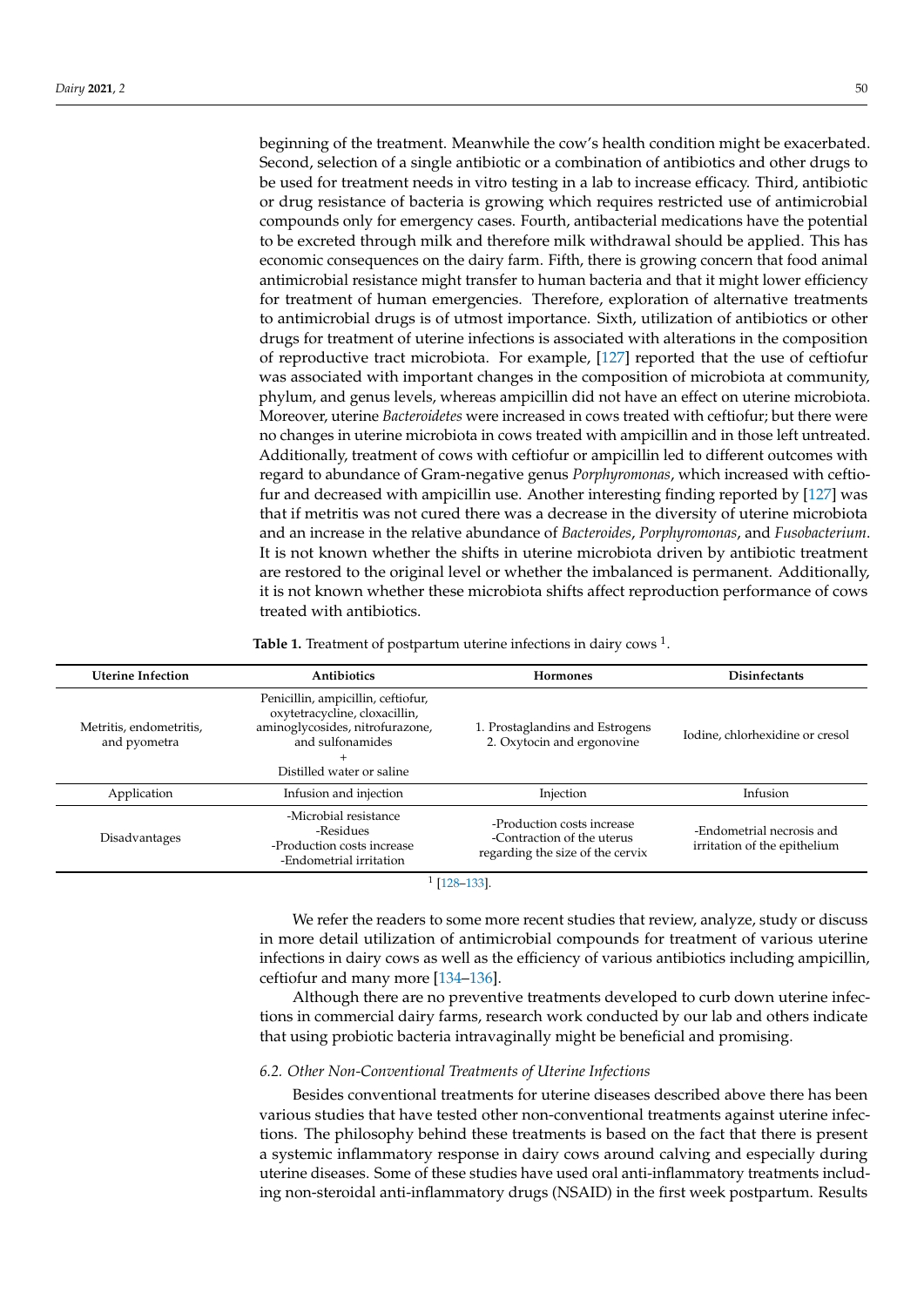of these studies have been mixed. One study reported negative effects on glucose and non-esterified fatty acids (NEFA) but positive effects on milk yield [\[137,](#page-21-19)[138\]](#page-21-20). Another study that used acetylsalicylic acid several hours postpartum reported a lower prevalence of fetid vaginal discharge at 7-days postpartum [\[139\]](#page-21-21). On the other hand, another study using flunixin showed increased incidence of retained placenta and increased incidence of metritis [\[140\]](#page-21-22).

Another area of research has been using granulocyte colony-stimulating factor, which is part of the growth factors family, and is known for stimulating conversion of hematopoietic stem cells to granulocytes. This compound has been used to trigger increase of neutrophil counts and their extravasation to the sites of inflammation [\[141\]](#page-22-0). Although compounds of this family have had some benefits with reduction of mastitis incidence they have been associated with greater incidence of lameness, displaced abomasum, and total clinical disease [\[142\]](#page-22-1).

Given that the number of neutrophils lowers during uterine infections, another compound that has been tried to improve this deficiency has been interleukin-8 (IL-8). Interleukin-8 is known for his chemoattractant properties toward neutrophils. Intrauterine infusion of recombinant bovine IL-8 (rbIL-8) by [\[143,](#page-22-2)[144\]](#page-22-3) within 24 h postpartum was reported to increase proportion of neutrophils in the vagina and uterine lumen and lower the prevalence of puerperal metritis in multiparous cows but had no effect on the incidence of retained placenta. The reader is referred to [\[145\]](#page-22-4) for more details on this field of research.

# *6.3. Intravaginal Probiotics: A New Approach to Preventing Uterine Infections*

The Food and Agriculture Organization of the United Nations (FAO) defines the term "probiotics", as live microorganisms that, when administered in adequate amounts, confer a health benefit on the host [\[146\]](#page-22-5). Probiotics have a positive effect in the gastrointestinal and genitourinary flora decreasing the growth of pathogens by antimicrobial properties. *Lactobacillus* spp. has been known as one of the most important and the most studied beneficial microorganisms in treating bacterial vaginosis and urinary tract infections in the CRT [\[147\]](#page-22-6).

It should be noted that the microbiota of the vaginal tract of dairy cows is not dominated by *Lactobacillus* strains as is the vaginal tract of female subjects [\[148\]](#page-22-7). There is also a difference in the vaginal pH between dairy cows and human vaginal pH, with cows having a slightly acidic to slightly alkaline neutral or slightly alkaline value (pH 6.8–7.35) and humans having an acidotic vaginal pH (3.5–4.5) [\[143\]](#page-22-2). *Lactobacilli* are known to produce lactic acid through hydrolysis of glycogen present in vaginal mucosa and lower the vaginal pH to acidic values, which is unique to humans  $[148]$ . Acidic vaginal pH plays a significant role in the prevention of bacterial infection [\[143\]](#page-22-2). It should be noted that, *Lactobacilli* use glycogen, released by vaginal epithelial cells to produce lactic acid. Interestingly, glycogen has been reported also in the vaginal tract of dairy cows [\[149\]](#page-22-8). Given that lowering vaginal pH is a physical barrier to pathogenic bacterial infection several studies in dairy cows have explored the potential of using intravaginal *Lactobacilli* to prevent vaginal and uterine infections.

A study conducted by our lab applied intravaginally a mixture of three strains of LAB in transition dairy cows around calving. A total of 82 cows were split into 2 experimental groups (41 cows per group). The control group was treated with 1 mL of carrier (sterile skim milk) and the treatment group was treated with 1 mL of a mixture of three lactobacilli including *Lactobacillus sakei*, *Pediococcus acidilactici* FUA 3140, and *P. acidilactici* FUA 3138 at  $10^{10}$ - $10^{12}$  CFU of LAB/wk/cow. Six treatments were administered intra-vaginally at week 2 and 1 prior to parturition and at weeks 1–4 post-partum, on a weekly basis. Lactic acid bacteria were recovered from the mucus of the vaginal tract of healthy multiparous dairy cows [\[36\]](#page-18-8). Results of this study proved for the first time in dairy cows that intravaginal probiotics could lower the occurrence of purulent vaginal discharges (PVD) [\[150\]](#page-22-9). There was no effect of treatment on pregnancy rate. Interestingly, administration of LAB lowered plasma haptoglobin, an indicator of uterine infections, and also increased milk yield from multiparous cows by 3 kg/d for the first 50 DIM.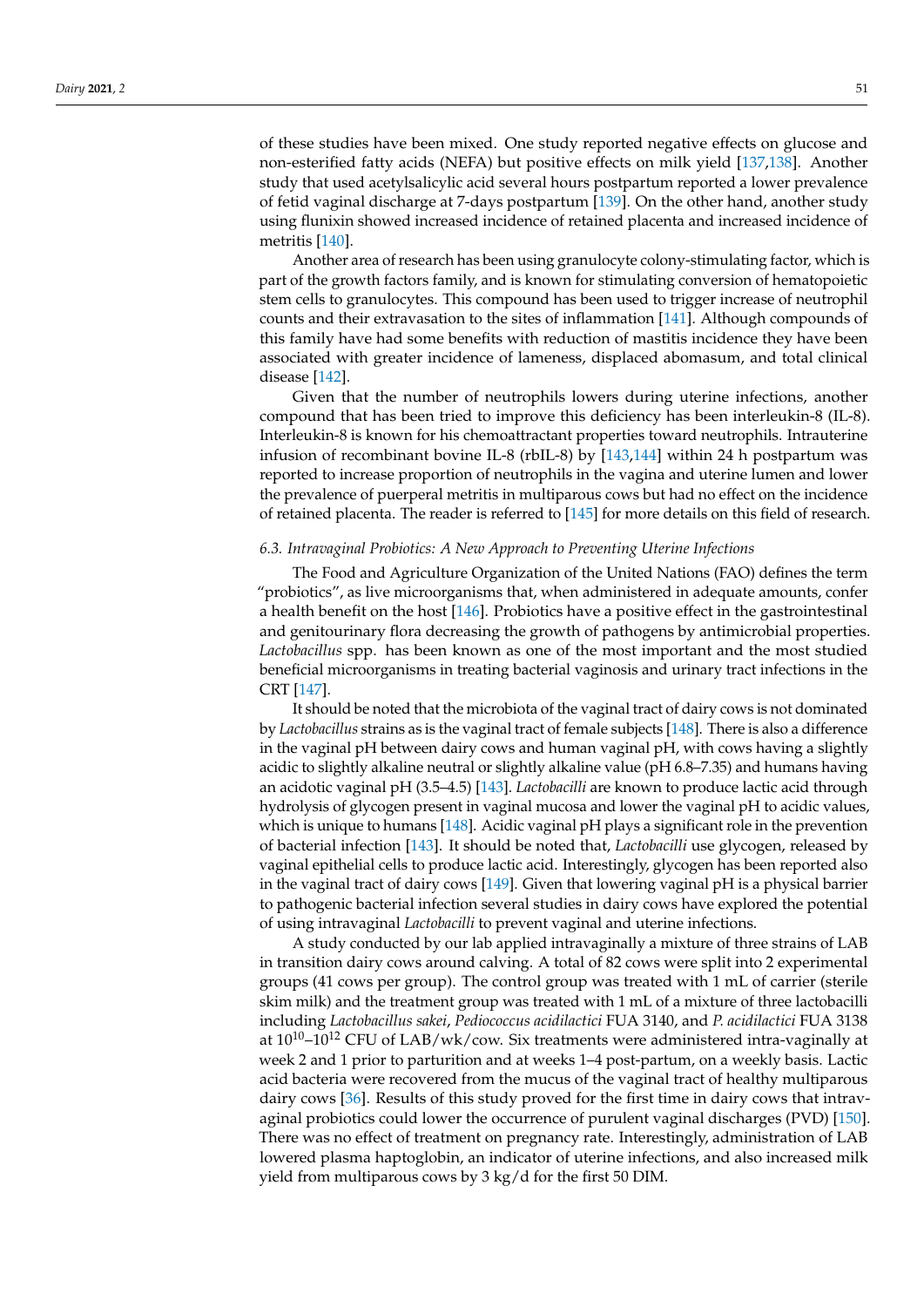In a second study conducted by our lab a total of 100 cows were randomly assigned to 3 groups. Three groups of cows (*n* = 33 cows per group) were treated either with carrier alone (sterile skim milk) or with 2 doses of LAB only prepartum and 1 dose of carrier (treatment 1) or 2 doses of LAB prepartum and 1 dose of LAB after calving (treatment 2). The same mixture of LAB (composed of *L. sakei* FUA3089, *P. acidilactici* FUA3138, and *P. acidilactici* FUA3140 with a cell count of  $10^8 - 10^9$  cfu/dose) were administered intravaginally to the two treatment groups. Data demonstrated that cows treated with LAB had lower incidence of metritis and total uterine infections (i.e., metritis, clinical endometritis, and pyometra) and also lower systemic lipopolysaccharide binding protein (LBP) and tended to have lower systemic serum amyloid A (SAA) and higher vaginal mucus sIgA [\[51\]](#page-18-21). Moreover, data from the same study showed that intravaginal LAB expedited uterine involution, as indicated by smaller size of uterine horn and body in the treated cows at 14 days postpartum. In this study we confirmed that intravaginal LAB were able to increase milk yield and feed efficiency in the treated cows [\[151\]](#page-22-10). LAB-treated cows in the same study had higher concentrations of IgG and lower concentrations of Hp in the milk at 3 DIM (i.e., colostrum) compared with cows that were left untreated. Interestingly, intravaginal LAB lowered concentrations of NEFA in the serum of the treated cows. High concentrations of NEFA in the blood around calving have been associated with negative energy balance and fatty liver [\[152\]](#page-22-11).

A third study by our lab confirmed again the positive effects of intravaginal probiotics in a larger number of cows and multiple dairy farms (3 conventional Holstein herds and 1 organic Jersey herd) by lowering the incidence rate of uterine infections by 29% (Barahona and Ametaj, 2018—unpublished data). Interestingly, the decrease in the incidence rate of uterine infections in the organically managed Jersey herd was 50%. As an average, all dairy cows treated with intravaginal LAB produced 4.0 kg milk/day more than untreated cows for the first 56 DIM.

In a similar study conducted by [\[153\]](#page-22-12), using a mixture of three commercially available LAB, they confirmed that intravaginal probiotics lowered the incidence of uterine infections by 60%. Genis et al. [\[153\]](#page-22-12) also tested in vitro the potential role of LAB in the prevention of endometrial cell infection *by E. coli*. Indeed, results showed that *E. coli* infection was lowered by 83% in presence of *Pediococcus acidilactici* in vitro. *Lactobacillus sakei* lowered infection of endometrial cells by 87%. *Lactobacillus rhamnosus* and *L. reuteri* lowered infection of endometrial cells by *E. coli* by 38% and 78%. The authors reported that one potential mechanism for prevention of *E. coli* infection was enhanced expression of occludin (a tight junction protein) by several fold by all the aforementioned LAB. Genís et al. [\[153\]](#page-22-12) also confirmed previous findings by [\[150\]](#page-22-9), and [\[51\]](#page-18-21) and concluded that probiotics composed of LAB and infused intravaginally in dairy cows, lowered the prevalence of metritis by 62% over dairy cows that were not treated. Differences were found in reducing the blood concentration of IL-1β, IL-6, IL-8 and TNF, which are inflammatory mediators.

Genís et al. [\[153\]](#page-22-12) also conducted mechanistic studies in vitro to better understand how the LAB affect endometrial cell response during *E. coli* infections. They used three doses of LAB of a combination of 4 LAB (*L. rhamnosus*, *P. acidilactici*, *L. reuteri*, and *L. sakei*). Results indicated that the dose of LAB used is important with regard to easing or aggravating the inflammation induced by *E. coli* infection. Overall results indicated that the best combination of LAB to ease *E. coli* inflammation and infection was utilization of *L. rhamnosus* at ratio 25, *P. acidilactici* at ratio 25, and *L. reuteri* at ratio 2 (The ratio of each LAB corresponds to the number of LAB/epithelial cell in vitro).

## *6.4. Mechanisms of Action of Probiotics*

Lactic acid bacteria are anaerobic Gram-positive bacteria that lack catalase, and that ferment glucose to lactic acid,  $CO<sub>2</sub>$ , and ethanol. They grow anaerobically as aerotolerant anaerobes and since they lack catalase, peroxide radicals are detoxified by means of peroxidase enzymes [\[154\]](#page-22-13). Moreover, it is commonly accepted that LAB increase micro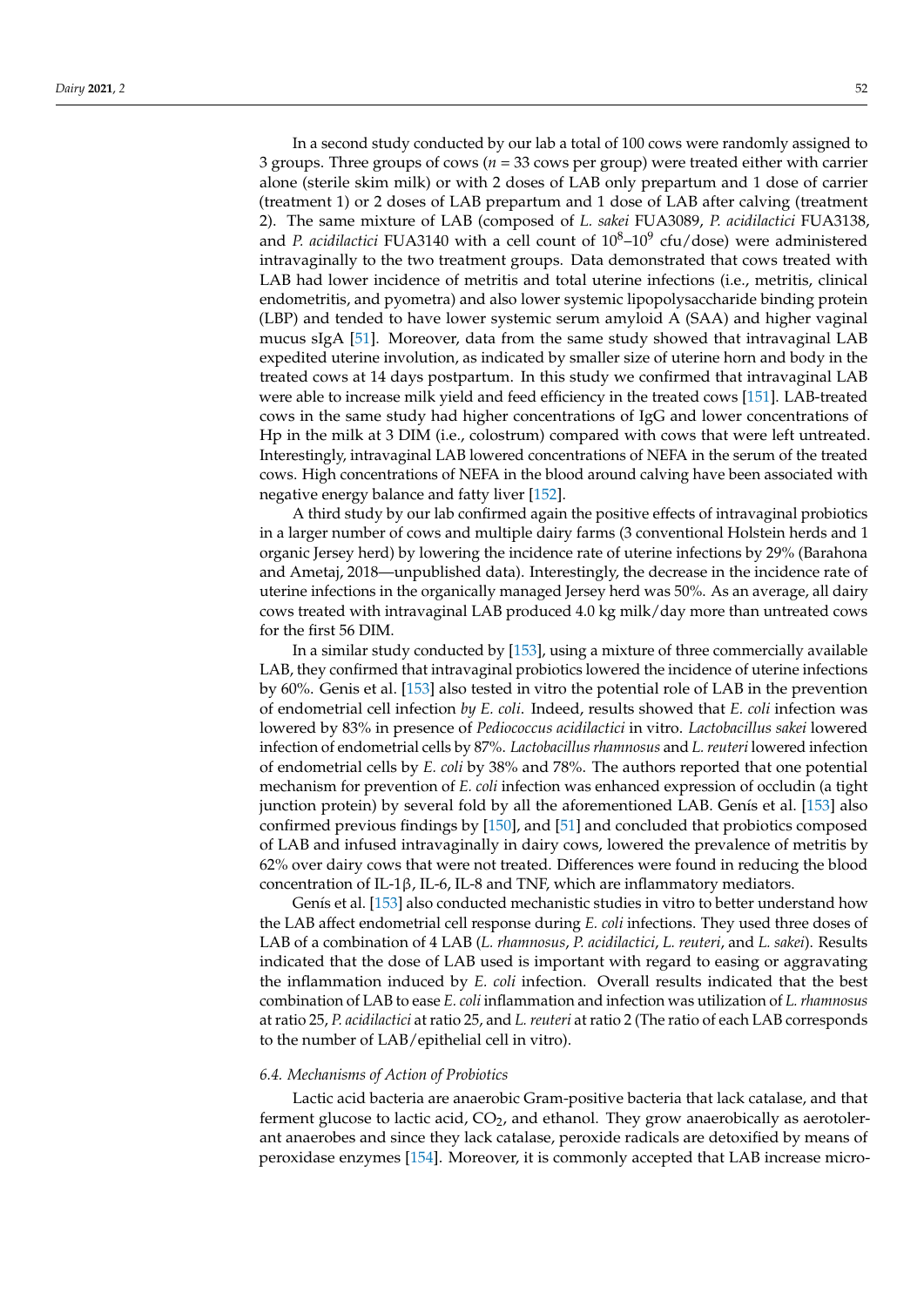biological, physiological, and immunological defenses on commensal bacteria and the immune system [\[154\]](#page-22-13).

The host benefits from LAB due to their capacity to inhibit or eliminate pathogens through the production of a multitude of compounds including organic acids, bacteriocins, and various antimicrobial compounds [\[155,](#page-22-14)[156\]](#page-22-15). The production of antimicrobial substances by LAB maintains the vaginal pH at acidic value creating a hostile environment for the growth of pathogenic bacteria [\[36](#page-18-8)[,157–](#page-22-16)[159\]](#page-22-17).

One of the most studied antimicrobial peptides produced by probiotic bacteria is bacteriocin. Production of bacteriocin is regarded as an important trait for selection of probiotic bacteria. Bacteriocins are peptides that have a multitude of actions including: (1) serving as colonizing peptides, (2) acting as killing peptides, or (3) playing the role of signaling molecules [\[160\]](#page-22-18). Production of bacteriocins may give probiotics a competitive advantage against antagonistic bacteria or create favorable conditions for cooperative microorganisms in a specific mucosal layer. The ability of bacteriocins to inhibit growth of pathogenic bacteria has been well documented [\[161](#page-22-19)[–163\]](#page-22-20). In a study conducted by our team we evidenced the effect of several strains of pediocin-producing *Pediococcus acidilactici* on growth of *Enterococcus faecalis* FUA3141. Indeed, data showed that *Ped. acidilactici* FUA3138 and FUA 3140 produced inhibition zones against *E. faecalis*. Additionally, probiotic peptides might serve as quorum sensing peptides that at higher concentration act as inhibitors and at low concentrations as signaling compounds [\[164\]](#page-22-21). Studies conducted by Meijerinket al. [\[165\]](#page-22-22) and van Hemert et al. [\[166\]](#page-22-23) identified genes in *Lactobacillus plantarum* that may influence the activity of dendritic cells and neutrophils. Deletion of those genes was shown to change substantially the cytokine profile of the host. Those genes were involved in bacteriocin production and secretion.

Besides bacteriocins, probiotic bacteria have a multitude of other means of providing the host and themselves advantages over pathogenic bacteria. Some of the most important mechanisms of action of probiotics that benefit the host include: (1) strengthening of epithelial barrier functions; (2) establishing biofilms on mucosal layers; (3) preventing adhesion of pathogens; (4) competing for essential nutrient; (5) production of anti-microbial compounds; (6) modulation of the immune system; (7) changing of vaginal pH [\[167\]](#page-22-24).

## 6.4.1. Strengthening Epithelial Barrier Functions

Probiotic bacteria are involved in enhancing epithelial barrier functions by increasing expression of genes involved in tight junction signaling [\[168\]](#page-22-25). For example, lactobacilli have been shown to influence expression of genes related to adherence junction proteins, such as E-cadherin and β-catenin, in a T84 cell barrier model. Likewise, incubation of intestinal cells with lactobacilli differentially influences the phosphorylation of adherence junction proteins and the abundance of protein kinase C (PKC) isoforms, such as PKCδ, thereby positively modulating epithelial barrier function [\[169\]](#page-22-26).

## 6.4.2. Adhesion on Epithelial Layers

Adhesion of probiotics to mucosal layers is one of the desired characteristics for their selection. Probiotic bacteria compete with pathogens for niches, and if they have good adherence capabilities they can block adherence of pathogens. The adhesion of probiotics also is important, because it creates the possibility of interaction with the host and establishment of colonies on epithelial layers [\[170–](#page-23-0)[172\]](#page-23-1). Lactobacilli secrete several proteins that function as mucus binding proteins that help adhesion of probiotics. Thus, several proteins from *Lactobacillus* spp. have been shown to interact with mucous layers [\[173\]](#page-23-2). In this regard, several studies have shown the inhibitory effects of *Lactobacillus rhamnosus* LGG against vancomycin-resistant enterococci (VRE) in human patients [\[174](#page-23-3)[,175\]](#page-23-4). Moreover, [\[176\]](#page-23-5) demonstrated a new mechanism of how *L. rhamnosus* GG inhibits binding of *Enterococcus faecium* and its decolonization. The authors showed that one of the VRE pilus structures shares structural similarity with mucus binding SpaCBA-Srtc1 pilus cluster of *L. rhamnosus* GG. Indeed, both *L. rhamnosus* GG and VRE express pili on their cell wall,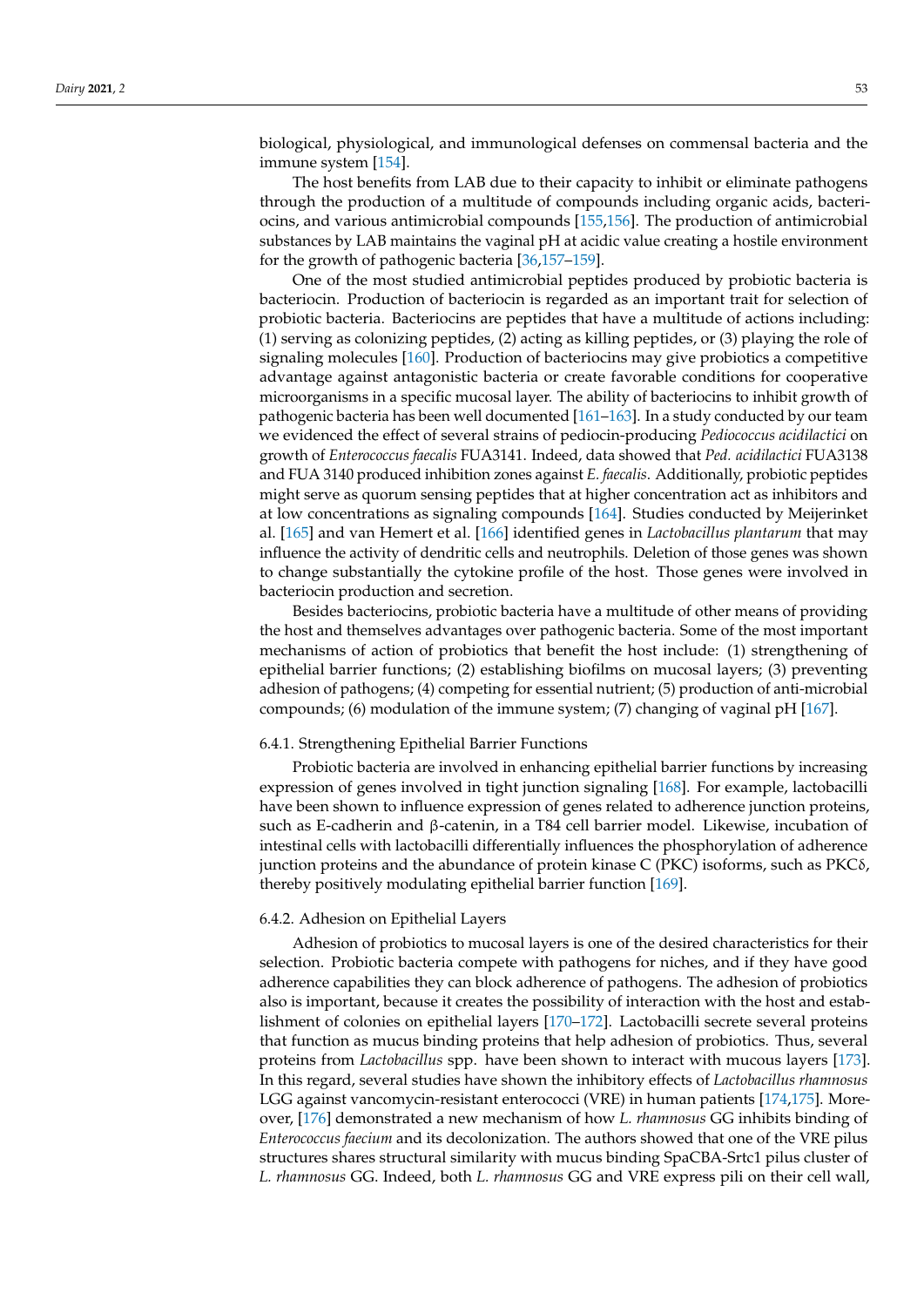which bind to mucus secreted by the host. *L. rhamnosus* GG pili are able to prevent binding of VRE to the host. The authors indicated that the mechanism discovered supports both the recognized mechanism of competitive exclusion and a new mechanism of induction of cross-immunity activity against bacterial pathogens.

Another interesting mechanism of the adhesion characteristic of probiotics is their ability to attach to other bacteria of different species known as the co-aggregation or with the same species known as auto-aggregation [\[177\]](#page-23-6). Several studies have revealed that the protective role of probiotics is exercised by bringing pathogenic bacteria together into co-aggregates and by preventing establishment of biofilms, which is a form of existence and survival of pathogenic bacteria [\[178\]](#page-23-7). A study by [\[179\]](#page-23-8) reported that two probiotic strains of *L. reuteri* co-aggregated with *Candida albicans*, during the process of biofilm development, creating an unfavourable environment that inhibited the growth of yeast.

### 6.4.3. Competing for Essential Nutrients

Probiotic bacteria use a whole variety of mechanisms to compete for mucosal sites and nutrients with pathogenic bacteria. Competing for essential nutrients is of utmost importance for survival of probiotics and for starving and harming pathogenic bacteria. Nutrients are crucial for bacterial growth and creation of an unfavourable environment. This phenomenon is known as competitive exclusion and has beneficial effects on a multitude of mucosal layers where microbiota play significant roles on host health, including the genital tract. Several studies in human subjects have shown that probiotic bacteria are helpful for treatment and prevention of genital infections [\[180–](#page-23-9)[183\]](#page-23-10). In this regard, some clinical trials in humans have reported a temporary colonization of probiotic bacteria in the vagina and have proven that probiotics are beneficial for prevention of bacterial vaginosis [\[184](#page-23-11)[–186\]](#page-23-12).

### 6.4.4. Production of Organic Acids

Other mechanisms involved in the health benefits provided by probiotics include production and release of organic acid like lactic acid and acetic acid. When compared to lactic acid, acetic acid has a broader spectrum of antimicrobial activity. In this regard, it is known that there is a synergistic effect of both acids and that mixtures of acetic and lactic acid suppress growth of the pathogenic Gram-negative enteric bacterium like *Salmonella typhimurium* [\[187\]](#page-23-13). Lactic acid and acetic acid have a strong inhibitory effect on Gram-negative bacteria, and they have been considered very important compounds responsible for some of the inhibitory activity of probiotics against pathogens [\[188](#page-23-14)[–190\]](#page-23-15). The mechanism by which organic acids damage pathogenic bacteria is related to entering of the undissociated form of the organic acid into the bacterial cell and then dissociating inside pathogenic cytoplasm. The subsequent lowering of pathogen's intracellular pH or accumulation of the ionized form of the organic acid leads to death of the pathogenic bacterium [\[191,](#page-23-16)[192\]](#page-23-17). It has been shown that the L-isomer form of lactate has greater inhibitory activity against pathogens than D-isomer [\[193\]](#page-23-18). It should be noted that bacteria respond in different ways to the acidity of the environment. For instance, if the environmental pH lowers <5.0, lactic acid can inhibit the growth of spore-forming bacteria, but it has no effect on the growth of fungi or yeasts.

## 6.4.5. Production of Antimicrobial Substances

Lactobacilli produce a multitude of inhibitory and antimicrobial substances to prevent infection of the vaginal mucosa caused by pathogenic bacteria [\[194\]](#page-23-19). Lactobacilli are known to produce bacteriocin-like substances and small antibacterial peptides (AMPs). The mechanisms of action of bacteriocins were explained at the beginning of this section; however, the common mechanisms of bacteriocin-mediated killing include the destruction of target cells by pore formation and/or inhibition of cell wall synthesis [\[195\]](#page-24-0).

Lactobacilli isolated from healthy vaginal swabs have been shown to have antimicrobial activity in vitro against *Salmonella*, *Gardnerella*, *Enterococcus*, and *Neisseria* by the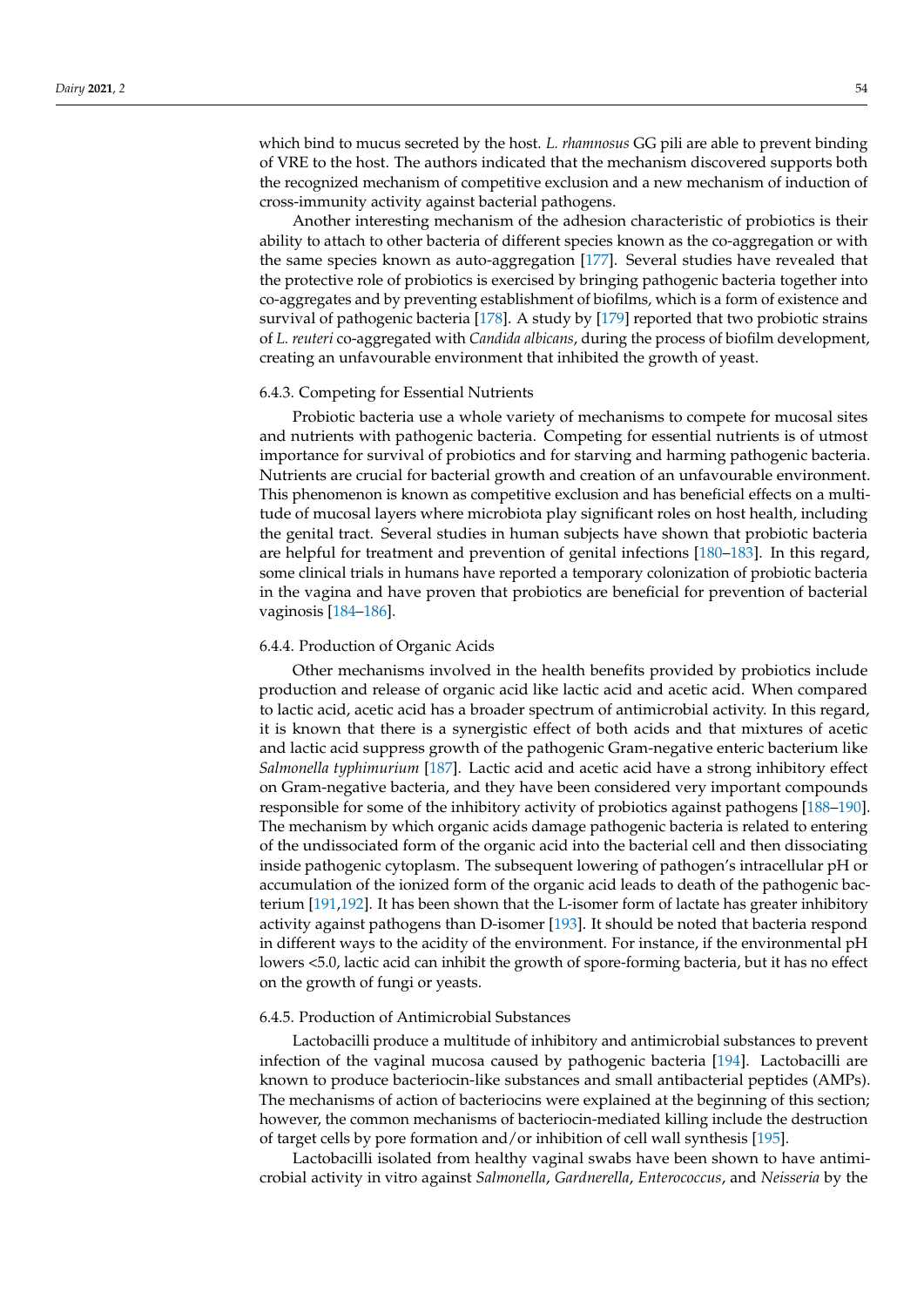production of antimicrobial substances [\[194\]](#page-23-19). Additionally, *Lactobacillus salivarius* is able to produce a bacteriocin (ABP-118), which has bacteriostatic effects on the growth of a variety of pathogens including *Bacillus*, *Listeria*, *Enterococcus*, and *Staphylococcus* species. It is interesting to note that the growth of most *Lactobacillus* species is not inhibited by these antimicrobial peptides, thus imparting a selective advantage against pathogenic bacteria [\[196\]](#page-24-1). *Lactobacillus lactis* also produces a two-peptide bacteriocin (i.e., lacticin 3147). Lacticin is able to establish selective ion pores having a broad-spectrum bacteriostatic effect on Gram-positive bacteria, including isolates of *Clostridium difficile* [\[197](#page-24-2)[–199\]](#page-24-3).

Another antimicrobial compound is hydrogen peroxide  $(H_2O_2)$  is an inhibitory compound against different pathogens. It catalyzes the oxidation of halides by peroxidases which results in the formation of metabolites with a potent toxicity, *i.e.*, the corresponding hypohalous acid or halogen [\[200\]](#page-24-4). Early studies have shown that vaginal *Lactobacillus* spp. have the capability to produce substantial amounts of  $H_2O_2$  in vitro. For example, [\[201\]](#page-24-5) showed that almost 80% of the vaginal *Lactobacillus* spp. in healthy human females were able to produce  $H_2O_2$ . Furthermore, a study [\[202\]](#page-24-6) conducted in 215 sexually active women revealed that H<sub>2</sub>O<sub>2</sub> was produced by 95% of *L. crispatus* and 94% of *L. jensenii* vaginal isolates. In pregnant females, H<sub>2</sub>O<sub>2</sub>-producing *Lactobacilli* seem to protect them against the development of bacterial vaginosis, being an important bacterial group to maintain an ecologic balance [\[203\]](#page-24-7). Of note, it has been suggested that under low oxygen conditions of the vagina, the concentration of  $H_2O_2$  is unlikely to attain toxic levels that inhibit pathogenic microorganisms [\[204\]](#page-24-8). Additionally, a study by [\[205\]](#page-24-9) indicated that the activity of  $H_2O_2$ can be reduced by fluids secreted by the vaginal tract, implying that production of  $H_2O_2$ by vaginal lactobacilli might not be of significance for in vivo protection.

# 6.4.6. Modulation of Immune System

Many beneficial effects of lactobacilli are related to their ability to redirect the host immune responses. Human research in vitro has shown that *L. crispatus* [\[206–](#page-24-10)[208\]](#page-24-11) and *L. jensenii* [\[209\]](#page-24-12) act both through colonization of epithelial cells and modulating secretion of various cytokines. For example, secretion of IL-8 is inhibited, whereas release of interleukin (IL)-10, IL-6, and defensins are induced ensuring homeostasis of immune responses. Interestingly, *L. crispatus* SJ-3C-US strain, was shown to up-regulate production of IL-10 by dendritic cells, which is known to have anti-inflammatory functions [\[210\]](#page-24-13). It has been shown that many of the immune effects of lactobacilli are related to lactic acid. Thus, lactic acid has been shown to suppress inflammatory responses from vaginal and cervical epithelial cells by inhibiting secretion of IL-6, IL-8, RANTES, and TNF- $\alpha$  secretion, which are released by the host in response to presence of pathogenic bacteria [\[211\]](#page-24-14). Both L- and D-lactic acid isomers have been shown to mediate the anti-inflammatory effects [\[211](#page-24-14)[,212\]](#page-24-15).

There is scarcity of data with regard to in vivo effects of probiotics on immune modulation. Two lactobacilli strains including *Lactobacillus salivarius* CRL 1328 and *L. gasseri* CRL 1263 have been proposed as good candidates for keeping a balanced vaginal microbiota and engaging host immunity. In humans, Hemalatha et al. [\[213\]](#page-24-16) and Mastromarino et al. [\[214\]](#page-24-17) have demonstrated that intravaginal *Lactobacillus* tablets lower concentrations of proinflammatory cytokines IL-1β and IL-6 in both healthy women and women affected by bacterial vaginosis. In another study conducted by De Gregorio et al. [\[215\]](#page-24-18) and involving mice infused intravaginally with lactobacilli, no effect was reported on the number of vaginal washing granulocytes and macrophages.

In a study conducted by our lab in dairy cows infused intravaginally multiple times around calving with a mixture of three lactobacilli, it was observed that both local and systemic immunity were modulated [\[51\]](#page-18-21). The data showed that intravaginal lactobacilli lowered concentrations of systemic lipopolysaccharide binding protein (LBP), and increased vaginal mucus secretory immunoglobulin A(sIgA). There was also a tendency for systemic serum amyloid A (SAA) to be lower in the treated cows. There were no differences found in the serum concentrations of haptoglobin (Hp), TNF, IL-1, IL-6, and total IgG between the lactobacilli-treated groups and the control cows.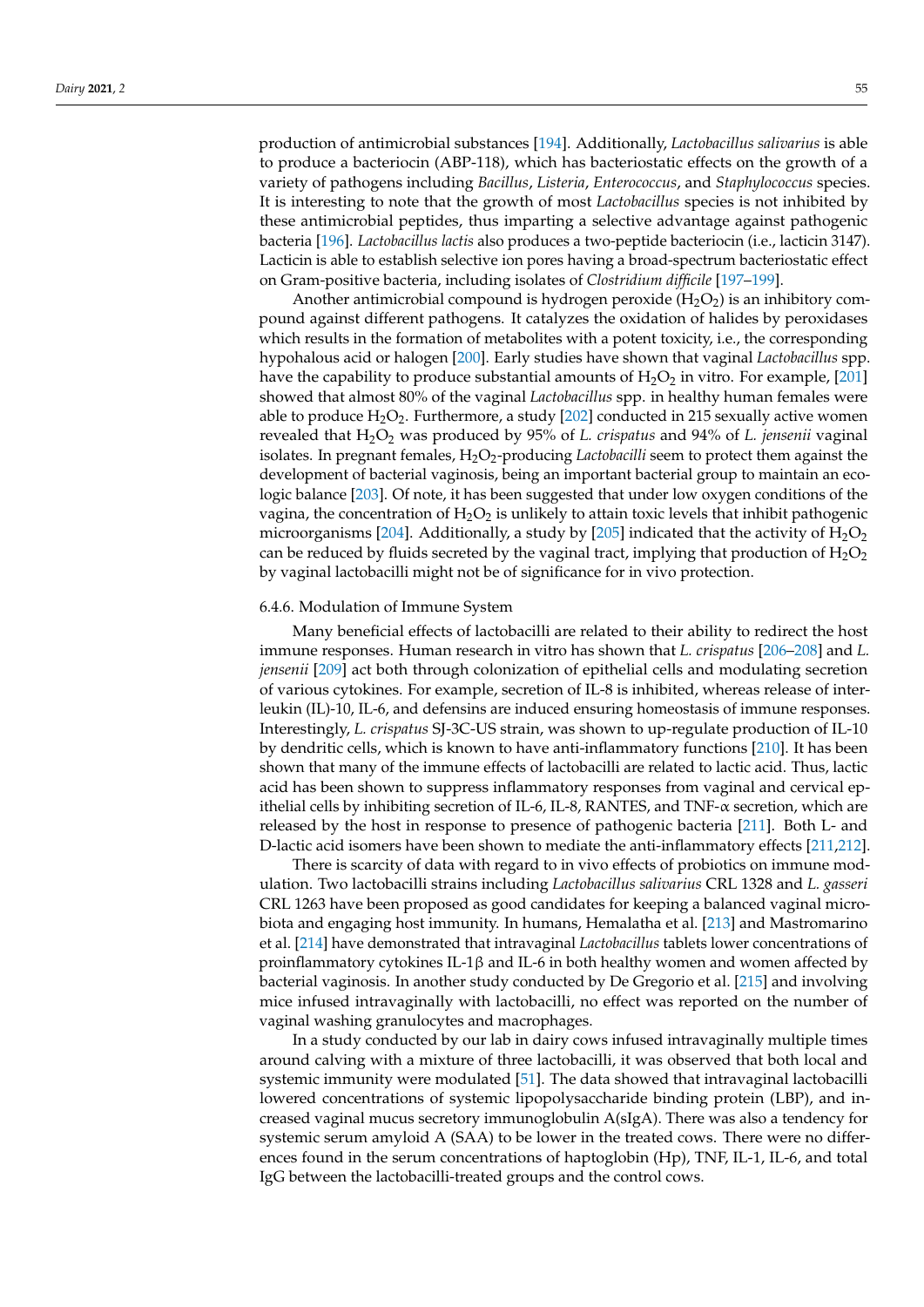An early study conducted by [\[216\]](#page-24-19) reported the effects of infusing in the uterus two probiotic bacteria in separate groups. The first group received in the uterus 20 mL of 1% glucose and the strain of Lactobacillus spp. G 013 (5.5  $\times$  10<sup>8</sup>) CFU/mL and another group was treated similarly with *Lactobacillus casei* CCM 1753 (1.2 × 108 CFU/mL. Control cows received only 20 mL 1% glucose solution. Treatment was applied 8–12 days of the estrus cycle. Endometrial tissue samples were collected at 5–6 and 10–12 days after treatment. Results showed that *Lactobacilli* colonized the uterus of the treated cows for up to 12 days post-treatment. Additionally, the authors reported infiltration of mononuclear cells especially mast cells and macrophages in the uterus. No differences were observed on the effects of the two lactobacilli used. The authors suggested to use lactobacilli for prevention of endometritis.

## 6.4.7. Changing Vaginal pH

It is known that the vaginal lactobacilli of female humans have the ability to produce lactic acid through the fermentation of sugars, leading to a low pH which prevents the proliferation of microorganisms that can cause urogenital infections [\[217](#page-24-20)[,218\]](#page-24-21). However, this is not true for the vaginal pH of dairy cows, which as already indicated previously, is not dominated by lactobacilli and has an alkaline pH in periparturient cows at around 7.50 [\[71\]](#page-19-15). Besides creating a hostile environment for pathogenic bacteria, the acidic pH supports growth of lactobacilli [\[154\]](#page-22-13). These data support the reported findings, by our team and others [\[158,](#page-22-27)[159\]](#page-22-17) on the beneficial effects of infusing lactobacilli into the vaginal tract of dairy cows in lowering the incidence of uterine infection. For example, *Pediococcus pentosaceus* SB83 has been shown to lower the vaginal pH values from 6.5 to 4.2 within a period of 24 h [\[219\]](#page-24-22). Additionally, Boris et al. [\[220\]](#page-24-23) and Tomás et al. [\[221\]](#page-24-24) have demonstrated that acidification of the vaginal tract can inhibit the growth of pathogenic bacteria including *Gardnerella vaginalis* and *E. coli,* related to infection of the urogenital tract.

## **7. Conclusions**

During the first weeks after parturition the uterus is exposed to a whole variety of pathogenic bacteria, which cause a multitude of infectious diseases. Some of the uterine infectious diseases include metritis, endometritis, and pyometra. Several strains of both Gram-negative and Gram-positive pathogenic bacteria have been identified as the main causative agents of uterine infections. Infectious diseases of the uterus affect directly the fertility and productivity of dairy cows and consequently the financial bottom line of dairy industry. The current medication of uterine infections includes systemic utilization of antibiotics. Given public concern with respect to development of antibiotic resistance, new alternatives for preventing uterine infections have been explored by several research labs during the last 5 years. In this review article we present the potential of probiotics as a 'green' technology to lower the incidence of uterine infections in dairy cows and give several examples of how intravaginal lactobacilli have lowered uterine infections and have improved immune responses and milk yield. The mechanisms of how intravaginal lactobacilli lower infection by pathogens and improve the health of dairy cows is related to a multitude of actions that that have been discussed in detail in this article. There is much knowledge with regard to probiotic–host interactions in human research and less such knowledge in cattle. There are differences between the vaginal microbiota of human females and dairy cows. Therefore, more research in this area is of utmost importance to better understand the benefits and the mechanism(s) of action of probiotics in the reproductive tract of cattle.

**Author Contributions:** Conceptualization, B.N.A. and E.B.R.; resources, B.N.A.; writing—original draft preparation, E.B.R.; writing—review and editing, B.N.A.; supervision, B.N.A.; project administration, B.N.A.; funding acquisition, B.N.A. All authors have read and agreed to the published version of the manuscript.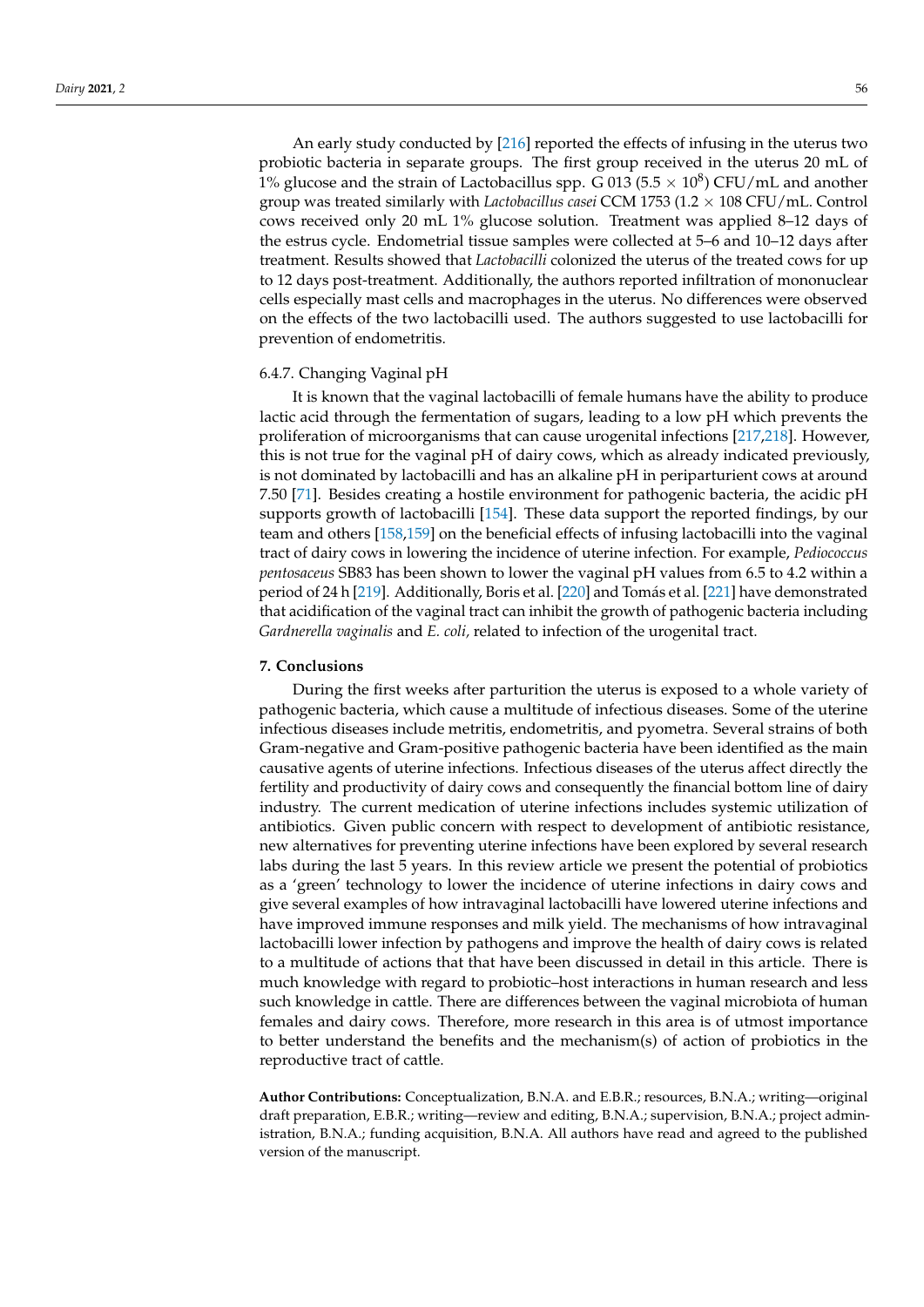**Funding:** This research was funded by Alberta Livestock and Meat Agency Ltd. grant number 2015B007R.

**Institutional Review Board Statement:** Not applicable.

**Informed Consent Statement:** Not applicable.

**Data Availability Statement:** No data available. This is a review article.

**Conflicts of Interest:** The authors declare no conflict of interest.

### **References**

- <span id="page-17-0"></span>1. CanWest DHI and Valacta. Culling and Replacement Rates in Dairy Herds in Canada. 2019. Available online: [https://www.](https://www.infolait.gc.ca/resources/prod/dairy/pdf/genetics-cull_e.pdf) [infolait.gc.ca/resources/prod/dairy/pdf/genetics-cull\\_e.pdf](https://www.infolait.gc.ca/resources/prod/dairy/pdf/genetics-cull_e.pdf) (accessed on 5 June 2020).
- <span id="page-17-1"></span>2. Sheldon, I.M.; Cronin, J.; Goetze, L.; Donofrio, G.; Schuberth, H.J. Defining postpartum uterine disease and the mechanisms of infection and immunity in the female reproductive tract in cattle. *Biol. Reprod.* **2009**, *81*, 1025–1032. [\[CrossRef\]](http://doi.org/10.1095/biolreprod.109.077370)
- <span id="page-17-2"></span>3. Galvão, K.N. Uterine diseases in dairy cows: Understanding the causes and seeking solutions. *Anim. Reprod.* **2013**, *10*, 228–238.
- <span id="page-17-3"></span>4. Williams, E.J.; Fischer, D.P.; Pfeiffer, D.U.; England, G.C.; Noakes, D.E.; Dobson, H.; Sheldon, I.M. The relationship between uterine pathogen growth density and ovarian function in the postpartum dairy cow. *Theriogenology* **2007**, *68*, 549–559. [\[CrossRef\]](http://doi.org/10.1016/j.theriogenology.2007.04.056)
- <span id="page-17-4"></span>5. Sheldon, I.M.; Lewis, G.S.; LeBlanc, S.; Gilbert, R.O. Defining postpartum uterine disease in cattle. *Theriogenology* **2006**, *65*, 1516–1530. [\[CrossRef\]](http://doi.org/10.1016/j.theriogenology.2005.08.021) [\[PubMed\]](http://www.ncbi.nlm.nih.gov/pubmed/16226305)
- <span id="page-17-5"></span>6. Dubuc, J.; Duffield, T.F.; Leslie, K.E.; Walton, J.S.; LeBlanc, S.J. Definitions and diagnosis of postpartum endometritis in dairy cows. *J. Dairy Sci.* **2010**, *93*, 5225–5233. [\[CrossRef\]](http://doi.org/10.3168/jds.2010-3428) [\[PubMed\]](http://www.ncbi.nlm.nih.gov/pubmed/20965337)
- <span id="page-17-6"></span>7. Overton, M.W.; Fetrow, F. Economics of postpartum uterine health. In Proceedings of the 2008 Dairy Cattle Reproduction Council Convention, Omaha, NE, USA, 7–8 November 2008; pp. 24–29.
- <span id="page-17-7"></span>8. Carson, D.D.; DeSouza, M.M.; Kardon, R.; Zhou, X.; Lagow, E.; Julian, J.A. Mucin expression and function in the female reproductive tract. *Hum. Reprod.* **1998**, *4*, 459–464. [\[CrossRef\]](http://doi.org/10.1093/humupd/4.5.459) [\[PubMed\]](http://www.ncbi.nlm.nih.gov/pubmed/10027596)
- <span id="page-17-8"></span>9. Senger, P.L. *Pathways to Pregnancy and Parturition*, 2nd ed.; Current Conceptions, Inc.: Pullman, WA, USA, 2009; pp. 10–226.
- <span id="page-17-9"></span>10. Sheldon, I.M. *The Metritis Complex in Cattle. Veterinary Reproduction and Obstetrics*, 10th ed.; Elsevier: Milton, ON, Canada, 2019; pp. 408–432.
- <span id="page-17-10"></span>11. LeBlanc, S.J. Postpartum uterine disease and dairy herd reproductive performance: A review. *Vet. J.* **2008**, *176*, 102–114. [\[CrossRef\]](http://doi.org/10.1016/j.tvjl.2007.12.019) [\[PubMed\]](http://www.ncbi.nlm.nih.gov/pubmed/18328749)
- <span id="page-17-11"></span>12. Budras, K.D. *Bovine Anatomy: An Illustrated Text*; Schlütersche: Hannover, Germany, 2003; p. 138.
- <span id="page-17-12"></span>13. Klingborg, D.J. Facts and fallacies about the uterus after calving. Veterinary medicine. *J. Agric. Sci. Technol. Inf.* **1996**, *8*, 189–195.
- <span id="page-17-13"></span>14. Deutscher, H. *Reproductive Tract Anatomy and Physiology of the Cow*; Historical Materials from University of Nebraska-Lincoln Extension: Lincoln, NE, USA, 1980; p. 315.
- 15. Kindahl, H.; Banaka, M.; Kask, K.; Konigsson, K.; Gustafsson, H.; Odensvik, K. Endocrine aspects of uterine involution in the cow. *Reprod. Domest. Anim.* **1999**, *34*, 261–268. [\[CrossRef\]](http://doi.org/10.1111/j.1439-0531.1999.tb01249.x)
- <span id="page-17-14"></span>16. Sheldon, I.M.; Dobson, H. Postpartum uterine health in cattle. *Anim. Reprod. Sci.* **2004**, *82–83*, 295–306. [\[CrossRef\]](http://doi.org/10.1016/j.anireprosci.2004.04.006)
- <span id="page-17-15"></span>17. Savio, J.D.; Boland, M.P.; Hynes, N.; Roche, J.F. Resumption of follicular activity in the early postpartum period of dairy cows. *J. Reprod. Fertil.* **1990**, *88*, 569–579. [\[CrossRef\]](http://doi.org/10.1530/jrf.0.0880569)
- 18. Beam, S.W.; Butler, W.R. Energy balance and ovarian follicle development prior to the first ovulation postpartum in dairy cows receiving three levels of dietary fat. *Biol. Reprod.* **1997**, *56*, 133–142. [\[CrossRef\]](http://doi.org/10.1095/biolreprod56.1.133) [\[PubMed\]](http://www.ncbi.nlm.nih.gov/pubmed/9002642)
- <span id="page-17-16"></span>19. Sheldon, I.M.; Williams, E.J.; Miller, A.N.; Nash, D.M.; Herath, S. Uterine diseases in cattle after parturition. *Vet. J.* **2008**, *176*, 115–121. [\[CrossRef\]](http://doi.org/10.1016/j.tvjl.2007.12.031) [\[PubMed\]](http://www.ncbi.nlm.nih.gov/pubmed/18329302)
- <span id="page-17-17"></span>20. Moore, S.G.; Ericsson, A.C.; Poock, S.E.; Melendez, P.; Lucy, M.C. Hot topic: 16S rRNA gene sequencing reveals the microbiome of the virgin and pregnant bovine uterus. *J. Dairy Sci.* **2017**, *100*, 4953–4960. [\[CrossRef\]](http://doi.org/10.3168/jds.2017-12592)
- <span id="page-17-18"></span>21. Källerö, E.E. *Uterine Physiology and Pathology in the Post-Partum Period in Ethiopian Cattle;* Swedish University of Agricultural Sciences: Uppsala, Sweden, 2010; pp. 1–25.
- <span id="page-17-19"></span>22. Jeon, S.J.; Vieira-Neto, A.; Gobikrushanth, M.; Daetz, R.; Mingoti, R.D.; Parize, A.C.B.; de Freitas, S.L.; da Costa, A.N.L.; Bicalho, R.C.; Lima, S.; et al. Uterine microbiota progression from calving until establishment of metritis in dairy cows. *Appl. Environ. Micr.* **2015**, *81*, 6324–6332. [\[CrossRef\]](http://doi.org/10.1128/AEM.01753-15) [\[PubMed\]](http://www.ncbi.nlm.nih.gov/pubmed/26150453)
- <span id="page-17-20"></span>23. Jeon, S.J.; Cunha, F.; Vieira-Neto, A.; Bicalho, R.C.; Lima, S.; Bicalho, M.L.; Galvão, K.N. Blood as a route of transmission of uterine pathogens from the gut to the uterus in cows. *Microbiome* **2017**, *5*, 109. [\[CrossRef\]](http://doi.org/10.1186/s40168-017-0328-9) [\[PubMed\]](http://www.ncbi.nlm.nih.gov/pubmed/28841911)
- <span id="page-17-21"></span>24. LeBlanc, S.J.; Duffield, T.F.; Leslie, K.E.; Bateman, K.G.; Keefe, G.P.; Walton, J.S.; Johnson, W.H. Defining and diagnosing postpartum clinical endometritis and its impact on reproductive performance in dairy cows. *J. Dairy Sci.* **2002**, *85*, 2223–2236. [\[CrossRef\]](http://doi.org/10.3168/jds.S0022-0302(02)74302-6)
- <span id="page-17-22"></span>25. Sheldon, I.M.; Owens, S.E.; Turner, M.L. Innate immunity and the sensing of infection, damage and danger in the female genital tract. *J. Reprod. Immunol.* **2017**, *119*, 67–73. [\[CrossRef\]](http://doi.org/10.1016/j.jri.2016.07.002) [\[PubMed\]](http://www.ncbi.nlm.nih.gov/pubmed/27498991)
- <span id="page-17-23"></span>26. Racicot, K.; Cardenas, I.; Wünsche, V.; Aldo, P.; Guller, S.; Means, R.; Mor, G. Viral infection of the pregnant cervix predisposes to ascending bacterial infection. *J. Immun.* **2013**, *191*, 934–941. [\[CrossRef\]](http://doi.org/10.4049/jimmunol.1300661)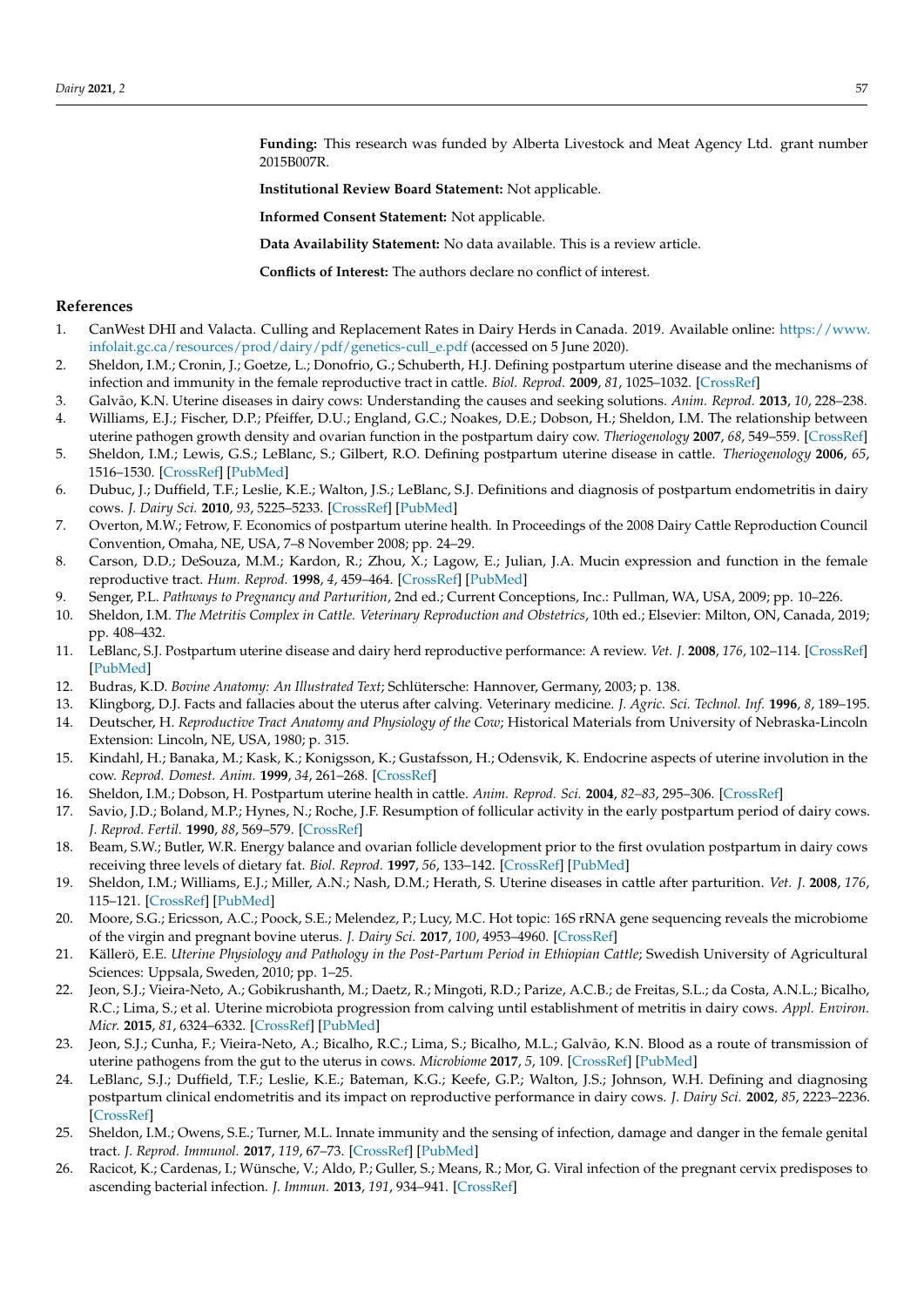- <span id="page-18-0"></span>27. Lewis, G.S. Uterine health and disorders. *J. Dairy Sci.* **1997**, *80*, 984–994. [\[CrossRef\]](http://doi.org/10.3168/jds.S0022-0302(97)76024-7)
- 28. LeBlanc, S.J.; Osawa, T.; Dubuc, J. Reproductive tract defense and disease in postpartum dairy cows. *Theriogenology* **2011**, *76*, 1610–1618. [\[CrossRef\]](http://doi.org/10.1016/j.theriogenology.2011.07.017) [\[PubMed\]](http://www.ncbi.nlm.nih.gov/pubmed/21890187)
- <span id="page-18-1"></span>29. Onyango, J.; Deluna, C.; Blackie, N. Risk factors for postpartum uterine infections in dairy herds. *Int. J. Livest. Res.* **2014**, *4*, 29–40. [\[CrossRef\]](http://doi.org/10.5455/ijlr.20140512103231)
- <span id="page-18-2"></span>30. Dubuc, J. Postpartum uterine diseases: Prevalence, impacts, and treatments. *Adv. Dairy Technol.* **2011**, *23*, 255–267.
- <span id="page-18-3"></span>31. Stinson, L.F.; Boyce, M.C.; Payne, M.S.; Keelan, J.A. The not-so-sterile Womb: Evidence that the human fetus is exposed to bacteria prior to birth. *Front. Microbiol.* **2019**, *10*, 1124. [\[CrossRef\]](http://doi.org/10.3389/fmicb.2019.01124)
- <span id="page-18-4"></span>32. Ardissone, A.N.; de la Cruz, D.M.; Davis-Richardson, A.G.; Rechcigl, K.T.; Li, N.; Drew, J.C.; Murgas-Torrazza, R.; Sharma, R.; Hudak, M.L.; Triplett, E.W.; et al. Meconium microbiome analysis identifies bacteria correlated with premature birth. *PLoS ONE* **2014**, *9*, e90784. [\[CrossRef\]](http://doi.org/10.1371/journal.pone.0090784)
- <span id="page-18-5"></span>33. D'Argenio, V. The prenatal microbiome: A new player for human health. *High Throughput* **2018**, *7*, 38. [\[CrossRef\]](http://doi.org/10.3390/ht7040038)
- <span id="page-18-6"></span>34. Otero, C.; De Ruiz, C.S.; Ibañez, R.; Wilde, O.R.; De Ruiz Holgado, A.A.P.; Nader-Macias, M.E. Lactobacilli and enterococci isolated from the bovine vagina during the estrous cycle. *Sci. Direct. Anaerobe* **1999**, *5*, 305–307. [\[CrossRef\]](http://doi.org/10.1006/anae.1999.0245)
- <span id="page-18-7"></span>35. Machado, V.S.; Oikonomou, G.; Bicalho, M.L.S.; Knauer, W.A.; Gilbert, R.; Bicalho, R.C. Investigation of postpartum dairy cows' uterine microbial diversity using metagenomic pyrosequencing of the 16S rRNA gene. *Vet. Microbiol.* **2012**, *159*, 460–469. [\[CrossRef\]](http://doi.org/10.1016/j.vetmic.2012.04.033)
- <span id="page-18-8"></span>36. Wang, Y.; Ametaj, B.N.; Ambrose, D.J.; Gänzle, M.G. Characterisation of the bacterial microbiota of the vagina of dairy cows and isolation of pediocin producing *Pediococcus acidilactici*. *BMC Microbiol.* **2013**, *13*, 1–11. [\[CrossRef\]](http://doi.org/10.1186/1471-2180-13-19)
- <span id="page-18-9"></span>37. Knudsen, L.R.; Karstrup, C.C.; Pedersen, H.G.; Agerholm, J.S.; Jensen, T.K.; Klitgaard, K. Revisiting bovine pyometra—new insights into the disease using a culture-independent deep sequencing approach. *Vet. Microbiol.* **2015**, *175*, 319–324. [\[CrossRef\]](http://doi.org/10.1016/j.vetmic.2014.12.006)
- <span id="page-18-10"></span>38. Swartz, J.D.; Lachman, M.; Westveer, K.; O'Neill, T.; Geary, T.; Kott, R.W.; Berardinelli, J.G.; Hatfield, P.G.; Thomson, J.M.; Roberts, A.; et al. Characterization of the vaginal microbiota of ewes and cows reveals a unique microbiota with low levels of lactobacilli and near-neutral pH. *Front. Vet. Sci.* **2014**, *1*, 19. [\[CrossRef\]](http://doi.org/10.3389/fvets.2014.00019) [\[PubMed\]](http://www.ncbi.nlm.nih.gov/pubmed/26664918)
- <span id="page-18-11"></span>39. Ravel, J.; Gajer, P.; Abdo, Z.; Schneider, G.M.; Koenig, S.S.K.; McCulle, S.L.; Karlebach, S.; Gorle, R.R.; Russell, J.; Tacket, C.O.; et al. Vaginal microbiome of reproductive-age women. *Proc. Natl. Acad. Sci. USA* **2011**, *108*, 4680–4687. [\[CrossRef\]](http://doi.org/10.1073/pnas.1002611107) [\[PubMed\]](http://www.ncbi.nlm.nih.gov/pubmed/20534435)
- <span id="page-18-12"></span>40. O'Halan, D.E.; Moench, T.R.; Cone, R.A. Vaginal pH and microbicidal lactic acid when lactobacilli dominate the microbiota. *PLoS ONE* **2013**, *8*, e80074.
- <span id="page-18-13"></span>41. Li, J.; McCormick, J.; Bocking, A.; Reid, G. Importance of vaginal microbe in reproductive health. *Reprod. Sci.* **2012**, *19*, 235–242. [\[CrossRef\]](http://doi.org/10.1177/1933719111418379)
- <span id="page-18-14"></span>42. Galvão, K.N.; Bicalho, R.C.; Jeon, S.J. Symposium review: The uterine microbiome associated with the development of uterine disease in dairy cows. *J. Dairy Sci.* **2019**, *102*, 11786–11797. [\[CrossRef\]](http://doi.org/10.3168/jds.2019-17106)
- 43. Griffin, J.F.; Hartigan, P.J.; Nunn, W.R. Non-specific uterine infection and bovine fertility. I. Infection patterns and endometritis during the first seven weeks post-partum. *Theriogenology* **1974**, *1*, 91–106. [\[CrossRef\]](http://doi.org/10.1016/0093-691X(74)90052-1)
- <span id="page-18-25"></span>44. Ruder, C.A.; Sasser, R.G.; Williams, R.J.; Ely, J.K.; Bull, R.C.; Butler, J.E. Uterine infections in the postpartum cow: I. Effect of dietary crude protein restriction. *Theriogenology* **1981**, *15*, 561–572. [\[CrossRef\]](http://doi.org/10.1016/0093-691X(81)90059-5)
- <span id="page-18-15"></span>45. Bonnett, B.N.; Martin, S.W.; Gannon, V.P.; Miller, R.B.; Etherington, W.G. Endometrial biopsy in Holstein-Friesian dairy cows. III. Bacteriological analysis and correlations with histological findings. *Can. J. Vet. Res.* **1991**, *55*, 168–173.
- <span id="page-18-16"></span>46. Miranda-CasoLuengo, R.; Lu, J.; Williams, E.J.; Miranda-CasoLuengo, A.A.; Carrington, S.D.; Evans, A.C.O.; Meijer, W.G. Delayed differentiation of vaginal and uterine microbiomes in dairy cows developing postpartum endometritis. *PLoS ONE* **2019**, *14*, e0200974. [\[CrossRef\]](http://doi.org/10.1371/journal.pone.0200974)
- <span id="page-18-17"></span>47. Herthelius, M.; Gorbach, S.L.; Mollby, R.; Nord, C.E.; Pettersson, L.; Winberg, J. Elimination of vaginal colonization with *Escherichia coli* by administration of indigenous flora. *Infect. Immun.* **1989**, *57*, 2447–2451. [\[CrossRef\]](http://doi.org/10.1128/IAI.57.8.2447-2451.1989)
- <span id="page-18-18"></span>48. Santos, T.M.A.; Bicalho, R.C. Diversity and succession of bacterial communities in the uterine fluid of postpartum metritic, endometritic and healthy dairy cows. *PLoS ONE* **2012**, *7*, e53048. [\[CrossRef\]](http://doi.org/10.1371/journal.pone.0053048) [\[PubMed\]](http://www.ncbi.nlm.nih.gov/pubmed/23300859)
- <span id="page-18-19"></span>49. Jost, B.H.; Billington, S.J. *Arcanobacterium pyogenes*: Molecular pathogenesis of an animal opportunist. *Antonie Van Leeuwenhoek* **2005**, *88*, 87–102. [\[CrossRef\]](http://doi.org/10.1007/s10482-005-2316-5) [\[PubMed\]](http://www.ncbi.nlm.nih.gov/pubmed/16096685)
- <span id="page-18-20"></span>50. Jost, B.H.; Songer, J.G.; Billington, S.J. An *Arcanobacterium* (*Actinomyces*) *pyogenes* mutant deficient in production of the poreforming cytolysin pyolysin has reduced virulence. *Infect. Immun.* **1999**, *67*, 1723–1728. [\[CrossRef\]](http://doi.org/10.1128/IAI.67.4.1723-1728.1999) [\[PubMed\]](http://www.ncbi.nlm.nih.gov/pubmed/10085010)
- <span id="page-18-21"></span>51. Deng, Q.; Odhiambo, J.F.; Farooq, U.; Lam, T.; Dunn, S.M.; Ametaj, B.N. Intravaginal Lactic Acid Bacteria Modulated Local and Systemic Immune Responses and Lowered the Incidence of Uterine Infections in Periparturient Dairy Cows. PhD Thesis, University of Alberta, Edmonton, AB, Canada, 2014; pp. 1–223.
- <span id="page-18-22"></span>52. Genís, S.; Sánchez-Chardi, A.; Bach, A.; Arís, A. Potential modulation of the toxic effects of *Escherichia coli* in bovine endometrium by lactic acid bacteria. *Theriogenology* **2016**, *85*, 625–637. [\[CrossRef\]](http://doi.org/10.1016/j.theriogenology.2015.09.054)
- <span id="page-18-23"></span>53. Sheldon, I.M.; Rycroft, A.N.; Dogan, B.; Craven, M.; Bromfield, J.J.; Chandler, A.; Roberts, M.H.; Price, S.B.; Gilbert, R.O.; Simpso, K.W. Specific strains of Escherichia coli are pathogenic for the endometrium of cattle and cause pelvic inflammatory disease in cattle and mice. *PLoS ONE* **2010**, *5*, e9192. [\[CrossRef\]](http://doi.org/10.1371/journal.pone.0009192)
- <span id="page-18-24"></span>54. DebRoy, C.; Maddox, C.W. Identification of virulence attributes of gastrointestinal Escherichia coli isolates of veterinary significance. *Anim. Health Res. Rev.* **2001**, *2*, 129–140. [\[CrossRef\]](http://doi.org/10.1079/AHRR200131)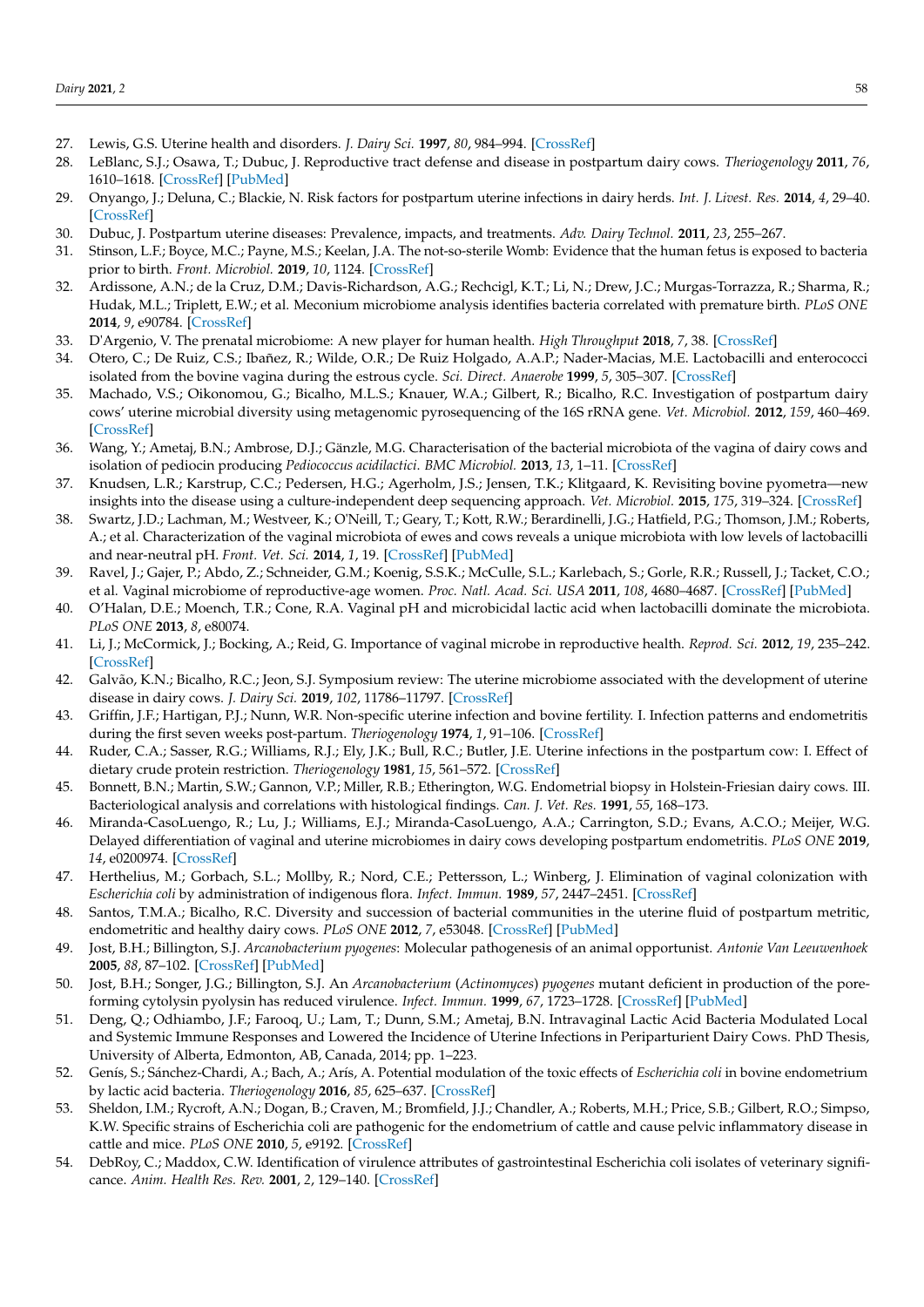- <span id="page-19-0"></span>55. Wright, W.F.; Shiner, C.N.; Ribes, J.A. Lemierre syndrome. *South. Med. J.* **2012**, *105*, 283–288. [\[CrossRef\]](http://doi.org/10.1097/SMJ.0b013e31825581ef)
- <span id="page-19-1"></span>56. Tan, Z.L.; Nagaraja, T.G.; Chengappa, M.M.; Smith , J.S. Biological and biochemical characterization of Fusobacterium necrophorum leukotoxin. *Am. J. Vet. Res.* **1994**, *55*, 515–521.
- <span id="page-19-2"></span>57. Tadepalli, S.; Stewart, G.C.; Nagaraja, T.G.; Narayanan, S.K. Human *Fusobacterium necrophorum* strains have a leukotoxin gene and exhibit leukotoxic activity. *J. Med. Microbiol.* **2008**, *57*, 225–231. [\[CrossRef\]](http://doi.org/10.1099/jmm.0.47598-0)
- <span id="page-19-3"></span>58. Shinjo, T.; Fujisawa, T.; Mitsuoka, T. Proposal of Two Subspecies of *Fusobacterium necrophorum* (Flügge) Moore and Holdeman: *Fusobacterium necrophorum* subsp. *necrophorum* subsp. nov., nom. rev. (ex Flügge 1886), and *Fusobacterium necrophorum* subsp. *funduliforme* subsp. nov., nom. rev. (ex Hallé 1898). *Int. J. Syst. Bacteriol.* **1991**, *41*, 395–397.
- <span id="page-19-4"></span>59. Narayanan, S.K.; Nagaraja, T.G.; Chengappa, M.M.; Stewart, G.C. Cloning, sequencing, and expression of the leukotoxin gene from *Fusobacterium necrophorum*. *Infect. Immunol.* **2001**, *69*, 5447–5455. [\[CrossRef\]](http://doi.org/10.1128/IAI.69.9.5447-5455.2001) [\[PubMed\]](http://www.ncbi.nlm.nih.gov/pubmed/11500416)
- <span id="page-19-5"></span>60. Caroff, M.; Karibian, D. Structure of bacterial lipopolysaccharides. *Carbohydr. Res.* **2003**, *338*, 2431–2447. [\[CrossRef\]](http://doi.org/10.1016/j.carres.2003.07.010) [\[PubMed\]](http://www.ncbi.nlm.nih.gov/pubmed/14670707)
- <span id="page-19-6"></span>61. Markusfeld, O. Factors responsible for post parturient metritis in dairy cattle. *Vet. Rec.* **1984**, *114*, 539–542. [\[CrossRef\]](http://doi.org/10.1136/vr.114.22.539) [\[PubMed\]](http://www.ncbi.nlm.nih.gov/pubmed/6464315)
- 62. Földi, J.; Kulcsár, M.; Pécsi, A.; Huyghe, B.; de Sa, C.; Lohuis, J.A.; Huszenicza, G. Bacterial complications of postpartum uterine involution in cattle. *Anim. Reprod. Sci.* **2006**, *96*, 265–281. [\[CrossRef\]](http://doi.org/10.1016/j.anireprosci.2006.08.006)
- <span id="page-19-7"></span>63. Konyves, L.; Szenci, O.; Jurkovich, V.; Tegzes, L.; Tirián, A.; Solymosi, N.; Gyulay, G.; Brydl, E. Risk assessment of postpartum uterine disease and consequences of puerperal metritis for subsequent metabolic status, reproduction and milk yield in dairy cows. *Acta Vet. Hung.* **2009**, *57*, 155–169. [\[CrossRef\]](http://doi.org/10.1556/avet.57.2009.1.16)
- <span id="page-19-8"></span>64. Sheldon, I.M.; Noakes, D.E.; Rycroft, A.N.; Pfeiffer, D.U.; Dobson, H. Influence of uterine bacterial contamination after parturition on ovarian dominant follicle selection and follicle growth and function in cattle. *Reproduction* **2002**, *123*, 837–845. [\[CrossRef\]](http://doi.org/10.1530/rep.0.1230837)
- <span id="page-19-9"></span>65. Bicalho, M.L.; Machado, V.S.; Oikonomou, G.; Gilbert, R.O.; Bicalho, R.C. Association between virulence factors of Escherichia coli, Fusobacterium necrophorum, and Arcanobacterium pyogenes and uterine diseases of dairy cows. *Vet. Microbiol.* **2012**, *157*, 125–131. [\[CrossRef\]](http://doi.org/10.1016/j.vetmic.2011.11.034)
- <span id="page-19-10"></span>66. Jeon, S.J.; Galvão, K.N. An advanced understanding of uterine microbial ecology associated with metritis in dairy cows. *Genom. Inform.* **2018**, *16*, e21. [\[CrossRef\]](http://doi.org/10.5808/GI.2018.16.4.e21)
- <span id="page-19-11"></span>67. Herath, S.; Lilly, S.T.; Fischer, D.P.; Williams, E.J.; Dobson, H.; Bryant, C.E.; Sheldon, I.M. Bacterial lipopolysaccharide induces an endocrine switch from prostaglandin F2alpha to prostaglandin E<sup>2</sup> in bovine endometrium. *Endocrinology* **2009**, *150*, 1912–1920. [\[CrossRef\]](http://doi.org/10.1210/en.2008-1379)
- <span id="page-19-12"></span>68. Huzzey, J.M.; Veira, D.M.; Weary, D.M.; von Keyserlingk, M.A.G. Prepartum behavior and dry matter intake identify dairy cows at risk for metritis. *J. Dairy Sci.* **2017**, *7*, 3220–3233. [\[CrossRef\]](http://doi.org/10.3168/jds.2006-807)
- <span id="page-19-13"></span>69. Mateus, L.; da Costa, L.; Bernardo, F.; Silva, J.R. Influence of puerperal uterine infection on uterine involution and postpartum ovarian activity in dairy cows. *Reprod. Domest. Anim.* **2002**, *37*, 31–35. [\[CrossRef\]](http://doi.org/10.1046/j.1439-0531.2002.00317.x) [\[PubMed\]](http://www.ncbi.nlm.nih.gov/pubmed/11882243)
- <span id="page-19-14"></span>70. Beckwith-Cohen, B.; Koren, O.; Blum, S.; Elad, D. Variations in vaginal pH in dairy cattle associated with parity and the periparturient period. *Isr. J. Vet. Med.* **2012**, *67*, 55–59.
- <span id="page-19-15"></span>71. Bondurant, R.H. Inflammation in the bovine female reproductive tract. *J. Anim. Sci.* **1999**, *77*, 101–110. [\[CrossRef\]](http://doi.org/10.2527/1999.77suppl_2101x) [\[PubMed\]](http://www.ncbi.nlm.nih.gov/pubmed/15526785)
- <span id="page-19-16"></span>72. Pleticha, S.; Drillich, M.; Heuwieser, W. Evaluation of the Metricheck device and the gloved hand for the diagnosis of clinical endometritis in dairy cows. *J. Dairy Sci.* **2009**, *92*, 5429–5435. [\[CrossRef\]](http://doi.org/10.3168/jds.2009-2117) [\[PubMed\]](http://www.ncbi.nlm.nih.gov/pubmed/19841205)
- <span id="page-19-17"></span>73. McDougall, S.; Macaulay, R.; Compton, C. Association between endometritis diagnosis using a novel intravaginal device and reproductive performance in dairy cattle. *Anim. Reprod. Sci.* **2007**, *99*, 9–23. [\[CrossRef\]](http://doi.org/10.1016/j.anireprosci.2006.03.017)
- <span id="page-19-18"></span>74. Gilbert, R.O. Management of reproductive disease in dairy cows. *Vet. Clin. N. Am. Food Anim. Pract.* **2016**, *32*, 387–410. [\[CrossRef\]](http://doi.org/10.1016/j.cvfa.2016.01.009)
- <span id="page-19-19"></span>75. Deguillaume, L.; Geffré, A.; Desquilbet, L.; Dizien, A.; Thoumire, S.; Vornière, C. Effect of endocervical inflammation on days to conception in dairy cows. *J. Dairy Sci.* **2012**, *95*, 1776–1783. [\[CrossRef\]](http://doi.org/10.3168/jds.2011-4602)
- <span id="page-19-20"></span>76. Kasimanickam, R.; Duffield, T.F.; Foster, R.A.; Gartley, C.J.; Leslie, K.E.; Walton, J.S.; Johnson, W.H. Endometrial cytology and ultrasonography for the detection of subclinical endometritis in postpartum dairy cows. *Theriogenology* **2004**, *62*, 9–23. [\[CrossRef\]](http://doi.org/10.1016/j.theriogenology.2003.03.001)
- <span id="page-19-21"></span>77. Gilbert, R.O.; Shin, S.T.; Guard, C.L.; Erb, H.N.; Frajblat, M. Prevalence of endometritis and its effects on reproductive performance of dairy cows. *Theriogenology* **2005**, *64*, 1879–1888. [\[CrossRef\]](http://doi.org/10.1016/j.theriogenology.2005.04.022)
- <span id="page-19-22"></span>78. Wagener, K.; Gabler, C.; Drillich, M. A review of the ongoing discussion about definition, diagnosis and pathomechanism of subclinical endometritis in dairy cows. *Theriogenology* **2017**, *94*, 21–30. [\[CrossRef\]](http://doi.org/10.1016/j.theriogenology.2017.02.005)
- <span id="page-19-23"></span>79. Ball, B.; Shin, S.; Patten, V.; Lein, D.; Woods, G. Use of a low-volume uterine flush for microbiologic and cytologic examination of the mare's endometrium. *Theriogenology* **1988**, *29*, 1269–1283. [\[CrossRef\]](http://doi.org/10.1016/0093-691X(88)90007-6)
- <span id="page-19-24"></span>80. Cocchia, N.; Paciello, O.; Auletta, L.; Uccello, V.; Silvestro, L.; Mallardo, K. Comparison of the cytobrush, cottonswab, and lowvolume uterine flush techniques to evaluate endometrial cytology for diagnosing endometritis in chronically infertile mares. *Theriogenology* **2012**, *77*, 89–98. [\[CrossRef\]](http://doi.org/10.1016/j.theriogenology.2011.07.020) [\[PubMed\]](http://www.ncbi.nlm.nih.gov/pubmed/21855980)
- <span id="page-19-25"></span>81. Pak, H.; Yokota, S.; Teplitz, R.; Shaw, S.; Werner, J. Rapid staining techniques employed in fine needle aspirations of the lung. *Acta Cytol.* **1980**, *25*, 178–184.
- <span id="page-19-26"></span>82. Yang, G.; Alvarez, I.I. Ultrafast Papanicolaou stain. An alternative preparation for fine needle aspiration cytology. *Acta Cytol.* **1994**, *39*, 55–60.
- <span id="page-19-27"></span>83. Peeler, E.J.; Otte, M.J.; Esslemont, R.J. Recurrence odds ratios for periparturient diseases and reproductive traits of dairy cows. *Br. Vet. J.* **1994**, *150*, 481–488. [\[CrossRef\]](http://doi.org/10.1016/S0007-1935(05)80201-5)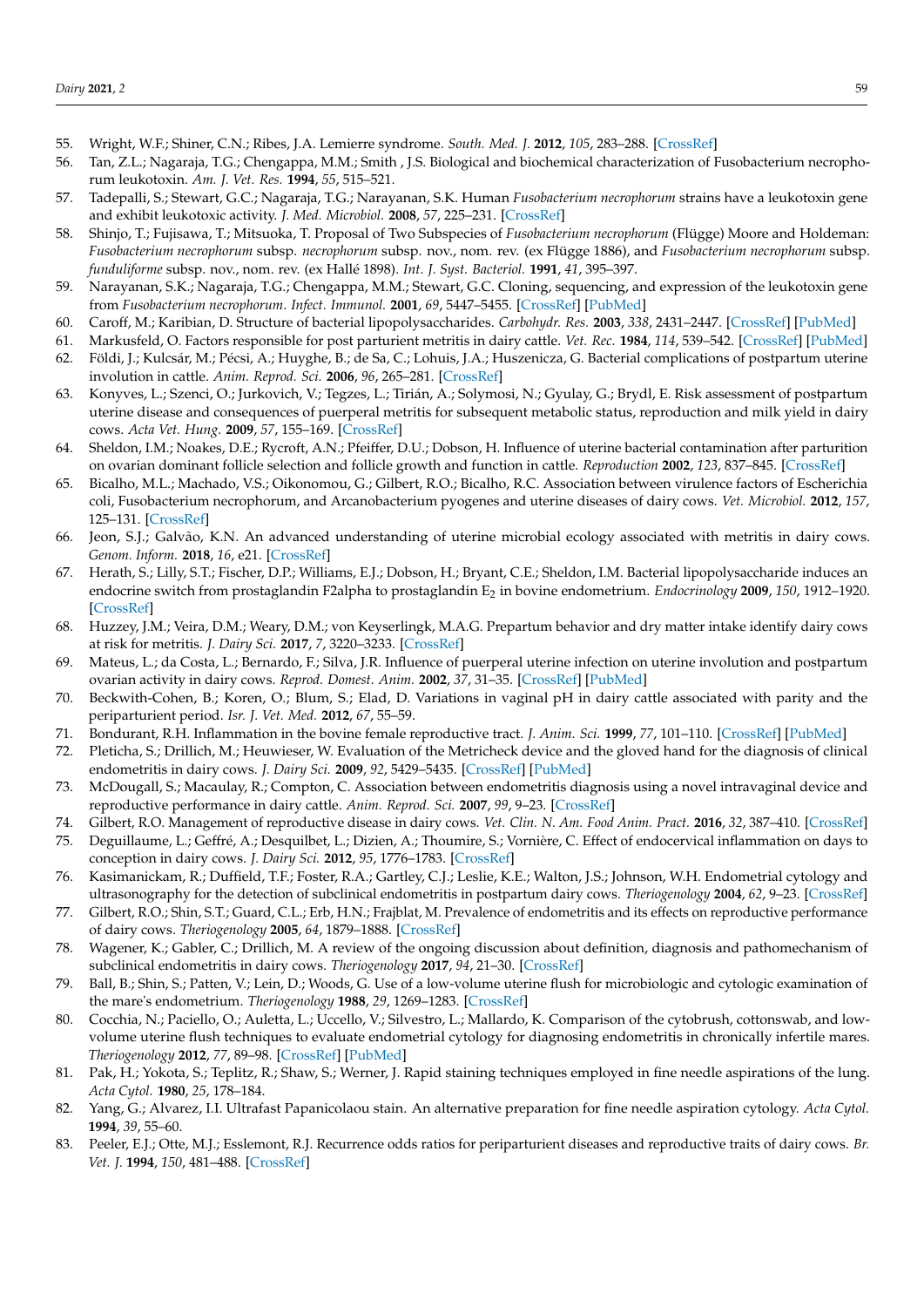- 84. Drillich, M.; Raab, D.; Wittke, M.; Heuwieser, W. Treatment of chronic endometritis in dairy cows with an intrauterine application of enzymes. *Theriogenology* **2005**, *63*, 1811–1823. [\[CrossRef\]](http://doi.org/10.1016/j.theriogenology.2004.05.031)
- <span id="page-20-0"></span>85. Drillich, M.; Reichert, U.; Mahlstedt, M.; Heuwieser, W. Comparison of two strategies for systemic antibiotic treatment of dairy cows with retained fetal membranes: Preventive vs. selective treatment. *J. Dairy Sci.* **2006**, *89*, 1502–1508. [\[CrossRef\]](http://doi.org/10.3168/jds.S0022-0302(06)72217-2)
- <span id="page-20-1"></span>86. Hammon, D.S.; Evjen, I.M.; Dhiman, T.R.; Goff, J.P.; Walters, J.L. Neutrophil function and energy status in Holstein cows with uterine health disorders. *Vet. Immunol. Immunopathol.* **2006**, *113*, 21–29. [\[CrossRef\]](http://doi.org/10.1016/j.vetimm.2006.03.022)
- <span id="page-20-2"></span>87. Barlund, C.S.; Carruthers, T.D.; Waldner, C.L.; Palmer, C.W. A comparison of diagnostic techniques for postpartum endometritis in dairy cattle. *Theriogenology* **2008**, *69*, 714–723. [\[CrossRef\]](http://doi.org/10.1016/j.theriogenology.2007.12.005)
- <span id="page-20-3"></span>88. Raab, D. Evaluation of the Cytobrush Method for the Detection of Subclinical Endometritis and the Effect of a Subclinically Inflamed Uterus on Reproductive Performance in Dairy Cows. Ph.D. Thesis, Free University of Berlin, Berlin, Germany, 2004; pp. 1–112.
- <span id="page-20-4"></span>89. Olson, J.D.; Ball, L.; Mortimer, R.G.; Farin, P.W.; Adney, W.S.; Huffman, E.M. Aspects of bacteriology and endocrinology of cows with pyometra and retained fetal membranes. *Am. J. Vet. Res.* **1984**, *45*, 2251–2255.
- <span id="page-20-5"></span>90. Santos, T.M.A.; Gilbert, R.O.; Bicalho, R.C. Metagenomic analysis of the uterine bacterial microbiota in healthy and metritic postpartum dairy cows. *J. Dairy Sci.* **2011**, *94*, 291–302. [\[CrossRef\]](http://doi.org/10.3168/jds.2010-3668) [\[PubMed\]](http://www.ncbi.nlm.nih.gov/pubmed/21183039)
- <span id="page-20-6"></span>91. Ochiel, D.O.; Fahey, J.V.; Ghosh, M.; Haddad, S.N.; Wira, C.R. Innate Immunity in the female reproductive tract: Role of sex hormones in regulating uterine epithelial cell protection against pathogens. *Curr. Womens Health Rev.* **2008**, *4*, 102–117. [\[CrossRef\]](http://doi.org/10.2174/157340408784246395) [\[PubMed\]](http://www.ncbi.nlm.nih.gov/pubmed/19644567)
- <span id="page-20-7"></span>92. Capaldo, C.T.; Nusrat, A. Cytokine regulation of tight junctions. *Biochim. Biophys. Acta* **2009**, *1788*, 864–871. [\[CrossRef\]](http://doi.org/10.1016/j.bbamem.2008.08.027) [\[PubMed\]](http://www.ncbi.nlm.nih.gov/pubmed/18952050)
- <span id="page-20-8"></span>93. Farage, M.A.; Miller, K.W.; Gerberick, G.F.; Saito, F.H.; Ledge, W.J.; Witkin, S.S. Innate immunity in the lower female mucosal tract. *J. Steroids Hormon. Sci.* **2011**, *2*, 106. [\[CrossRef\]](http://doi.org/10.4172/2157-7536.1000106)
- <span id="page-20-9"></span>94. Gipson, I.K. Mucins of the human endocervix. *Front. Biosci.* **2001**, *6*, D1245–D1255. [\[CrossRef\]](http://doi.org/10.2741/A677)
- <span id="page-20-10"></span>95. Andersch-Bjorkman, Y.; Thomsson, K.A.; Holmen Larsson, J.M.; Ekerhovd, E.; Hansson, G.C. Large scale identification of proteins, mucins, and their oglycosylation in the endocervical mucus during the menstrual cycle. *Mol. Cell Proteom.* **2007**, *6*, 708–716. [\[CrossRef\]](http://doi.org/10.1074/mcp.M600439-MCP200)
- <span id="page-20-11"></span>96. Huggins, G.R.; Preti, G. Vaginal odors and secretions. *Clin. Obstet. Gynecol.* **1981**, *24*, 355–377. [\[CrossRef\]](http://doi.org/10.1097/00003081-198106000-00005)
- <span id="page-20-12"></span>97. Herath, S.; Fischer, D.P.; Werling, D.; Williams, E.J.; Lilly, S.T.; Dobson, H.; Bryant, C.E.; Sheldon, I.M. Expression and function of Toll-like receptor 4 in the endometrial cells of the uterus. *Endocrinology* **2006**, *147*, 562–570. [\[CrossRef\]](http://doi.org/10.1210/en.2005-1113)
- <span id="page-20-13"></span>98. Hart, K.M.; Murphy, A.J.; Barrett, K.T.; Wira, C.R.; Guyre, P.M.; Pioli, P.A. Functional expression of pattern recognition receptors in tissues of the human female reproductive tract. *J. Reprod. Immunol.* **2009**, *80*, 33–40. [\[CrossRef\]](http://doi.org/10.1016/j.jri.2008.12.004)
- <span id="page-20-14"></span>99. Fazeli, A.; Bruce, C.; Anumba, D.O. Characterization of toll-like receptors in the female reproductive tract in humans. *Hum. Reprod.* **2005**, *20*, 1372–1378. [\[CrossRef\]](http://doi.org/10.1093/humrep/deh775)
- <span id="page-20-15"></span>100. Mackay, I.; Rosen, F.S. Advances in immunology. *N. Engl. J. Med.* **2000**, *343*, 338–344.
- <span id="page-20-16"></span>101. Janeway, C.A., Jr.; Medzhitov, R. Innate immune recognition. *Ann. Rev. Immunol.* **2002**, *20*, 197–216. [\[CrossRef\]](http://doi.org/10.1146/annurev.immunol.20.083001.084359) [\[PubMed\]](http://www.ncbi.nlm.nih.gov/pubmed/11861602)
- <span id="page-20-17"></span>102. Tjabringa, G.S.; Vos, J.B.; Olthuis, D.; Ninaber, D.K.; Rabe, K.F.; Schalkwijk, J. Host defense effector molecules in mucosal secretions. *Immunol. Med. Microbiol.* **2005**, *45*, 151–158. [\[CrossRef\]](http://doi.org/10.1016/j.femsim.2005.03.004) [\[PubMed\]](http://www.ncbi.nlm.nih.gov/pubmed/16051067)
- <span id="page-20-18"></span>103. Wiesner, J.; Vilcinskas, A. Antimicrobial peptides: The ancient arm of the human immune system. *Virulence* **2010**, *1*, 440–464. [\[CrossRef\]](http://doi.org/10.4161/viru.1.5.12983) [\[PubMed\]](http://www.ncbi.nlm.nih.gov/pubmed/21178486)
- <span id="page-20-19"></span>104. Bowdish, D.M.; Davidson, D.J.; Hancock, R.E. Immunomodulatory properties of defensins and cathelicidins. *Curr. Top. Microbiol. Immunol.* **2006**, *306*, 27–66. [\[PubMed\]](http://www.ncbi.nlm.nih.gov/pubmed/16909917)
- <span id="page-20-20"></span>105. Amjadi, F.; Salehi, E.; Mehdizadeh, M.; Aflatoonian, R. Role of the innate immunity in the female reproductive tract. *Adv. Biom. Res.* **2014**, *3*, 1–12.
- <span id="page-20-21"></span>106. Teng, T.S.; Ji, A.L.; Ji, X.Y.; Li, Y.Z. Neutrophils and immunity: From bactericidal action to being conquered. *J. Immunol. Res.* **2017**, *2017*, 9671604. [\[CrossRef\]](http://doi.org/10.1155/2017/9671604)
- <span id="page-20-22"></span>107. Galvão, K.N.; Felippe, M.J.; Brittin, S.B.; Sper, R.; Fraga, M.; Galvao, J.S.; Caixeta, L.; Guard, C.L.; Ricci, A.; Gilbert, R.O. Evaluation of cytokine expression by blood monocytes of lactating Holstein cows with or without postpartum uterine disease. *Theriogenology* **2012**, *77*, 356–372. [\[CrossRef\]](http://doi.org/10.1016/j.theriogenology.2011.08.008)
- <span id="page-20-23"></span>108. Duque, G.A.; Fukuda, M.; Descoteaux, A. Synaptotagmin XI regulates phagocytosis and cytokine secretion in macrophages. *J. Immunol.* **2013**, *190*, 173745.
- <span id="page-20-24"></span>109. Cobb, S.P.; Watson, E.D. Immunohistochemical study of immune cells in the bovine endometrium at different stages of the oestrous cycle. *Res. Vet. Sci.* **1995**, *59*, 238–241. [\[CrossRef\]](http://doi.org/10.1016/0034-5288(95)90010-1)
- <span id="page-20-25"></span>110. Beutler, B.A. The role of tumor necrosis factor in health and disease. *J. Rheu.* **1999**, *57*, 16–21.
- <span id="page-20-26"></span>111. Kasimanickam, R.K.; Kasimanickam, V.R.; Olsen, J.R.; Jeffress, E.J.; Moore, D.A.; Kastelic, L.P. Associations among serum pro- and anti-inflammatory cytokines, metabolic mediators, body condition, and uterine disease in postpartum dairy cows. *Rep. Biol. Endocrinol.* **2013**, *11*, 103. [\[CrossRef\]](http://doi.org/10.1186/1477-7827-11-103) [\[PubMed\]](http://www.ncbi.nlm.nih.gov/pubmed/24209779)
- <span id="page-20-27"></span>112. Herath, S.; Lilly, S.T.; Santos, N.R.; Gilbert, R.O.; Goetze, L.; Bryant, C.E.; White, J.O.; Cronin, J.; Sheldon, I.M. Expression of genes associated with immunity in the endometrium of cattle with disparate postpartum uterine disease and fertility. *Reprod. Biol. Endocrinol.* **2009**, *7*, 55. [\[CrossRef\]](http://doi.org/10.1186/1477-7827-7-55) [\[PubMed\]](http://www.ncbi.nlm.nih.gov/pubmed/19476661)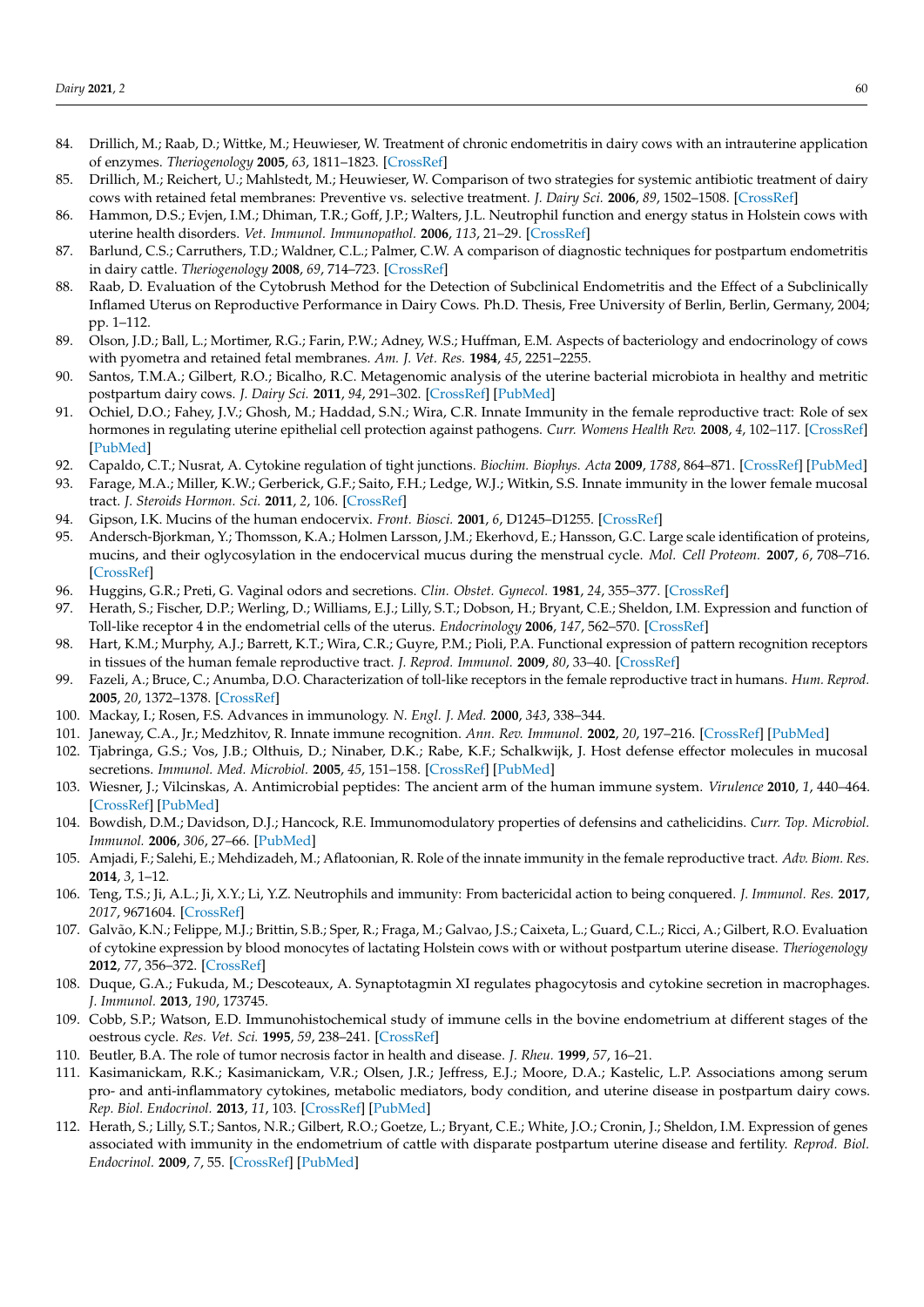- <span id="page-21-0"></span>113. Hickey, D.K.; Patel, M.V.; Fahey, J.V.; Wira, C.R. Innate and adaptive immunity at mucosal surfaces of the female reproductive tract: Stratification and integration of immune protection against the transmission of sexually transmitted infections. *J. Reprod. Immunol.* **2011**, *88*, 185–194. [\[CrossRef\]](http://doi.org/10.1016/j.jri.2011.01.005) [\[PubMed\]](http://www.ncbi.nlm.nih.gov/pubmed/21353708)
- <span id="page-21-1"></span>114. Lieberman, J. The ABCs of granule-mediated cytotoxicity: New weapons in the arsenal. *Nat. Rev. Immunol.* **2003**, *3*, 361–370. [\[CrossRef\]](http://doi.org/10.1038/nri1083)
- <span id="page-21-2"></span>115. Iijima, N.; Linehan, M.M.; Zamora, M.; Butkus, D.; Dunn, R.; Kehry, M.R.; Laufer, T.M.; Iwasaki, A. Dendritic cells and B cells maximize mucosal Th1 memory response to herpes simplex virus. *J. Exp. Med.* **2008**, *205*, 3041–3052. [\[CrossRef\]](http://doi.org/10.1084/jem.20082039)
- <span id="page-21-3"></span>116. Nakanishi, Y.; Lu, B.; Gerard, C.; Iwasaki, A. CD8(+) T lymphocyte mobilization to virus-infected tissue requires CD4(+) T-cell help. *Nature* **2009**, *462*, 510–513. [\[CrossRef\]](http://doi.org/10.1038/nature08511)
- <span id="page-21-4"></span>117. Johansson, E.; Rask, C.; Fredriksson, M.; Eriksson, K.; Czerkinsky, C.; Holmgren, J. Antibodies and antibody-secreting cells in the female genital tract after vaginal or intranasal immunization with cholera toxin B subunit or conjugates. *Infect. Immun.* **1998**, *66*, 514–520. [\[CrossRef\]](http://doi.org/10.1128/IAI.66.2.514-520.1998)
- <span id="page-21-5"></span>118. Kutteh, W.H.; Mestecky, J. Secretory immunity in the female reproductive tract. *Am. J. Reprod. Immunol.* **1994**, *31*, 40–46. [\[CrossRef\]](http://doi.org/10.1111/j.1600-0897.1994.tb00845.x)
- <span id="page-21-6"></span>119. Kutteh, W.H.; Hatch, K.D.; Blackwell, R.E.; Mestecky, J. Secretory immune system of the female reproductive tract: I. Immunoglobulin and secretory component-containing cells. *Obstet. Gynecol.* **1988**, *71*, 56–60.
- <span id="page-21-7"></span>120. Crowley-Nowick, P.A.; Bell, M.; Edwards, R.P.; McCallister, D.; Gore, H.; Kanbour-Shakir, A.; Mestecky, J.; Partridge, E.E. Normal uterine cervix: Characterization of isolated lymphocyte phenotypes and immunoglobulin secretion. *Am. J. Reprod. Immunol.* **1995**, *34*, 241–247. [\[CrossRef\]](http://doi.org/10.1111/j.1600-0897.1995.tb00948.x) [\[PubMed\]](http://www.ncbi.nlm.nih.gov/pubmed/8579762)
- <span id="page-21-8"></span>121. Veiga-Parga, T. Regulatory T cells and their role in animal disease. *Vet. Pathol.* **2016**, *53*, 737–745. [\[CrossRef\]](http://doi.org/10.1177/0300985816629719) [\[PubMed\]](http://www.ncbi.nlm.nih.gov/pubmed/26945003)
- <span id="page-21-9"></span>122. Cunha, P.; Vern, Y.L.; Gitton, C.; Germon, P.; Foucras, G.; Rainard, P. Expansion, isolation and first characterization of bovine Th17 lymphocytes. *Sci. Rep.* **2019**, *9*, 16115. [\[CrossRef\]](http://doi.org/10.1038/s41598-019-52562-2) [\[PubMed\]](http://www.ncbi.nlm.nih.gov/pubmed/31695097)
- <span id="page-21-10"></span>123. Korn, T.; Bettelli, E.; Oukka, M.; Kuchroo, V.K. IL-17 and Th17 cells. *Annu. Rev. Immunol.* **2009**, *27*, 485–517. [\[CrossRef\]](http://doi.org/10.1146/annurev.immunol.021908.132710) [\[PubMed\]](http://www.ncbi.nlm.nih.gov/pubmed/19132915)
- <span id="page-21-11"></span>124. Feinen, B.; Jerse, A.E.; Gaffen, S.L.; Russell, M.W. Critical role of Th17 responses in a murine model of Neisseria gonorrhoeae genital infection. *Mucosal Immunol.* **2010**, *3*, 312–321. [\[CrossRef\]](http://doi.org/10.1038/mi.2009.139) [\[PubMed\]](http://www.ncbi.nlm.nih.gov/pubmed/20107432)
- <span id="page-21-12"></span>125. Nakashima, A.; Ito, M.; Shima, M.; Bac, N.D.; Hidaka, T.; Saito, S. Accumulation of IL-17-positive cells in decidua of inevitable abortion cases. *Am. J. Reprod. Immunol.* **2010**, *64*, 4–11. [\[CrossRef\]](http://doi.org/10.1111/j.1600-0897.2010.00812.x) [\[PubMed\]](http://www.ncbi.nlm.nih.gov/pubmed/20219063)
- <span id="page-21-13"></span>126. Scurlock, A.M.; Frazer, L.C.; Andrews, C.W., Jr.; O'Connell, C.M.; Foote, I.P.; Bailey, S.L.; Chandra-Kuntal, K.; Kollis, J.K.; Darville, T. IL-17 contributes to generation of Th1 immunity and neutrophil recruitment during *Chlamydia muridarum* genital tract infection but is not required for macrophage influx or normal resolution of infection. *Infect. Immun.* **2011**, *79*, 1349–1362. [\[CrossRef\]](http://doi.org/10.1128/IAI.00984-10) [\[PubMed\]](http://www.ncbi.nlm.nih.gov/pubmed/21149587)
- <span id="page-21-14"></span>127. Jeon, S.J.; Lima, F.S.; Vieira-Neto, A.; Machado, V.S.; Lima, S.F.; Bicalho, R.C.; Santos, J.E.; Galvão, K.N. Shift of uterine microbiota associated with antibiotic treatment and cure of metritis in dairy cows. *Vet. Microbiol.* **2018**, *214*, 132–139. [\[CrossRef\]](http://doi.org/10.1016/j.vetmic.2017.12.022)
- <span id="page-21-15"></span>128. Sequin, B.E.; Morrow, D.A.; Louis, T.M. Luteolysis, luteostasis, and the effect of prostaglandin F2α in cows after endometrial irritation. *Am. J. Vet. Res.* **1974**, *35*, 57–61.
- 129. Gustafsson, B.K. Therapeutic strategies involving antimicrobial treatment of the uterus of large animals. *Theriogenology* **1984**, *6*, 45–50. [\[CrossRef\]](http://doi.org/10.1016/0093-691X(76)90187-4)
- 130. Olson, J.D.; Ball, L.; Mortimer, R.G. Therapy of postpartum uterine infections. *Proc. Ann. Conv. Assoc. Bovine Prac.* **1985**, *17*, 85.
- 131. Olson, J.D.; Bretzlaff, K.N.; Mortimer, R.G.; Ball, L. The metritis-pyometra complex. In *Current Therapy in Theriogenology*; Morrow, D.A., Ed.; Saunders Elsevier: St. Louis, MO, USA, 1986; Volume 2, pp. 227–236.
- 132. Kaneene, J.B.; Coe, P.H.; Smith, J.H.; Rapnicki, P.; Smith, C.L.; Gerloff, B.; Morrow, D.A. Drug residues in milk after intrauterine injection of oxytetracycline, lincomycin-spectinomycin, and povidoneiodine in cows with metritis. *Am. J. Vet. Res.* **1986**, *47*, 1363–1365. [\[PubMed\]](http://www.ncbi.nlm.nih.gov/pubmed/2942064)
- <span id="page-21-16"></span>133. Pulfer, K.W.; Riese, R.L. Treatment of Postpartum Metritis in Dairy Cows. *Iowa State Univ. Vet.* **1991**, *53*, 6.
- <span id="page-21-17"></span>134. Pyörälä, S.; Taponen, J.; Katila, T. Use of antimicrobials in the treatment of reproductive diseases in cattle and horses. *Reprod. Domest. Anim.* **2014**, *49*, 16–26. [\[CrossRef\]](http://doi.org/10.1111/rda.12324)
- 135. Haimerl, P.; Heuwieser, W. Invited review: Antibiotic treatment of metritis in dairy cows: A systematic approach. *J. Dairy Sci.* **2014**, *97*, 6649–6661. [\[CrossRef\]](http://doi.org/10.3168/jds.2014-8462)
- <span id="page-21-18"></span>136. Haimerl, P.; Arlt, S.; Borchardt, S.; Heuwieser, W. Antibiotic treatment of metritis in dairy cows—A meta-analysis. *J. Dairy Sci.* **2017**, *100*, 3783–3795. [\[CrossRef\]](http://doi.org/10.3168/jds.2016-11834)
- <span id="page-21-19"></span>137. Farney, J.K.; Mamedova, L.; Coetzee, J.; KuKanich, B.; Sordillo, L.M.; Stoakes, S.K.; Minton, J.E.; Hollis, L.C.; Bradford, B.J. Anti-inflammatory salicylate treatment alters the metabolic adaptations to lactation in dairy cattle. *Am. J. Physiol Regul. Integr. Comp. Physiol.* **2013**, *305*, R110e7. [\[CrossRef\]](http://doi.org/10.1152/ajpregu.00152.2013)
- <span id="page-21-20"></span>138. Montgomery, S.R.; Mamedova, L.K.; Zachut, M.; Kra, G.; Haussler, S.; Vaughn, M.; Gonzalez, J.; Bradford, B.J. Effects of sodium salicylate on glucose kinetics and insulin signaling in post-partum dairy cows. *J. Dairy Sci.* **2019**, *102*, 1617e29. [\[CrossRef\]](http://doi.org/10.3168/jds.2018-15312)
- <span id="page-21-21"></span>139. Barragan, A.A.; Bas, S.; Hovingh, E.; Ludwikowski, A.; Takitch, S.; Zug, J.; Hann, S. Effects of a new preventive strategy with acetylsalicylic acid on uterine diseases and reproductive performance in dairy cows. *J. Dairy Sci.* **2019**, *102*, 308.
- <span id="page-21-22"></span>140. Newby, N.C.; Leslie, K.E.; Putnam Dingwell, H.D.; Kelton, D.F.; Weary, D.M.; Neuder, L.; Millman, S.T.; Duffield, T.F. The effects of periparturient administration of flunixin meglumine on the health and production of dairy cattle. *J. Dairy Sci.* **2017**, *100*, 582e7. [\[CrossRef\]](http://doi.org/10.3168/jds.2016-11747)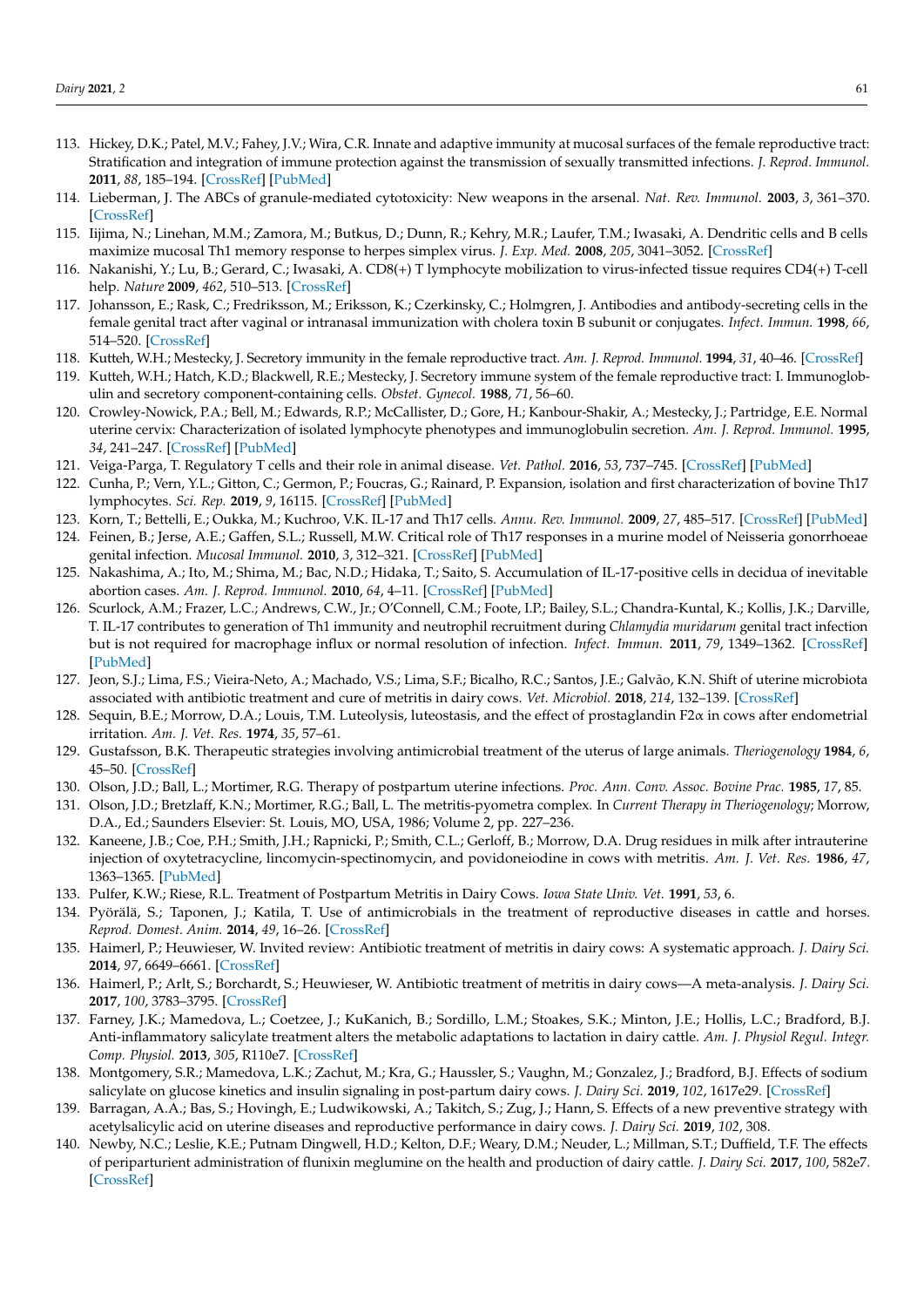- <span id="page-22-0"></span>141. Kehrli, M.E.; Goff, J.P.; Stevens, M.G.; Boone, T.C. Effects of granulocyte colony stimulating factor administration to periparturient cows on neutrophils and bacterial shedding. *J. Dairy Sci.* **1991**, *74*, 2448e58. [\[CrossRef\]](http://doi.org/10.3168/jds.S0022-0302(91)78420-8)
- <span id="page-22-1"></span>142. Zinicola, M.; Korzec, H.; Teixeira, A.G.V.; Ganda, E.K.; Bringhenti, L.; Tomazi, A.; Gilbert, R.O.; Bicalho, R.C. Effects of pegbovigrastim administration on periparturient diseases, milk production, and reproductive performance of Holstein cows. *J. Dairy Sci.* **2018**, *101*, 11199e217. [\[CrossRef\]](http://doi.org/10.3168/jds.2018-14869) [\[PubMed\]](http://www.ncbi.nlm.nih.gov/pubmed/30316593)
- <span id="page-22-2"></span>143. Bicalho, M.L.S.; Zinicola, M.; Machado, V.S.; Lima, F.S.; Teixeira, A.G.V.; Narbus, C.; Xavier, M.R.; Higgins, H.; Bicalho, R.C. Effect of recombinant bovine interleukin-8 (rbIL-8) on health, metabolism, and lactation performance in Holstein cattle I: Production and functional characterization of rbIL-8 in vitro and in vivo. *J. Dairy Sci.* **2019**, *102*, 10304e15. [\[CrossRef\]](http://doi.org/10.3168/jds.2019-16334)
- <span id="page-22-3"></span>144. Zinicola, M.; Bicalho, M.L.S.; Santin, T.; Marques, E.C.; Bisinotto, R.S.; Bicalho, R.C. Effects of recombinant bovine interleukin-8 (rbIL-8) treatment on health, metabolism, and lactation performance in Holstein cattle II: Postpartum uterine health, ketosis, and milk production. *J. Dairy Sci.* **2019**, *102*, 10316. [\[CrossRef\]](http://doi.org/10.3168/jds.2019-16335) [\[PubMed\]](http://www.ncbi.nlm.nih.gov/pubmed/31495609)
- <span id="page-22-4"></span>145. LeBlanc, S.J. Review: Relationships between metabolism and neutrophil function in dairy cows in the peripartum period. *Animal* **2020**, *14*, s44–s54. [\[CrossRef\]](http://doi.org/10.1017/S1751731119003227) [\[PubMed\]](http://www.ncbi.nlm.nih.gov/pubmed/32024567)
- <span id="page-22-5"></span>146. Fuller, R. Probiotics in man and animals. *J. Appl. Microbiol.* **1989**, *66*, 365–378.
- <span id="page-22-6"></span>147. Barrons, R.; Tassone, D. Use of Lactobacillus probiotics for bacterial genitourinary infections in women: A review. *Clin. Ther.* **2008**, *30*, 453–468. [\[CrossRef\]](http://doi.org/10.1016/j.clinthera.2008.03.013)
- <span id="page-22-7"></span>148. Miller, E.A.; Beasley, D.E.; Dunn, R.R.; Archie, E.A. Lactobacilli dominance and vaginal pH: Why is the human vaginal microbiome unique? *Front. Microbiol.* **2016**, *7*, 1936. [\[CrossRef\]](http://doi.org/10.3389/fmicb.2016.01936)
- <span id="page-22-8"></span>149. Wrenn, T.R.; Wood, J.R.; Bitman, J.; Brinsfield, T.H. Vaginal glycogen assay for oestrogen: Specificity and application to blood and urine. *J. Reprod. Fertil.* **1968**, *16*, 301–304. [\[CrossRef\]](http://doi.org/10.1530/jrf.0.0160301)
- <span id="page-22-9"></span>150. Ametaj, B.N.; Iqbal, S.; Selami, F.; Odhiambo, J.F.; Wang, Y.; Gaenzle, M.G.; Dunn, S.M.; Zebeli, Q. Intravaginal administration of lactic acid bacteria modulated the incidence of purulent vaginal discharges, plasma haptoglobin concentrations, and milk production in dairy cows. *Res. Vet. Sci.* **2014**, *96*, 365–370. [\[CrossRef\]](http://doi.org/10.1016/j.rvsc.2014.02.007)
- <span id="page-22-10"></span>151. Deng, Q.; Odhiambo, J.F.; Farooq, U.; Lam, T.; Dunn, S.M.; Ametaj, B.N. Intravaginal probiotics modulated metabolic status and improved milk production and composition of transition dairy cows. *J. Anim. Sci.* **2016**, *94*, 760–770. [\[CrossRef\]](http://doi.org/10.2527/jas.2015-9650) [\[PubMed\]](http://www.ncbi.nlm.nih.gov/pubmed/27065146)
- <span id="page-22-11"></span>152. Ametaj, B.N. A New understanding of the causes of fatty liver in dairy cows. *Adv. Dairy Technol.* **2005**, *17*, 97–112.
- <span id="page-22-12"></span>153. Genís, S.; Sánchez-Chardi, A.; Bach, À.; Fàbregas, F.; Arís, A. A combination of lactic acid bacteria regulates Escherichia coli infection and inflammation of the bovine endometrium. *J. Dairy Sci.* **2017**, *100*, 479–492. [\[CrossRef\]](http://doi.org/10.3168/jds.2016-11671) [\[PubMed\]](http://www.ncbi.nlm.nih.gov/pubmed/27837977)
- <span id="page-22-13"></span>154. Mercenier, A.; Pavan, S.; Pot, B. Probiotics as biotherapeutic agents: Present knowledge and future prospects. *Curr. Pharm. Des.* **2003**, *9*, 175–191. [\[CrossRef\]](http://doi.org/10.2174/1381612033392224)
- <span id="page-22-14"></span>155. Reid, G. Potential preventive strategies and therapies in urinary tract infection. *World J. Urol.* **1999**, *17*, 359–363. [\[CrossRef\]](http://doi.org/10.1007/s003450050161)
- <span id="page-22-15"></span>156. Espeche, M.C.; Pellegrino, M.; Frola, I.; Larriestra, A.; Bogni, C.; Nader-Macias, M.E. Lactic acid bacteria from raw milk as potentially beneficial strains to prevent bovine mastitis. *Anaerobe* **2012**, *18*, 103–109. [\[CrossRef\]](http://doi.org/10.1016/j.anaerobe.2012.01.002)
- <span id="page-22-16"></span>157. Reid, G. Probiotics for urogenital health. *Nutr. Clin. Care* **2002**, *5*, 3–8. [\[CrossRef\]](http://doi.org/10.1046/j.1523-5408.2002.00512.x)
- <span id="page-22-27"></span>158. Otero, M.C.; Morelli, L.; Nader-Macías, M.E. Probiotic properties of vaginal lactic acid 349 bacteria to prevent metritis in cattle. *Lett. Appl. Microbiol.* **2006**, *43*, 91–97. [\[CrossRef\]](http://doi.org/10.1111/j.1472-765X.2006.01914.x)
- <span id="page-22-17"></span>159. Rodríguez, C.; Cofré, J.V.; Sánchez, M.; Fernández, P.; Boggiano, G.; Castro, E. Lactobacilli isolated from vaginal vault of dairy and meat cows during progesteronic stage of estrous cycle. *Anaerobe* **2011**, *17*, 15–18. [\[CrossRef\]](http://doi.org/10.1016/j.anaerobe.2010.12.001)
- <span id="page-22-18"></span>160. Dobson, A.; Cotter, P.D.; Ross, R.P.; Hill, C. Bacteriocin production: A probiotic trait? *Appl. Environ. Microbiol.* **2012**, *78*, 1–6. [\[CrossRef\]](http://doi.org/10.1128/AEM.05576-11)
- <span id="page-22-19"></span>161. Gillor, O.; Giladi, I.; Riley, M.A. Persistence of colicinogenicEsche-richia coliin the mouse gastrointestinal tract. *BMC Microbiol.* **2009**, *9*, 165. [\[CrossRef\]](http://doi.org/10.1186/1471-2180-9-165) [\[PubMed\]](http://www.ncbi.nlm.nih.gov/pubmed/19674447)
- 162. Le Blay, G.; Lacroix, C.; Zihler, A.; Fliss, I. In vitro inhibition activity of nisin A, nisin Z, pediocin PA-1 and antibiotics against common intestinal bacteria. *Lett. Appl. Microbiol.* **2007**, *45*, 252–257. [\[CrossRef\]](http://doi.org/10.1111/j.1472-765X.2007.02178.x) [\[PubMed\]](http://www.ncbi.nlm.nih.gov/pubmed/17718835)
- <span id="page-22-20"></span>163. Servin, A.L. Antagonistic activities of lactobacilli and bifidobacteriaagainst microbial pathogens. *FEMS Microbiol. Rev.* **2004**, *28*, 405–440. [\[CrossRef\]](http://doi.org/10.1016/j.femsre.2004.01.003) [\[PubMed\]](http://www.ncbi.nlm.nih.gov/pubmed/15374659)
- <span id="page-22-21"></span>164. Fajardo, A.; Martinez, J.L. Antibiotics as signals that trigger specific bacterial responses. *Curr. Opin. Microbiol.* **2008**, *11*, 161–167. [\[CrossRef\]](http://doi.org/10.1016/j.mib.2008.02.006)
- <span id="page-22-22"></span>165. Meijerink, M.; Wells, J.M. Identification of genetic loci in *Lactobacillus plantarum* that modulate the immune response of dendritic cells using comparative genome hybridization. *PLoS ONE* **2010**, *5*, e10632. [\[CrossRef\]](http://doi.org/10.1371/journal.pone.0010632)
- <span id="page-22-23"></span>166. van Hemert, S.; Meijerink, M.; Molenaar, D.; Bron, P.A.; de Vos, P.; Kleerebezem, M.; Wells, J.M.; Marco, M.L. Identification of *Lactobacillus plantarum* genes modulating the cytokine response of human peripheral blood mononuclear cells. *BMC Microbiol.* **2010**, *10*, 293. [\[CrossRef\]](http://doi.org/10.1186/1471-2180-10-293)
- <span id="page-22-24"></span>167. Bermudez-Brito, M.; Plaza-Díaz, J.; Muñoz-Quezada, S.; Gómez-Llorente, C.; Gil, A. Probiotic mechanisms of action. *Ann. Nutr. Metab.* **2012**, *61*, 160–174. [\[CrossRef\]](http://doi.org/10.1159/000342079)
- <span id="page-22-25"></span>168. Anderson, R.C.; Cookson, A.L.; McNabb, W.C.; Park, Z.; McCann, M.J.; Kelly, W.J.; Roy, N.C. Lactobacillus plantarum MB452 enhances the function of the intestinal barrier by increasing the expression levels of genes involved in tight junction formation. *BMC Microbiol.* **2010**, *10*, 316. [\[CrossRef\]](http://doi.org/10.1186/1471-2180-10-316)
- <span id="page-22-26"></span>169. Hummel, S.; Veltman, K.; Cichon, C.; Sonnen-born, U.; Schmidt, M.A. Differential targeting of the E-cadherin/β-catenin complex by Gram-positive probiotic lactobacilli improves epithelial barrier function. *Appl. Environ. Microbiol.* **2012**, *78*, 1140–1147. [\[CrossRef\]](http://doi.org/10.1128/AEM.06983-11)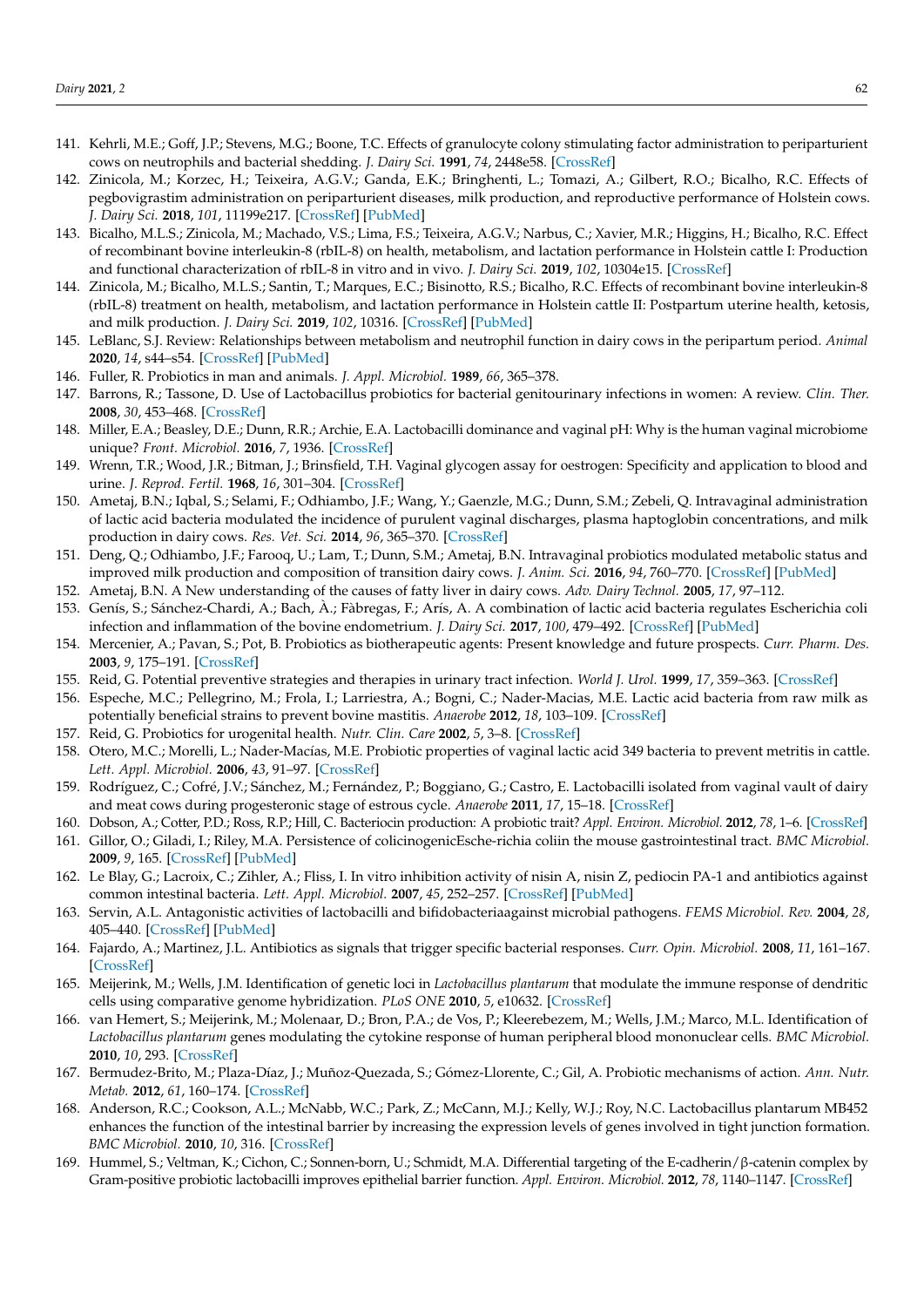- <span id="page-23-0"></span>170. Juntunen, M.; Kirjavainen, P.V.; Ouwehand, A.C.; Salminen, S.J.; Isolauri, E. Adherence of probiotic bacteria to human intestinal mucus in healthy infants and during rotavirus infection. *Clin. Diag. Lab. Immunol.* **2001**, *8*, 293–296. [\[CrossRef\]](http://doi.org/10.1128/CDLI.8.2.293-296.2001)
- 171. Beachey, E.H. Bacterial adherence: Adhesin-receptor interactions mediating the attachment of bacteria to mucosal surfaces. *J. Infect. Dis.* **1981**, *143*, 325–345. [\[CrossRef\]](http://doi.org/10.1093/infdis/143.3.325) [\[PubMed\]](http://www.ncbi.nlm.nih.gov/pubmed/7014727)
- <span id="page-23-1"></span>172. Schiffrin, E.J.; Brassart, D.; Servin, A.L.; Rochat, F.; Donnet-Hughes, A. Immune modulation of blood leukocytes in humans by lactic acid bacteria: Criteria for strain selection. *Am. J. Clin. Nutr.* **1997**, *66*, 515S–520S. [\[CrossRef\]](http://doi.org/10.1093/ajcn/66.2.515S) [\[PubMed\]](http://www.ncbi.nlm.nih.gov/pubmed/9250141)
- <span id="page-23-2"></span>173. Buck, B.L.; Altermann, E.; Svingerud, T.; Klaenhammer, T.R. Functional analysis of putative adhesion factors in *Lactobacillus acidophilus* NCFM. *Appl. Environ. Microbiol.* **2005**, *71*, 8344–8351. [\[CrossRef\]](http://doi.org/10.1128/AEM.71.12.8344-8351.2005) [\[PubMed\]](http://www.ncbi.nlm.nih.gov/pubmed/16332821)
- <span id="page-23-3"></span>174. Szachta, P.; Igny´s, I.; Cichy, W. An evaluation of the ability of the probiotic strain *Lactobacillus rhamnosus* GG to eliminate the gastrointestinal carrier state of vancomycin-resistant enterococci in colonized children. *J. Clin. Gastroenterol.* **2011**, *45*, 872–877. [\[CrossRef\]](http://doi.org/10.1097/MCG.0b013e318227439f) [\[PubMed\]](http://www.ncbi.nlm.nih.gov/pubmed/21814146)
- <span id="page-23-4"></span>175. Manley, K.J.; Fraenkel, M.B.; Mayall, B.C.; Power, D.A. Probiotic treatment of vancomycin-resistant enterococci: A randomised controlled trial. *Med. J. Aust.* **2007**, *186*, 454–457. [\[CrossRef\]](http://doi.org/10.5694/j.1326-5377.2007.tb00995.x) [\[PubMed\]](http://www.ncbi.nlm.nih.gov/pubmed/17484706)
- <span id="page-23-5"></span>176. Tytgat, H.L.; Douillard, F.P.; Reunanen, J.; Douillard, F.P.; Rasinkangas, P.; Messing, M.; Reunanen, J.; Satokari, R.; Vanderleyden, J.; Dufrêne, Y.F.; et al. *Lactobacillus rhamnosus* GG outcompetes *Enterococcus faecium* via mucus-binding pili: Evidence for a novel and heterospecific probiotic mechanism. *Appl. Environ. Microbiol.* **2016**, *82*, 5756–5762. [\[CrossRef\]](http://doi.org/10.1128/AEM.01243-16)
- <span id="page-23-6"></span>177. Collado, M.C.; Isolauri, E.; Salminen, S. Specific probiotic strains and their combinations counteract adhesion of *Enterobacter sakazakii* to intestinal mucus. *FEMS Microbiol. Lett.* **2008**, *285*, 58–64. [\[CrossRef\]](http://doi.org/10.1111/j.1574-6968.2008.01211.x)
- <span id="page-23-7"></span>178. Matsubara, V.H.; Bandara, H.M.; Ishikawa, K.H.; Mayer, M.P.; Samaranayake, L.P. The role of probiotic bacteria in managing periodontal disease: A systematic review. *Expert Rev. Anti-Infect. Ther.* **2016**, *14*, 643–655. [\[CrossRef\]](http://doi.org/10.1080/14787210.2016.1194198)
- <span id="page-23-8"></span>179. Jørgensen, M.R.; Kragelund, C.; Jensen, P.Ø.; Keller, M.K.; Twetman, S. Probiotic *Lactobacillus reuteri* has antifungal effects on oral *Candida* species in vitro. *J. Oral Microbiol.* **2017**, *9*, 1274582. [\[CrossRef\]](http://doi.org/10.1080/20002297.2016.1274582)
- <span id="page-23-9"></span>180. Ya, W.; Reifer, C.; Miller, L. Efficacy of vaginal probiotic capsules forrecurrent bacterial vaginosis: A double-blind, randomized, placebo-controlled study. *Am. J. Obstet. Gynecol.* **2010**, *203*, 120.e1–120.e6. [\[CrossRef\]](http://doi.org/10.1016/j.ajog.2010.05.023)
- 181. Bisanz, J.E.; Seney, S.; McMillan, A.; Vongsa, R.; Koenig, D.; Wong, L.F.; Dvoracek, B.; Gloor, G.B.; Sumarah, M.; Ford, B.; et al. A systems biology approach investigating the, effect of probiotics on the vaginal microbiome and host responses in a double blind, placebo-controlled clinical trial of post-menopausal women. *PLoS ONE* **2014**, *9*, e104511. [\[CrossRef\]](http://doi.org/10.1371/journal.pone.0104511) [\[PubMed\]](http://www.ncbi.nlm.nih.gov/pubmed/25127240)
- 182. Heczko, P.B.; Tomusiak, A.; Adamski, P.; Jakimiuk, A.J.; Stefanski, G.; Mikolajczyk-Cichonska, A.; Suda-Szczurek, M.; Strus, M. Supplementation of standard antibiotic therapy with oral probioticsfor bacterial vaginosis and aerobic vaginitis: A randomised, double-blind, placebocontrolled trial. *BMC Womens Health* **2015**, *15*, 115. [\[CrossRef\]](http://doi.org/10.1186/s12905-015-0246-6) [\[PubMed\]](http://www.ncbi.nlm.nih.gov/pubmed/26635090)
- <span id="page-23-10"></span>183. Pendharkar, S.; Brandsborg, E.; Hammarström, L.; Marcotte, H.; Larsson, P.G. Vaginal colonisation by probiotic lactobacilli and clinicaloutcome in women conventionally treated for bacterial vaginosisand yeast infection. *BMC Infect. Dis.* **2015**, *15*, 255. [\[CrossRef\]](http://doi.org/10.1186/s12879-015-0971-3) [\[PubMed\]](http://www.ncbi.nlm.nih.gov/pubmed/26137971)
- <span id="page-23-11"></span>184. Verdenelli, M.; Cecchini, C.; Coman, M.; Silvi, S.; Orpianesi, C.; Coata, G.; Cresci, A.; Di Renzo, G.C. Impact of probiotic SYNBIO® administered by vaginal suppositories in promoting vaginal health of apparently healthy women. *Curr. Microbiol.* **2016**, *73*, 483–490. [\[CrossRef\]](http://doi.org/10.1007/s00284-016-1085-x)
- 185. Stapleton, A.; Silvestroni, A.; Roberts, P.; Cox, M.; Hayden, H.; Brittnacher, M.; Miller, S.; Hooton, T. Robust and persistent vaginal coloniza-tion with LACTIN-V vaginal *Lactobacillus crispatus* probiotic in adouble-blind, placebo-controlled (DBPC) phase 2b trial to preventrecurrent UTI (rUTI). *Open Forum Infect. Dis.* **2018**, *26*, 5.
- <span id="page-23-12"></span>186. Mezzasalma, V.; Manfrini, E.; Ferri, E.; Boccarusso, M.; Di Gennaro, P.; Schiano, I.; Michelotti, A.; Labra, M. Orally administered mul-tispecies probiotic formulations to prevent uro-genital infections: Arandomized placebo-controlled pilot study. *Arch. Gynecol. Obstet.* **2017**, *295*, 163–172. [\[CrossRef\]](http://doi.org/10.1007/s00404-016-4235-2)
- <span id="page-23-13"></span>187. Salminen, S. *Lactic Acid Bacteria: Microbiology and Functional Aspects*, 2nd ed.; Marcel Dekker: New York, NY, USA, 1998.
- <span id="page-23-14"></span>188. Alakomi, H.L.; Skytta, E.; Saarela, M.; Mattila-Sandholm, T.; Latva-Kala, K.; Helander, I.M. Lactic acid permeabilizes gramnegative bacteria by disrupting the outer membrane. *Appl. Environ. Microbiol.* **2000**, *66*, 2001–2005. [\[CrossRef\]](http://doi.org/10.1128/AEM.66.5.2001-2005.2000)
- 189. De Keersmaecker, S.C.; Verhoeven, T.L.; Desair, J.; Marchal, K.; Vanderleyden, J.; Nagy, I. Strong antimicrobial activity of *Lactobacillus rhamnosus* GG against *Salmonella typhimurium* is due to accumulation of lactic acid. *FEMS Microbiol. Lett.* **2006**, *259*, 89–96. [\[CrossRef\]](http://doi.org/10.1111/j.1574-6968.2006.00250.x)
- <span id="page-23-15"></span>190. Makras, L.; Triantafyllou, V.; Fayol-Messaoudi, D.; Adriany, T.; Zoumpopoulou, G.; Tsakalidou, E.; Servin, A.; DeVuyst, L. Kinetic analysis of the antibacterial activity of probiotic lactobacilli towards Salmonella enterica serovar typhimurium reveals a role for lactic acid and other inhibitory compounds. *Res. Microbiol.* **2006**, *157*, 241–247. [\[CrossRef\]](http://doi.org/10.1016/j.resmic.2005.09.002)
- <span id="page-23-16"></span>191. Ouwehand, A.C. Antimicrobial components from lactic acid bacteria. In *Lactic Acid Bacteria: Microbiology and Functional Aspects*; Salminen, S., von Wright, A., Eds.; Dekker: New York, NY, USA, 1998; pp. 139–159.
- <span id="page-23-17"></span>192. Russell, J.B.; Diez-Gonzalez, F. The effects of fermentation acids on bacterial growth. *Adv. Microb. Physiol.* **1998**, *39*, 205–234.
- <span id="page-23-18"></span>193. William Leitch, E.C.; Stewart, C.S. Escherichia coli O157 and non-O157 isolates are more susceptible to L-lactate than to D-lactate. *Appl. Environ. Microbiol.* **2002**, *68*, 4676–4678. [\[CrossRef\]](http://doi.org/10.1128/AEM.68.9.4676-4678.2002) [\[PubMed\]](http://www.ncbi.nlm.nih.gov/pubmed/12200331)
- <span id="page-23-19"></span>194. Dasari, S.; Rajendra, W.; Valluru, L. Evaluation of microbial enzymes in normal and abnormal cervi- covaginal fluids of cervical dysplasia: A case control study. *BioMed Res. Int.* **2014**, *2014*, 716346. [\[CrossRef\]](http://doi.org/10.1155/2014/716346) [\[PubMed\]](http://www.ncbi.nlm.nih.gov/pubmed/24967392)